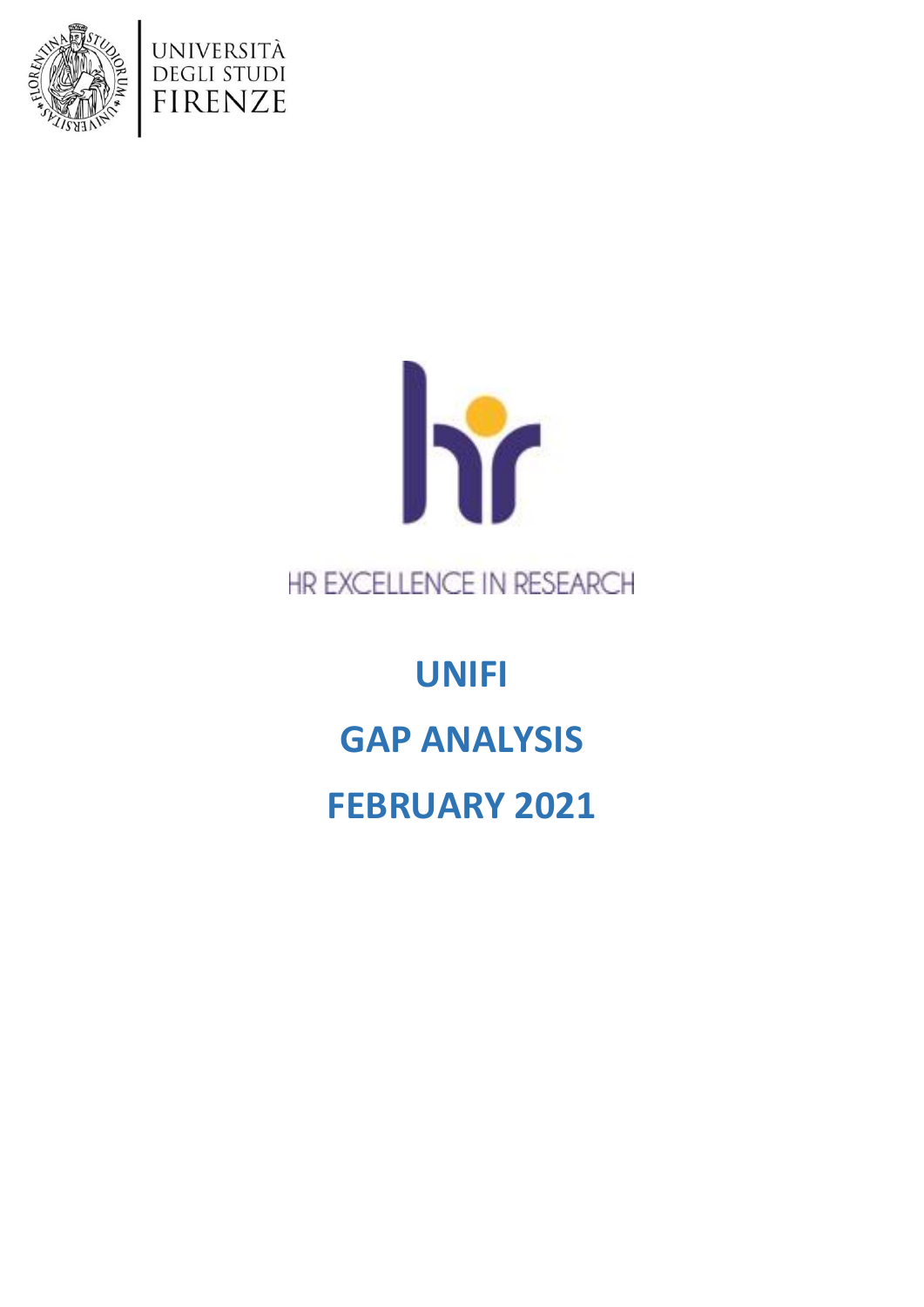# Index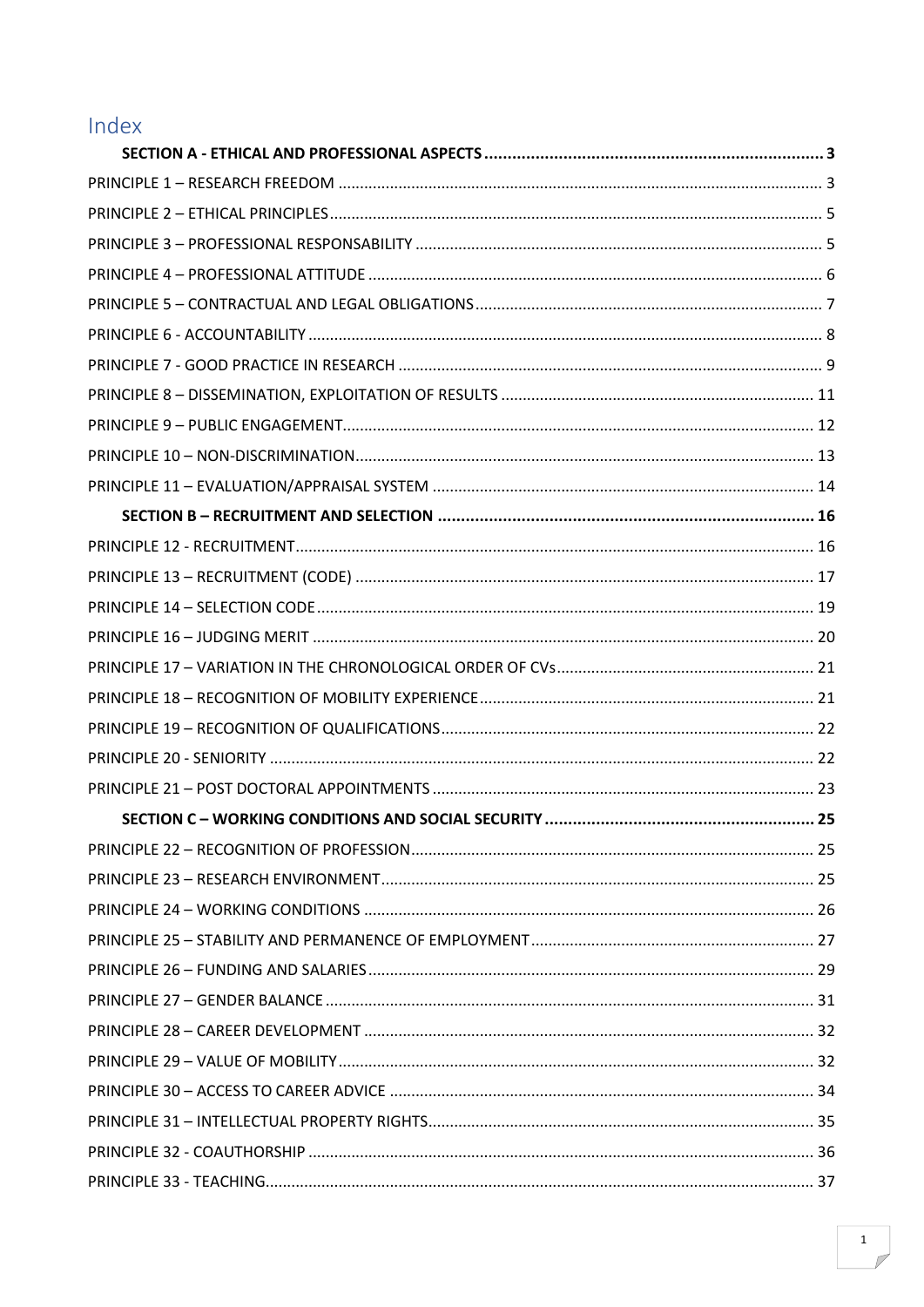| PRINCIPLE 39 - ACCESS TO RESEARCH TRAINING AND CONTINUOUS DEVELOPMENT 43 |
|--------------------------------------------------------------------------|
|                                                                          |
|                                                                          |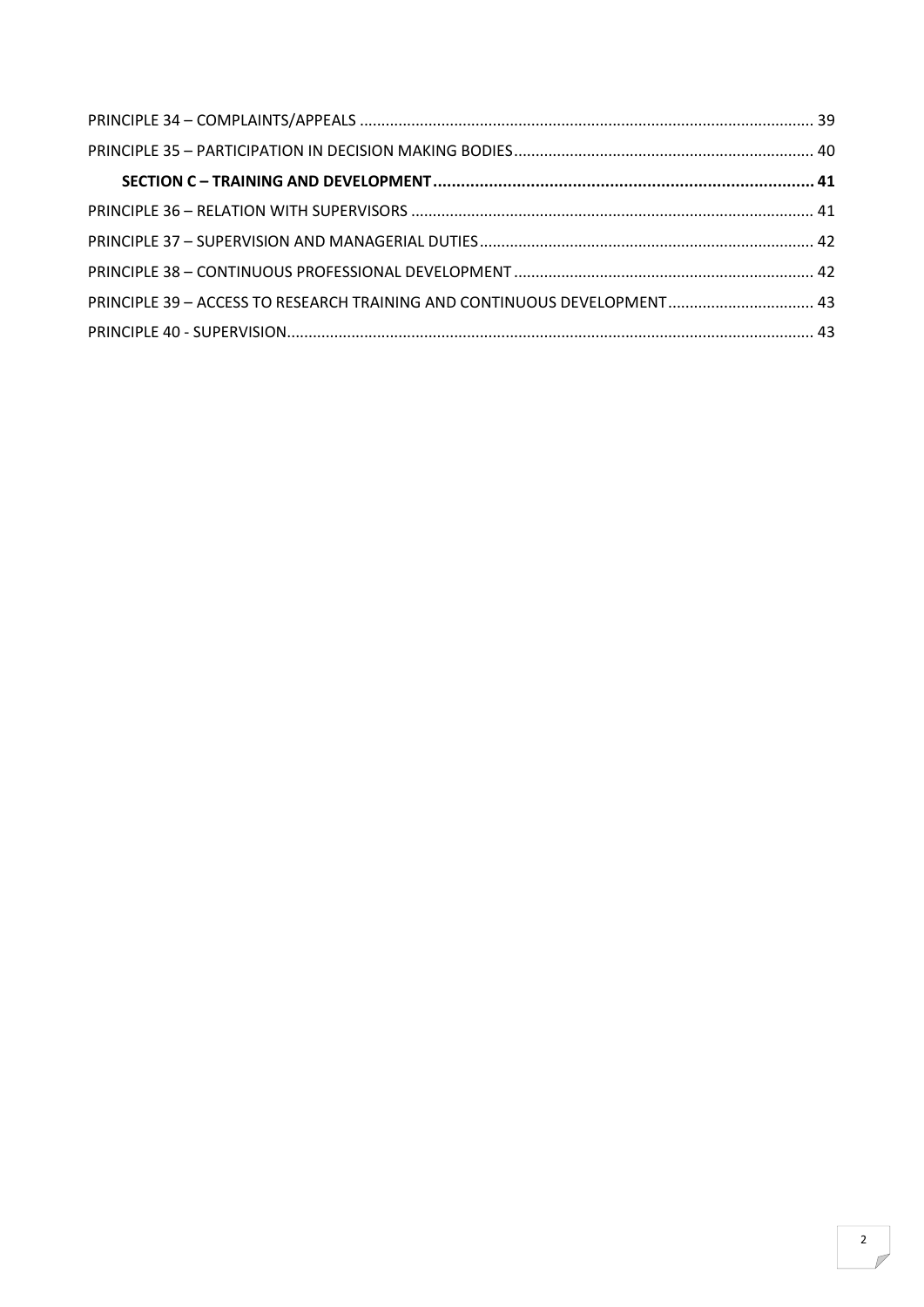### **HRS4R - HUMAN RESOURCES STRATEGY FOR RESEARCHERS**

### **GAP ANALYSIS 2020**

### <span id="page-3-0"></span>**SECTION A - ETHICAL AND PROFESSIONAL ASPECTS**

### <span id="page-3-1"></span>PRINCIPLE 1 – RESEARCH FREEDOM

**EUROPEAN PRINCIPLE**

*Researchers should focus their research for the good of mankind and for expanding the frontiers of scientific knowledge, while enjoying the freedom of thought and expression, and the freedom to identify methods by which problems are solved, according to recognised ethical principles and practices. Researchers should, however, recognise the limitations to this freedom that could arise as a result of particular research circumstances (including supervision/guidance/management) or operational constraints, e.g. for budgetary or infrastructural reasons or, especially in the industrial sector, for reasons of intellectual property protection. Such limitations should not, however, contravene recognised ethical principles and practices, to which researchers have to adhere.*

| <b>Status of Implementation</b>     | +/- ALMOST IMPLEMENTED                                                     |
|-------------------------------------|----------------------------------------------------------------------------|
| <b>UNIFI Internal Analysis 2018</b> | The Research Freedom is one of the most important principles included      |
|                                     | in the Constitution of the Italian Republic that foresees in Article 33    |
|                                     | that "art and science are free, as well as teaching them is free".         |
|                                     | National Legislation for Universities and Higher Education and each        |
|                                     | university, within the Italian system of public higher education           |
|                                     | institutions, is bound to respect such indications.                        |
|                                     | In particular according to art. 7 of Legislative Decree 165/01             |
|                                     | (Consolidated Law on Public Services) public administrations are bound     |
|                                     | to guarantee freedom of teaching and professional autonomy in              |
|                                     | teaching and research. The principle of research freedom stated in the     |
|                                     | Italian Constitution is restated in the University of Florence Statute and |
|                                     | Ethics Code. In particular the Statute art. 2 paragraph 1 states that "the |
|                                     | research activities must be performed within the University of Florence    |
|                                     | respecting research freedom and guaranteeing freedom in the choice         |
|                                     | of the research topic to be performed and in the research methodology      |
|                                     | $[]$ "                                                                     |
|                                     | Though the University fully guarantees research freedom, lack of           |
|                                     | available funds to support basic and applied research can represent an     |
|                                     | external constraint in this matter. The internal survey performed          |
|                                     | among UNIFI researchers has indeed strongly underlined dissatisfaction     |
|                                     | among researchers about the actual research chances offered by             |
|                                     | available funds. Researchers underlined not being able to dispose of       |
|                                     | enough resources to effectively enforce their research freedom.            |
| Gap Identified in 2018              | Lack of available funds to perform research related activities.            |
|                                     | Since 2014 the University of Florence has created a central task force     |
|                                     | intended to promote researcher's participation in available national,      |
|                                     | European and International funding programmes. However,                    |
|                                     | participation rates can still be improved.                                 |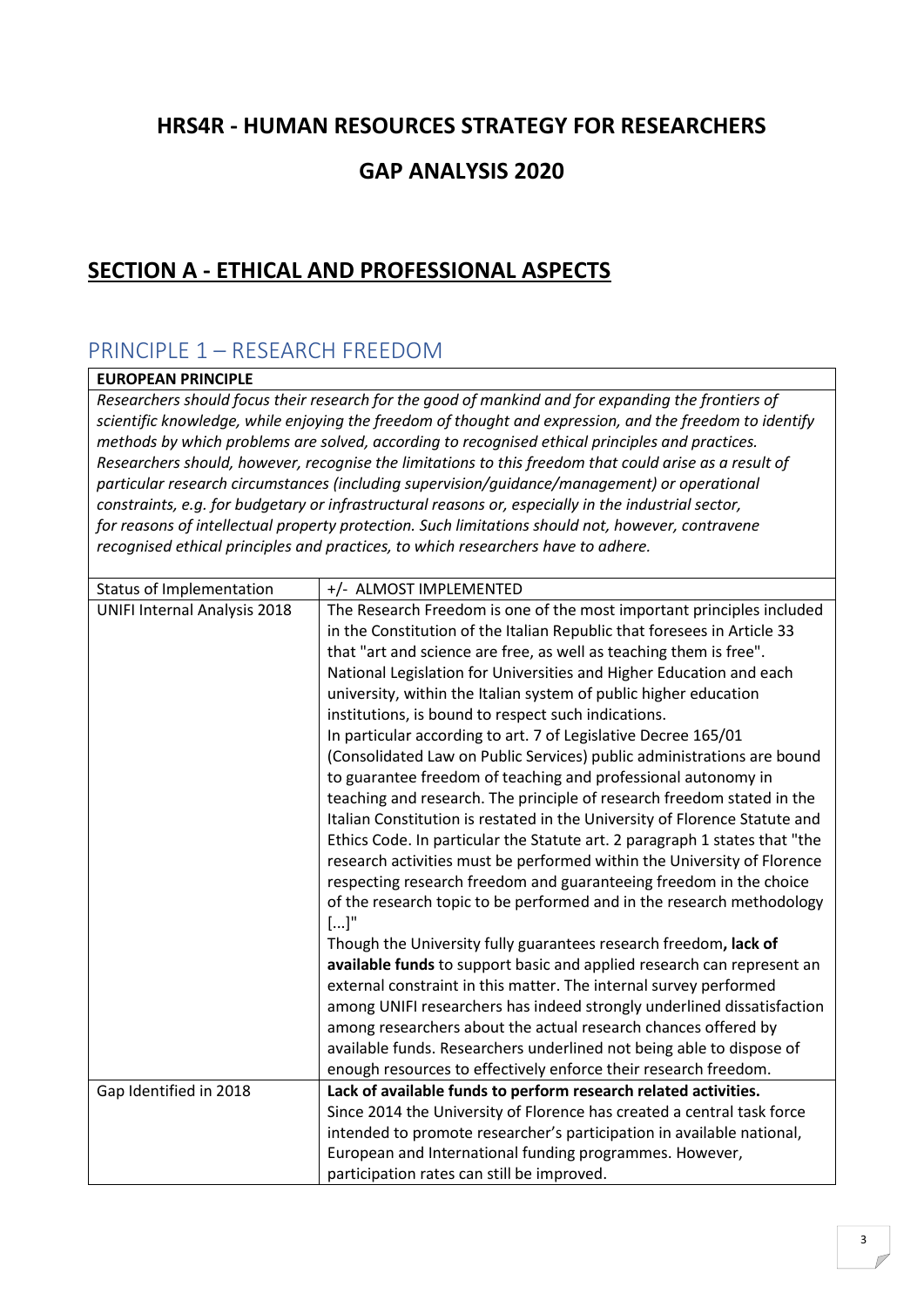| <b>UNIFI Internal Analysis 2020</b> | Though the action plan measures foreseen have been properly           |
|-------------------------------------|-----------------------------------------------------------------------|
|                                     | implemented the Working Group and Steering Committee have decided     |
|                                     | to extend monitoring on this issue to make sure the level attained is |
|                                     | kept.                                                                 |

Under this principle two correction measures have been foreseen in the Action Plan, Actions number 1 and 2, as indicated here below:

#### **ACTION NUMBER 1: INCREASE OF FUNDS AVAILABLE FOR RESEARCH RELATED ACTIVITIES**

**Original goal:** Increase of the participation of UNIFI researchers within national, European, and international funding programmes by 10%

**Action completed:** The goal of increasing participation by 10% has been achieved. The attainment of the goal can be measured thanks to the internal recording system called "Anagrafe della Ricerca". This system asks all researchers to include any international, European or national funding proposal submitted and or funded. The system shows an increase in the participation by the 10,8% between 2019 and 2020, going from 1112 proposals submitted in 2019 to 1232 proposals in 2020. To attain this goal the following actions have been undertaken:

- 1. enforced support services to proposals preparation by UNIFI Grant Office ( https://www.unifi.it/p11721.html )
- 2. organization of info days especially focused on excellent programmes such as ERC and Marie Curie, on average 2 or 3 info days each year (https://www.unifi.it/p11714.html)
- 3. training courses for researchers to learn correct techniques of proposals preparation. Each year one course (8 hours) is offered to PhD students (R1) and for R2-R3 and R4 three courses are offered : one of basic level, one of intermediate level plus an advanced course.
- 4. For the most relevant funding schemes UNIFI web site offers to researchers dedicated web pages containing useful information (https://www.unifi.it/p11646.html)

Though the foreseen goal has been achieved the Working Group and Steering Committe have decided to keep monitoring this goal to get sure the level attained is kept.

| <b>Status of Implementation</b> | <b>COMPLETED</b>                                                       |
|---------------------------------|------------------------------------------------------------------------|
| <b>Action Timing</b>            | <b>END 2020</b>                                                        |
| <b>Responsible Unit</b>         | Research and Technology Transfer Area                                  |
| Indicator(s)/Target(s)          | Increase of at least the 10% of the participation of UNIFI researchers |
|                                 | within national, European, and international funding programmes.       |

#### **ACTION NUMBER 2: YOUNG RESEARCHERS ANNUAL CALL**

The University of Florence makes available each year its own resources to promote the effective research freedom and research independence for researchers in the first stages of their career.

The funds made available are assigned through an open competition promoted annually for temporary researcher (R2). https://www.unifi.it/cmpro-v-p-10809.html

Each participant is requested to submit a project proposal for a maximum duration of 24 months, to be evaluated under the three usual European evaluation criteria of excellence, impact and implementation. Each selected proposal gets a funding of 40,000/50,000 EUR. Each year on average 10 to 12 proposals get funded.

Though the Action Plan Goal of promoting at least one annual call between 2019 and 2020 has been attained the Steering Committee has decided to extend this Action for at least one additional year.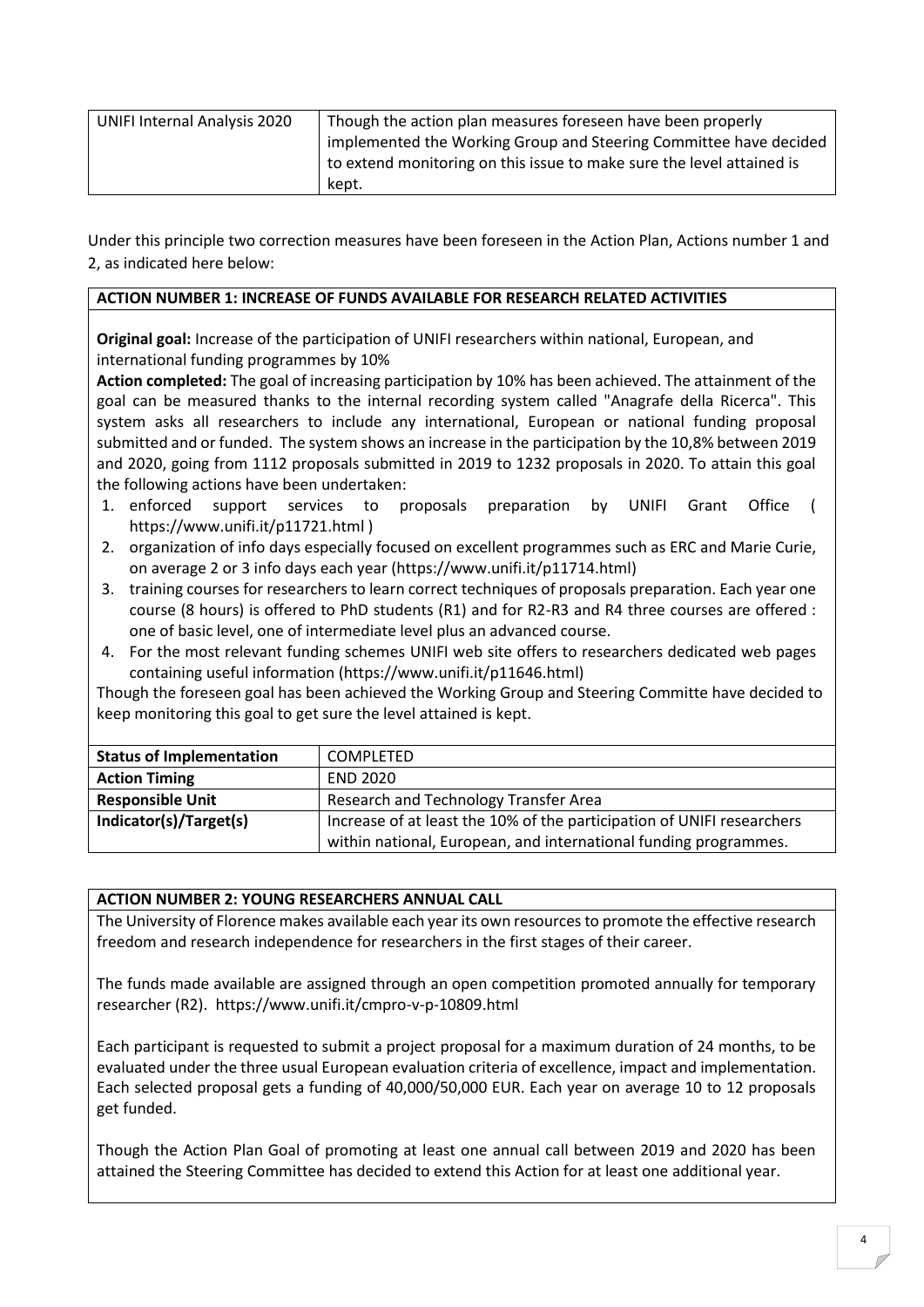| <b>Status of Implementation</b> | EXTENDED                                                         |
|---------------------------------|------------------------------------------------------------------|
| <b>Action Timing</b>            | <b>END 2021</b>                                                  |
| <b>Responsible Unit</b>         | Research and Technology Transfer Area                            |
| Indicator(s)/Target(s)          | at least one annual call to support young researcher's projects. |

### <span id="page-5-0"></span>PRINCIPLE 2 – ETHICAL PRINCIPLES

| <b>EUROPEAN PRINCIPLE</b>                                                                        |                                                                                                                                                                                                                                                                                                                                                                                                                                                                                                                                                                                                                                                                                                                                                                                                                                                   |
|--------------------------------------------------------------------------------------------------|---------------------------------------------------------------------------------------------------------------------------------------------------------------------------------------------------------------------------------------------------------------------------------------------------------------------------------------------------------------------------------------------------------------------------------------------------------------------------------------------------------------------------------------------------------------------------------------------------------------------------------------------------------------------------------------------------------------------------------------------------------------------------------------------------------------------------------------------------|
| Researchers should adhere to the recognised ethical practices and fundamental ethical principles |                                                                                                                                                                                                                                                                                                                                                                                                                                                                                                                                                                                                                                                                                                                                                                                                                                                   |
|                                                                                                  | appropriate to their discipline(s) as well as to ethical standards as documented in the different national,                                                                                                                                                                                                                                                                                                                                                                                                                                                                                                                                                                                                                                                                                                                                       |
| sectoral or institutional Codes of Ethics.                                                       |                                                                                                                                                                                                                                                                                                                                                                                                                                                                                                                                                                                                                                                                                                                                                                                                                                                   |
| Status of Implementation                                                                         | +/+ FULLY IMPLEMENTED                                                                                                                                                                                                                                                                                                                                                                                                                                                                                                                                                                                                                                                                                                                                                                                                                             |
| <b>UNIFI Internal Analysis 2018</b>                                                              | According to art. 54 of Leg. Decree 165/01, each public administration<br>has been bound to define a code of conduct for its employees. Such<br>principle has been restated and further detailed in art. 2 of National<br>Law 240/2010, that has asked to all Universities that had not already<br>done so to adopt an ethic code for their university communities within<br>6 months from the entry into force of the law. Such Codes are intended<br>to represent a declaration of principles and values shared by<br>researchers, students and administrative personnel and any other<br>personnel active within the university. The code is asked to identify the<br>fundamental values of the university communities, to promote respect<br>of individual rights as well as the acknowledgment of individual duties<br>and responsibilities. |
|                                                                                                  | The University of Florence is endowed since 2008 with a Code of Ethics,<br>which identifies values and responsibilities for Researchers, students<br>and administrative personnel. In its last reviewed version adopted in<br>2011 art.6 states that "the members of the University of Florence are<br>bound to promote freedom in research and teaching, avoiding any<br>behaviour that could in any way limit this principle".<br>Furthermore the same Code of Ethics binds researchers to make public<br>as far as possible their research keeping into account the principle of<br>intellectual property rights. In the same way the members of the<br>university are asked in art. 5 to avoid any discriminatory attitude and to<br>always keep a behaviour respectful of personal dignity.                                                  |
|                                                                                                  | Furthermore, a behaviour code has been adopted by Italian President<br>of the Republic on 2013 (DPR 62/2013) on good and sound behaviour<br>for employees within public administrations. Though such code is<br>referred to a larger category than only researchers, it contains                                                                                                                                                                                                                                                                                                                                                                                                                                                                                                                                                                  |
|                                                                                                  | nonetheless useful general principles applicable as well to this category.                                                                                                                                                                                                                                                                                                                                                                                                                                                                                                                                                                                                                                                                                                                                                                        |
| Gap Identified in 2018                                                                           | <b>NONE</b>                                                                                                                                                                                                                                                                                                                                                                                                                                                                                                                                                                                                                                                                                                                                                                                                                                       |
| <b>UNIFI Internal Analysis 2020</b>                                                              | NO UPDATE NEEDED                                                                                                                                                                                                                                                                                                                                                                                                                                                                                                                                                                                                                                                                                                                                                                                                                                  |

### <span id="page-5-1"></span>PRINCIPLE 3 – PROFESSIONAL RESPONSABILITY

### **EUROPEAN PRINCIPLE**

*Researchers should make every effort to ensure that their research is relevant to society and does not duplicate research previously carried out elsewhere. They must avoid plagiarism of any kind and abide by the principle of intellectual property and joint data ownership in the case of research carried out in*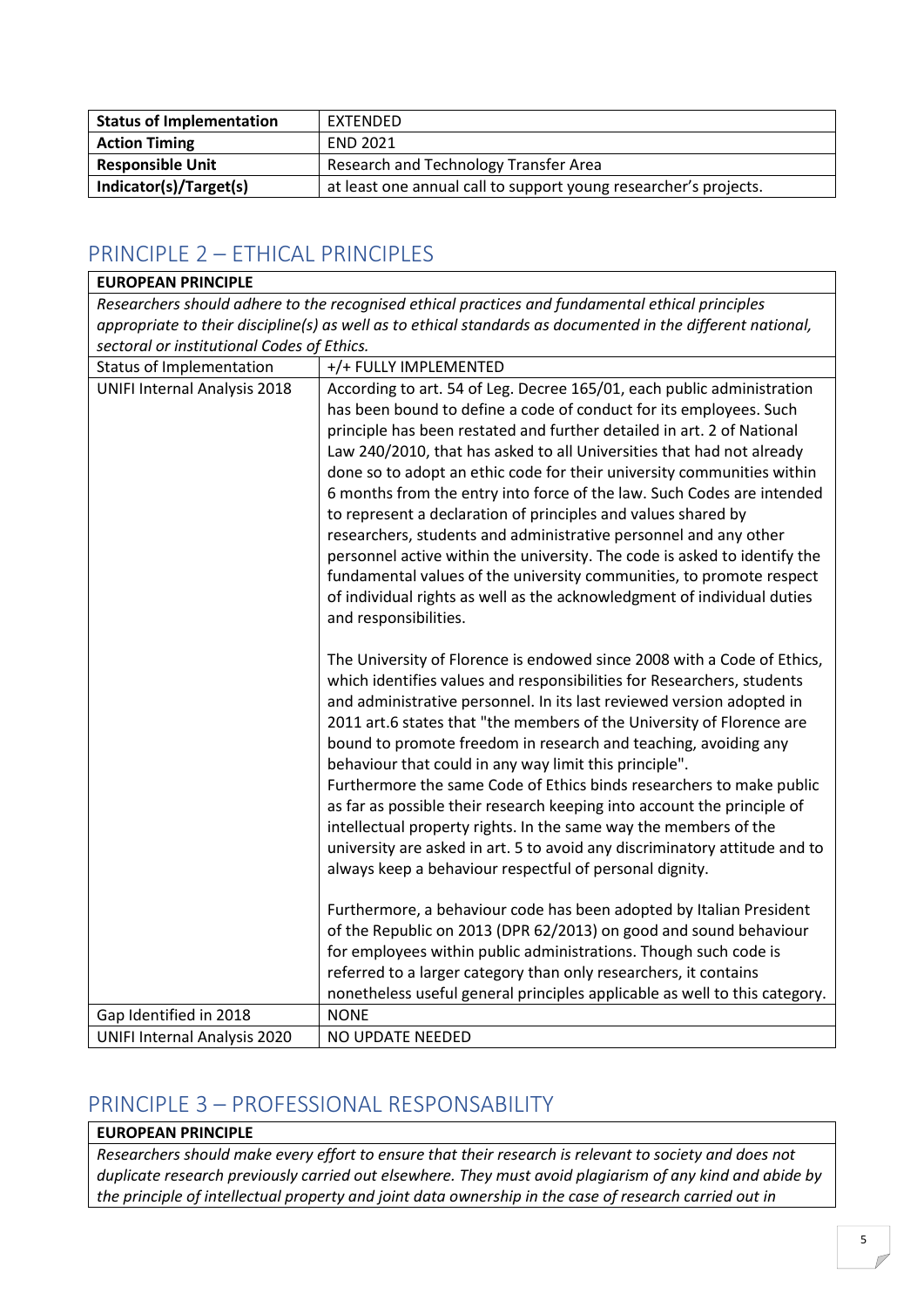|                                                                                                       | collaboration with a supervisor(s) and/or other researchers. The need to validate new observations by                                                                                                                                                                                                                                                                                                                                                                                                                                                                                                                                                                                                                                                                                                            |  |
|-------------------------------------------------------------------------------------------------------|------------------------------------------------------------------------------------------------------------------------------------------------------------------------------------------------------------------------------------------------------------------------------------------------------------------------------------------------------------------------------------------------------------------------------------------------------------------------------------------------------------------------------------------------------------------------------------------------------------------------------------------------------------------------------------------------------------------------------------------------------------------------------------------------------------------|--|
| showing that experiments are reproducible should not be interpreted as plagiarism, provided that the  |                                                                                                                                                                                                                                                                                                                                                                                                                                                                                                                                                                                                                                                                                                                                                                                                                  |  |
| data to be confirmed are explicitly quoted. Researchers should ensure, if any aspect of their work is |                                                                                                                                                                                                                                                                                                                                                                                                                                                                                                                                                                                                                                                                                                                                                                                                                  |  |
| delegated, that the person to whom it is delegated has the competence to carry it out                 |                                                                                                                                                                                                                                                                                                                                                                                                                                                                                                                                                                                                                                                                                                                                                                                                                  |  |
| Status of Implementation                                                                              | +/+ FULLY IMPLEMENTED                                                                                                                                                                                                                                                                                                                                                                                                                                                                                                                                                                                                                                                                                                                                                                                            |  |
| <b>UNIFI Internal Analysis 2018</b>                                                                   | Researchers should develop their research activities in respect of the<br>Strategic Research Plans published periodically by the Italian Ministry<br>for Education, University and Research (MIUR). The aim of these plans<br>is to define, without undermining the principle of freedom in research,<br>the most strategic areas of intervention according to the needs of the<br>society.                                                                                                                                                                                                                                                                                                                                                                                                                      |  |
|                                                                                                       | As per the risk of duplication and plagiarism national legislation<br>provides a framework for preventing these kind of outcomes. In the<br>Civil Code specific rules are in place on Authorship in the Book V, art.<br>2575 a 2583 and on Joint Ownership in Book III, Title V, artt. from 1100<br>to 1139. Furthermore the legislative decree of 10 February 2005, n.30<br>contains fundamental rules on patents, the Royal Decree 21 June 1942,<br>n. 929 on brands and Law 633/1941 on copyrights.                                                                                                                                                                                                                                                                                                           |  |
|                                                                                                       | The Statute and Ethics Code of the University of Florence restate the<br>principle of a responsible research and bind all researchers to a<br>respectful behavior towards other researchers and relevant results<br>already developed. Ethics code art. 6 states among other principles<br>that: "researchers should make their research public, always keeping in<br>mind the intellectual property rights and always quoting the results<br>achieved by other researchers". The University Regulation on<br>intellectual property rights protect the rights of the interested<br>researchers and contain specific rules on the conditions for joint<br>ownership. Further indications in this matter are provided under<br>principle 31 on Intellectual Property Rights and Principle 32 on Co-<br>authorship. |  |
| Gap Identified in 2018                                                                                | <b>NONE</b>                                                                                                                                                                                                                                                                                                                                                                                                                                                                                                                                                                                                                                                                                                                                                                                                      |  |
| <b>UNIFI Internal Analysis 2020</b>                                                                   | <b>NO UPDATE NEEDED</b>                                                                                                                                                                                                                                                                                                                                                                                                                                                                                                                                                                                                                                                                                                                                                                                          |  |

# <span id="page-6-0"></span>PRINCIPLE 4 – PROFESSIONAL ATTITUDE

| <b>EUROPEAN PRINCIPLE</b>           |                                                                                                                                                                                                                                                                                                                                                                                                                                                                                                                                                                                                          |
|-------------------------------------|----------------------------------------------------------------------------------------------------------------------------------------------------------------------------------------------------------------------------------------------------------------------------------------------------------------------------------------------------------------------------------------------------------------------------------------------------------------------------------------------------------------------------------------------------------------------------------------------------------|
| whatever reason.                    | Researchers should be familiar with the strategic goals governing their research environment and funding<br>mechanisms, and should seek all necessary approvals before starting their research or accessing the<br>resources provided. They should inform their employers, funders or supervisor when their research project<br>is delayed, redefined or completed, or give notice if it is to be terminated earlier or suspended for                                                                                                                                                                    |
| Status of Implementation            | +/+ FULLY IMPLEMENTED                                                                                                                                                                                                                                                                                                                                                                                                                                                                                                                                                                                    |
| <b>UNIFI Internal Analysis 2018</b> | The national Strategic Research Plans, issued by the Italian MIUR<br>mentioned under point 3, identify the strategic goals through a multi-<br>annual plan and the funding opportunities available for researchers at<br>national level. All researchers, independently from their career stage<br>and status, are bound to perform their activities professionally and in a<br>responsible way. They are all due to submit periodic reports about the<br>activities they are carrying out. The timing of these reports varies<br>according to the career stage each researcher belongs to. PhD students |

⅂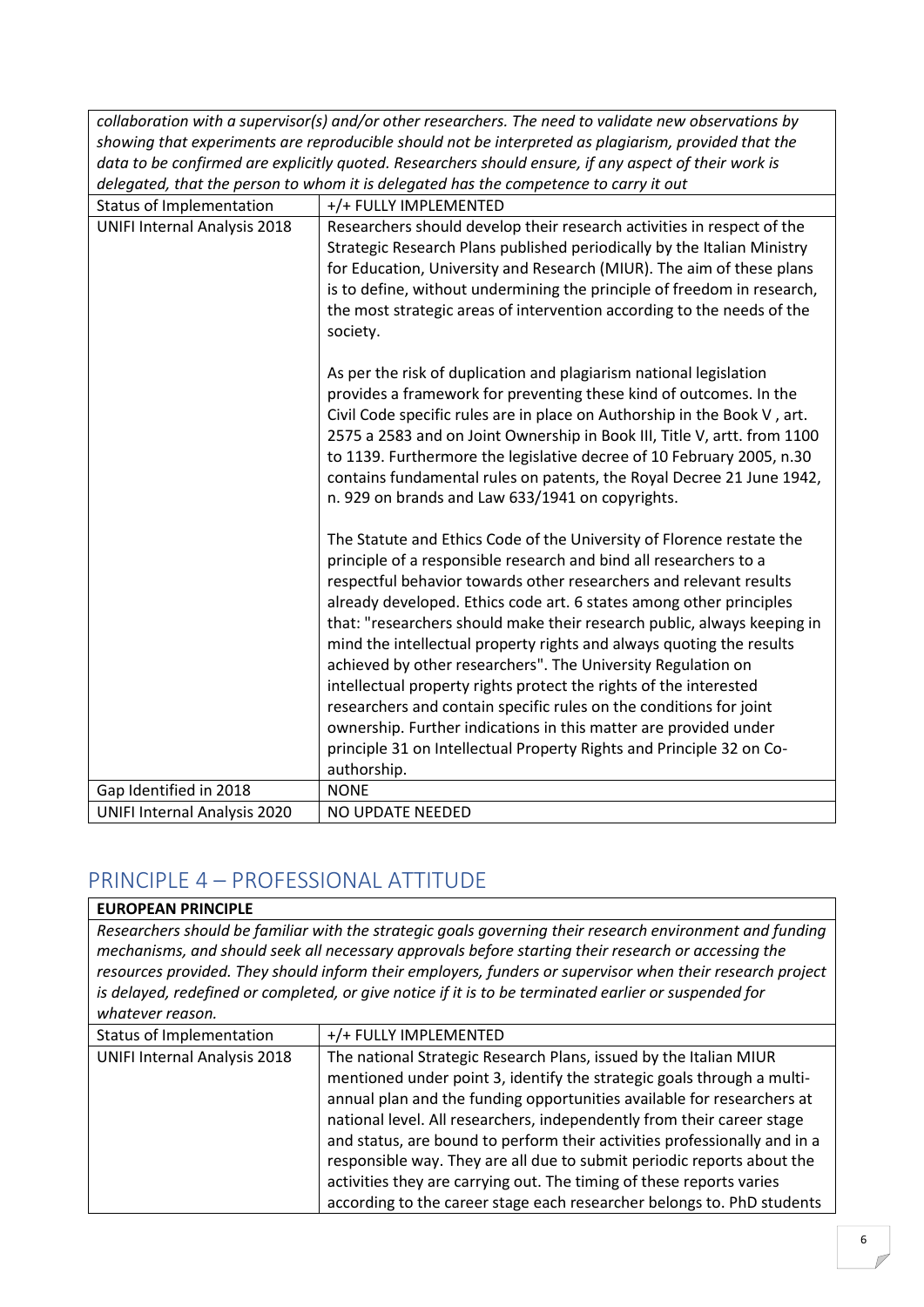|                                     | submit yearly reports, research fellows report every six months,<br>teachers and permanent researchers every three years (art.6 point 14<br>law 240/2010)                                                                                                                                                                                                                                                                                                                                                                                                                                                                                              |
|-------------------------------------|--------------------------------------------------------------------------------------------------------------------------------------------------------------------------------------------------------------------------------------------------------------------------------------------------------------------------------------------------------------------------------------------------------------------------------------------------------------------------------------------------------------------------------------------------------------------------------------------------------------------------------------------------------|
|                                     | Besides compulsory reports each researcher always performs his/her<br>tasks in strong connection with his/her superiors and responsible and<br>periodically updates them on their outcomes. The University of<br>Florence makes all necessary efforts to make all info available on its<br>web site to researchers.                                                                                                                                                                                                                                                                                                                                    |
|                                     | Furthermore the University is equipped with administrative permanent<br>staff keeping researchers directly informed with dedicated newsletters<br>on available national, European and International research<br>opportunities. Researchers should always develop their research<br>activities in a responsible way keeping into account the strategic goals<br>fixed at national level and restated by the university Governing Bodies.<br>The University internal regulation restates the obligation for research<br>temporary staff to submit periodic detailed written reports on their<br>research to be evaluated by their scientific supervisor. |
| Gap Identified in 2018              | <b>NONE</b>                                                                                                                                                                                                                                                                                                                                                                                                                                                                                                                                                                                                                                            |
| <b>UNIFI Internal Analysis 2020</b> | NO UPDATE NEEDED                                                                                                                                                                                                                                                                                                                                                                                                                                                                                                                                                                                                                                       |

### <span id="page-7-0"></span>PRINCIPLE 5 – CONTRACTUAL AND LEGAL OBLIGATIONS

#### **EUROPEAN PRINCIPLE**

*Researchers at all levels must be familiar with the national, sectoral or institutional regulations governing training and/or working conditions. This includes Intellectual Property Rights regulations, and the requirements and conditions of any sponsor or funders, independently of the nature of their contract. Researchers should adhere to such regulations by delivering the required results (e.g. thesis, publications, patents, reports, new products development, etc) as set out in the terms and conditions of the contract or equivalent document.*

| <b>Status of Implementation</b>     | +/+ FULLY IMPLEMENTED                                                                                                                                                                                                                                                                                                                                                                                                                                                               |
|-------------------------------------|-------------------------------------------------------------------------------------------------------------------------------------------------------------------------------------------------------------------------------------------------------------------------------------------------------------------------------------------------------------------------------------------------------------------------------------------------------------------------------------|
| <b>UNIFI Internal Analysis 2018</b> | When dealing with contractual and legal obligations it is necessary to<br>make a distinction based on the researcher category considered.<br>Teachers, permanent and temporary researchers are hired on the basis<br>of a dedicated selection procedure, followed by a dedicated<br>appointment decree. Their obligations are detailed in the dedicated<br>national laws approved in this field. (Royal Decree 1592/1933, DPR<br>3/1957, DPR 382/1980, Law 230/2005, Law 240/2010). |
|                                     | Fellow researchers working conditions are detailed in the hiring<br>contract they subscribe upon appointment. General rules can be found<br>in Law 165/01 and in Book V of the Civil Code on work relations.                                                                                                                                                                                                                                                                        |
|                                     | PhD students do not sign any contract since in Italy they are considered<br>as students.                                                                                                                                                                                                                                                                                                                                                                                            |
|                                     | The University Statute, Regulations and any other rules governing its<br>functioning are made public through the university web site. At the<br>beginning of each fellowship/contract the researcher is made aware of<br>all national and local regulations applying to its role and provided with a<br>copy of them by email. Such rules are mentioned inside the contract,                                                                                                        |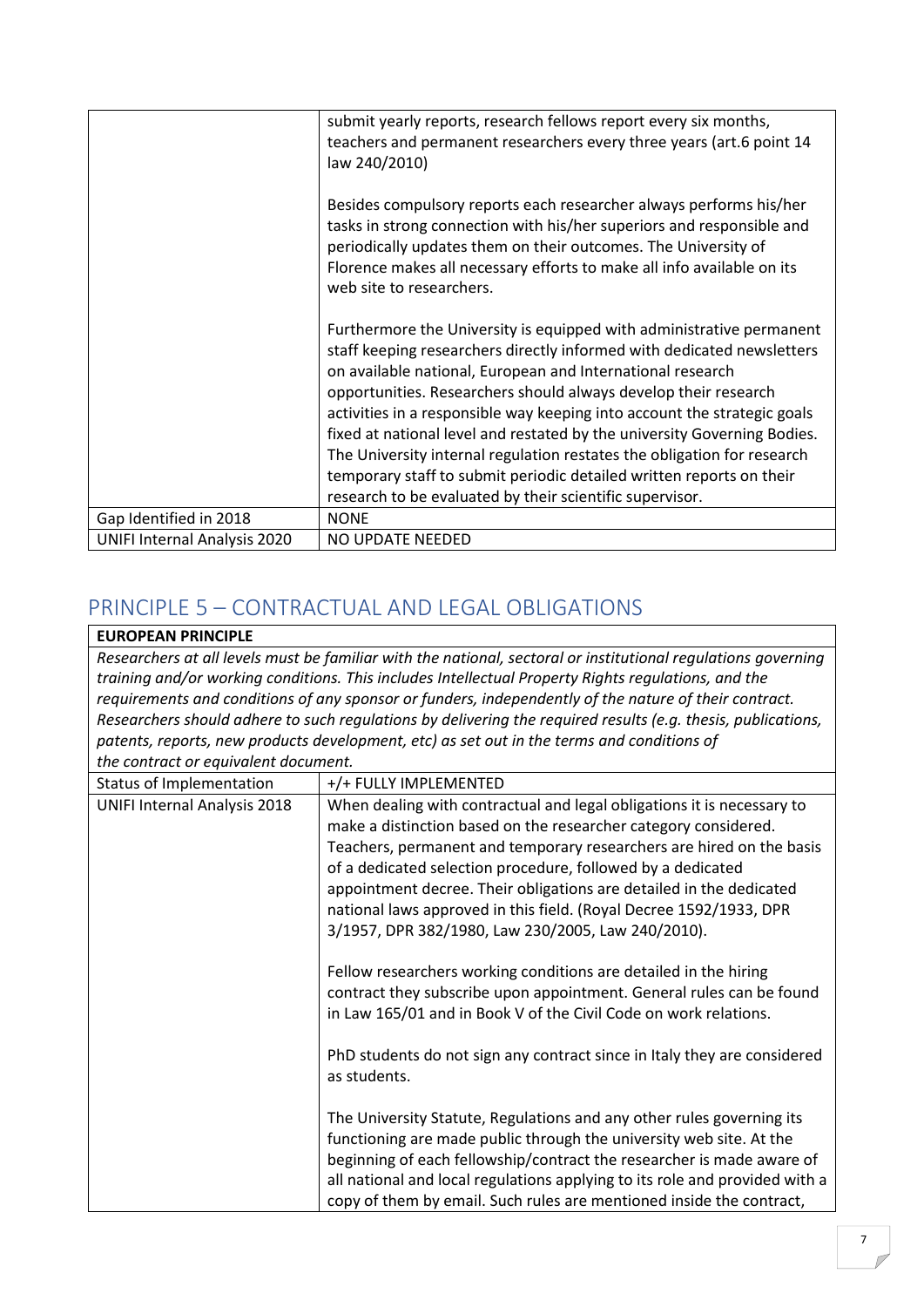|                                     | where available, and appropriate indications are provided by the<br>dedicated administrative staff.                                                                                                                                                                                                                                                                                           |
|-------------------------------------|-----------------------------------------------------------------------------------------------------------------------------------------------------------------------------------------------------------------------------------------------------------------------------------------------------------------------------------------------------------------------------------------------|
|                                     | Research staff recruited is specifically informed on intellectual property<br>rights and is made aware of the applicable local and national legislation<br>in this matter. Researchers are offered dedicated training courses on<br>authorship and intellectual property rights and can enjoy dedicated<br>assistance by administrative staff to get acquainted with relevant<br>regulations. |
| Gap Identified in 2018              | <b>NONE</b>                                                                                                                                                                                                                                                                                                                                                                                   |
| <b>UNIFI Internal Analysis 2020</b> | NO UPDATE NEEDED                                                                                                                                                                                                                                                                                                                                                                              |

## <span id="page-8-0"></span>PRINCIPLE 6 - ACCOUNTABILITY

#### **EUROPEAN PRINCIPLE**

*Researchers need to be aware that they are accountable towards their employers, funders or other related public or private bodies as well as, on more ethical grounds, towards society as a whole. In particular, researchers funded by public funds are also accountable for the efficient use of taxpayers' money. Consequently, they should adhere to the principles of sound, transparent and efficient financial management and cooperate with any authorised audits of their research, whether undertaken by their employers/funders or by ethics committees.*

*Methods of collection and analysis, the outputs and, where applicable, details of the data should be open to internal and external scrutiny, whenever necessary and as requested by the appropriate authorities.*

| Status of Implementation            | +/+ FULLY IMPLEMENTED                                                                                                                                                                                                                                                                                                                                                                                                                                                                                                                                                                                                                                                                                                                              |
|-------------------------------------|----------------------------------------------------------------------------------------------------------------------------------------------------------------------------------------------------------------------------------------------------------------------------------------------------------------------------------------------------------------------------------------------------------------------------------------------------------------------------------------------------------------------------------------------------------------------------------------------------------------------------------------------------------------------------------------------------------------------------------------------------|
| <b>UNIFI Internal Analysis 2018</b> | The Accountability within the public administration is a binding                                                                                                                                                                                                                                                                                                                                                                                                                                                                                                                                                                                                                                                                                   |
|                                     | principle of the Italian Legislation. The principles of efficiency and                                                                                                                                                                                                                                                                                                                                                                                                                                                                                                                                                                                                                                                                             |
|                                     | transparency are fixed in national legislation, in particular in Legislative                                                                                                                                                                                                                                                                                                                                                                                                                                                                                                                                                                                                                                                                       |
|                                     | Decree 15/2009 and in its most recent update with Legislative Decree                                                                                                                                                                                                                                                                                                                                                                                                                                                                                                                                                                                                                                                                               |
|                                     | 33/2013 stating the obligation for any public administration and                                                                                                                                                                                                                                                                                                                                                                                                                                                                                                                                                                                                                                                                                   |
|                                     | employee to always inform its activity to these principles.                                                                                                                                                                                                                                                                                                                                                                                                                                                                                                                                                                                                                                                                                        |
|                                     | The Decree of the Italian President of the Republic 62/2013 includes as<br>well relevant rules for all public employees to guarantee their<br>accountability, the prevention of any form of corruption and restates<br>the duties of diligence, loyalty and impartiality. Further details are<br>provided under principle 11 on the information and reports each<br>university is due to submit to MIUR to justify how the public funds<br>received have been used.                                                                                                                                                                                                                                                                                |
|                                     | The University of Florence Regulation on Administration, Finance and<br>Accounting restates the national principle of an efficient and<br>transparent public administration. In addition a dedicated web page<br>keeps all personnel informed and updated on national regulation in this<br>matter. The university offers training courses on accountability and<br>public employment sound behavior that all personnel is due to attend<br>on a periodic and compulsory basis. Moreover the administrative staff<br>of UNIFI supports researchers in managing received research funds<br>transparently and efficiently, according to the applicable national<br>legislation, local regulation and to the rules of the relevant funding<br>scheme. |
| Gap Identified in 2018              | <b>NONE</b>                                                                                                                                                                                                                                                                                                                                                                                                                                                                                                                                                                                                                                                                                                                                        |
| <b>UNIFI Internal Analysis 2020</b> | NO UPDATED NEEDED                                                                                                                                                                                                                                                                                                                                                                                                                                                                                                                                                                                                                                                                                                                                  |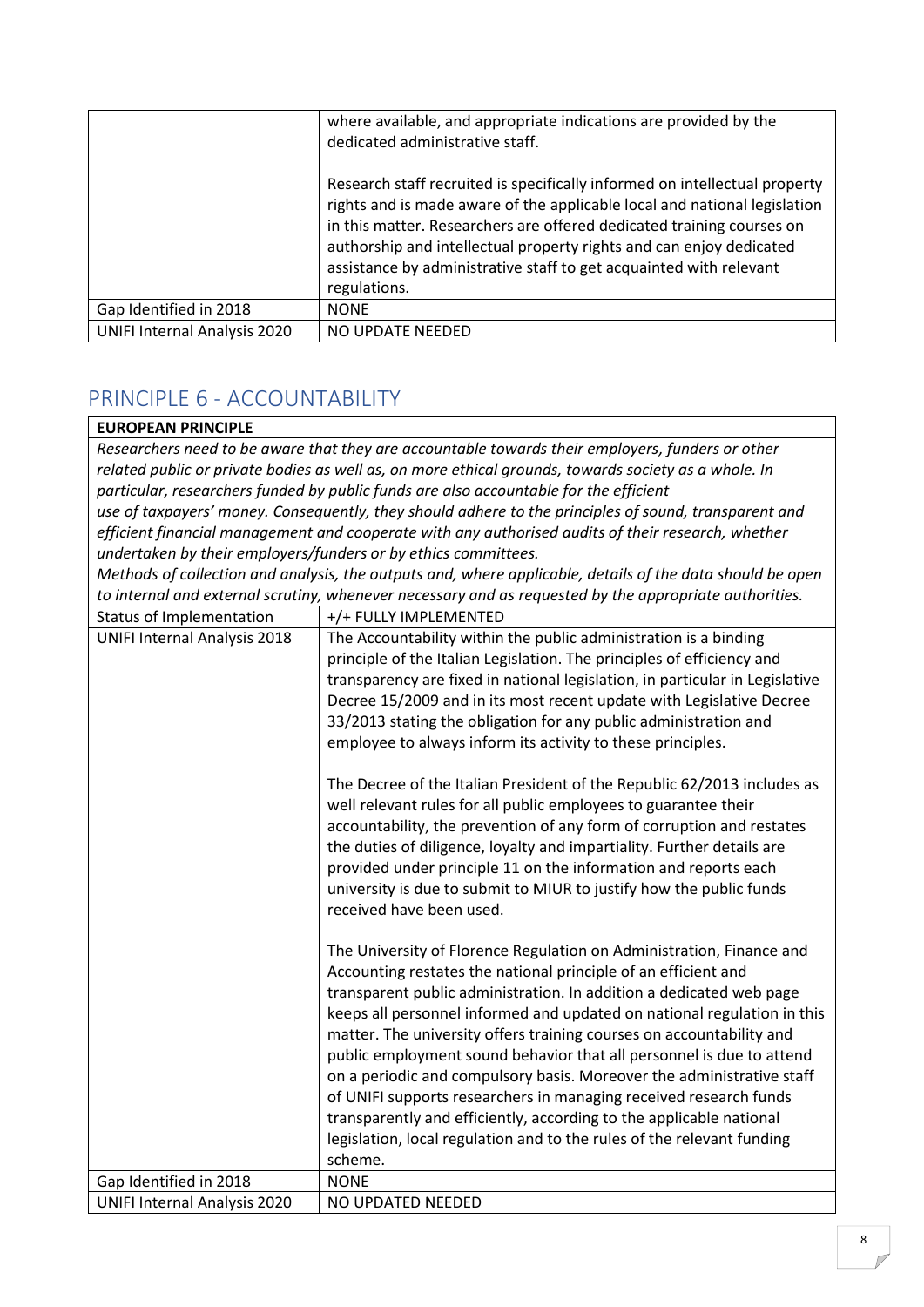# <span id="page-9-0"></span>PRINCIPLE 7 - GOOD PRACTICE IN RESEARCH

#### **EUROPEAN PRINCIPLE**

*Researchers should at all times adopt safe working practices, in line with national legislation, including taking the necessary precautions for health and safety and for recovery from information technology disasters, e.g. by preparing proper back-up strategies. They should also be familiar with the current national legal requirements regarding data protection and confidentiality protection requirements, and undertake the necessary steps to fulfil them at all times.*

| ander cane the necessary steps to jurili them at all thries. |                                                                                                                                                                                                                                                                                                                                                                                                                                                                                                                                                                                                                                                                                                                                                                                                                                                                                                                                                    |
|--------------------------------------------------------------|----------------------------------------------------------------------------------------------------------------------------------------------------------------------------------------------------------------------------------------------------------------------------------------------------------------------------------------------------------------------------------------------------------------------------------------------------------------------------------------------------------------------------------------------------------------------------------------------------------------------------------------------------------------------------------------------------------------------------------------------------------------------------------------------------------------------------------------------------------------------------------------------------------------------------------------------------|
| Status of Implementation                                     | +/+ FULLY IMPLEMENTED                                                                                                                                                                                                                                                                                                                                                                                                                                                                                                                                                                                                                                                                                                                                                                                                                                                                                                                              |
| <b>UNIFI Internal Analysis 2018</b>                          | In Italy, health and safety at work are regulated by Legislative Decree<br>81/2008 (known as the Testo Unico Sicurezza Lavoro) recently modified<br>by Legislative Decree 106 of 3 August 2009. This decree, which<br>identifies in detail rights, duties and responsibilities for Researchers and<br>administrative personnel, transposes in Italy the European Directive on<br>the protection of safety and health of workers.                                                                                                                                                                                                                                                                                                                                                                                                                                                                                                                   |
|                                                              | Personal data are collected and treated abiding by the Italian Legislative<br>Decree no. 196 of 30 June 2003 (Code of personal data protection) and<br>subsequent amendments and integrations.                                                                                                                                                                                                                                                                                                                                                                                                                                                                                                                                                                                                                                                                                                                                                     |
|                                                              | National principles on health and safety at work are restated by the<br>University of Florence dedicated Regulation (Regulation on safety and<br>health of workers, Rectoral Decree 307/7-4-2016). According to<br>national and local regulation UNIFI is under an obligation to produce an<br>analysis of all risks arising from any activity performed and to provide<br>employees with all general information on the risks present in the<br>workplace and specific information on the risks associated with<br>performance of the tasks assigned to individuals. A dedicated medical<br>service monitors periodically each employee subject to any specific risk<br>identified (biological, chemical and for computer operators).<br>Every employee receives periodic compulsory training on this matter<br>and can access an e-learning platform (Moodle) including all relevant<br>information and providing certified additional training. |
|                                                              | National principles on data protection and confidentiality are restated<br>by UNIFI Regulation Code for personal data protection (Rectoral Decree<br>n.1177 2005) and University Regulation for sensible and judicial data<br>(Rectoral Decree n.906 2006). All UNIFI personnel is bound to respect<br>such prescription and is kept updated about them through periodic<br>training courses and the web site. UNIFI administrative staff support as<br>well researchers for specific needs for example by drafting dedicated<br>confidentiality agreements.                                                                                                                                                                                                                                                                                                                                                                                       |
|                                                              | As far as technology disasters are concerned the University of Florence<br>is endowed with an informatics central service (SIAF) in charge of<br>performing all necessary activities to guarantee the smooth running of<br>the university informatics services and prevent technology disasters.                                                                                                                                                                                                                                                                                                                                                                                                                                                                                                                                                                                                                                                   |
| Gap Identified in 2018                                       | <b>NONE</b>                                                                                                                                                                                                                                                                                                                                                                                                                                                                                                                                                                                                                                                                                                                                                                                                                                                                                                                                        |
| <b>UNIFI Internal Analysis 2020</b>                          | The new European GDPR has introduced some very important news<br>about data protection and confidentiality. The prescriptions included<br>within the GDPR are enforced within the University of Florence. A                                                                                                                                                                                                                                                                                                                                                                                                                                                                                                                                                                                                                                                                                                                                        |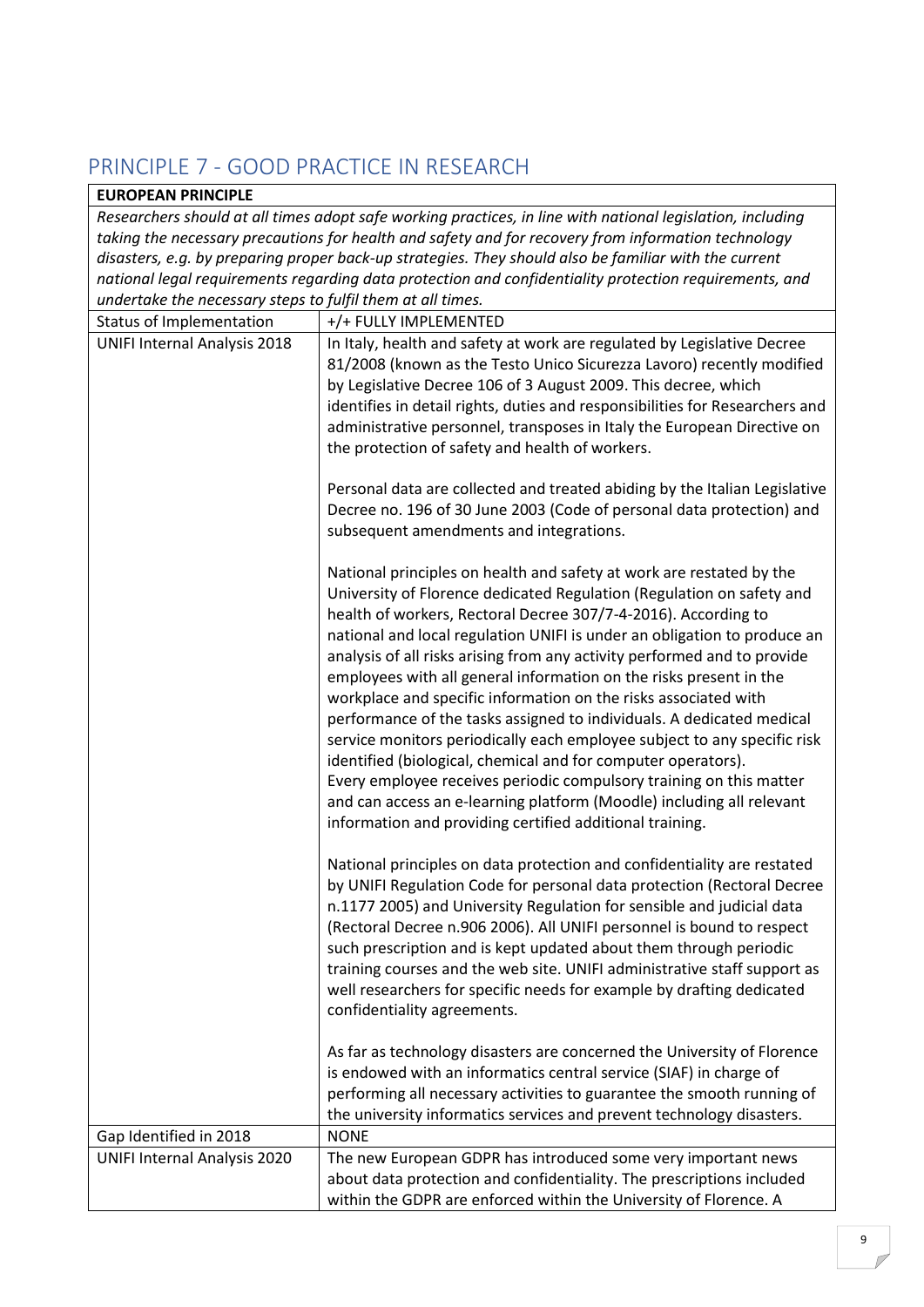| responsible for the treatment of data has been identified. A dedicated<br>web page within UNIFI web site includes detailed indications about<br>news and applicable rules and all personnel is bound to attend<br>dedicated elearning courses to be updated about the applicable rules in<br>this field.                                            |
|-----------------------------------------------------------------------------------------------------------------------------------------------------------------------------------------------------------------------------------------------------------------------------------------------------------------------------------------------------|
| https://www.unifi.it/vp-11360-protezione-dati.html                                                                                                                                                                                                                                                                                                  |
| As far as health and safety at work is concerned the survey promoted in<br>2020 has seen the research community confirming the satisfaction<br>about the measures taken. Approximately 70% of the researchers<br>interviewed agreed about the correct enforcement within UNIFI of<br>applicable rules about health and safety at work (question C4) |
| Health and safety at work are indeed a central issue in UNIFI Strategic<br>Plan 2019-2021 as well as within the Integrated Plan including the<br>identification of the implementation measures needed to attain the<br>foreseen strategic goals:                                                                                                    |
| https://www.unifi.it/vp-11396-piano-strategico-di-ateneo.html<br>https://www.unifi.it/p9810.html                                                                                                                                                                                                                                                    |

Under this principle the following correction measures have been foreseen:

#### **ACTION NUMBER 4 – HRS4R SENSIBILISATION ACTIONS**

During the first 24 months after getting the logo it was noted that the knowledge about the HRS4R principles within UNIFI is still limited. Within the updated Action Plan a new action has been therefore foreseen specifically devoted to promote awareness raising about such principles. This action is going to consist of the following measures:

1. Information and news about HRS4R in due evidence within UNIFI website, from the very main page

- 2. having the HR logo included within UNIFI headed paper
- 3. having the HR logo included within email signatures of all personnel
- 4. Periodic information sessions about HRS4R or elearning resources made available
- 5. Brochure of Leaflet about HRS4R to be distributed among researchers
- 6. To promote periodic surveys

| <b>Status of Implementation</b> | <b>NFW</b>                                                                                                                                                                                                                                                                                                   |
|---------------------------------|--------------------------------------------------------------------------------------------------------------------------------------------------------------------------------------------------------------------------------------------------------------------------------------------------------------|
| <b>Action Timing</b>            | <b>END 2023</b>                                                                                                                                                                                                                                                                                              |
| <b>Responsible Unit</b>         | Research and Technology Transfer Area                                                                                                                                                                                                                                                                        |
|                                 | <b>Communication Area</b>                                                                                                                                                                                                                                                                                    |
| Indicator(s)/Target(s)          | Indicators/Targets:                                                                                                                                                                                                                                                                                          |
|                                 | - HR logo to be included in the headed paper and email signatures<br>- at least one brochure or leaflet to be distributed<br>- website to be udated annually<br>- e-learning course to be created to promote the spreading of news<br>about HRS4R<br>- at least one additional survey within the end of 2023 |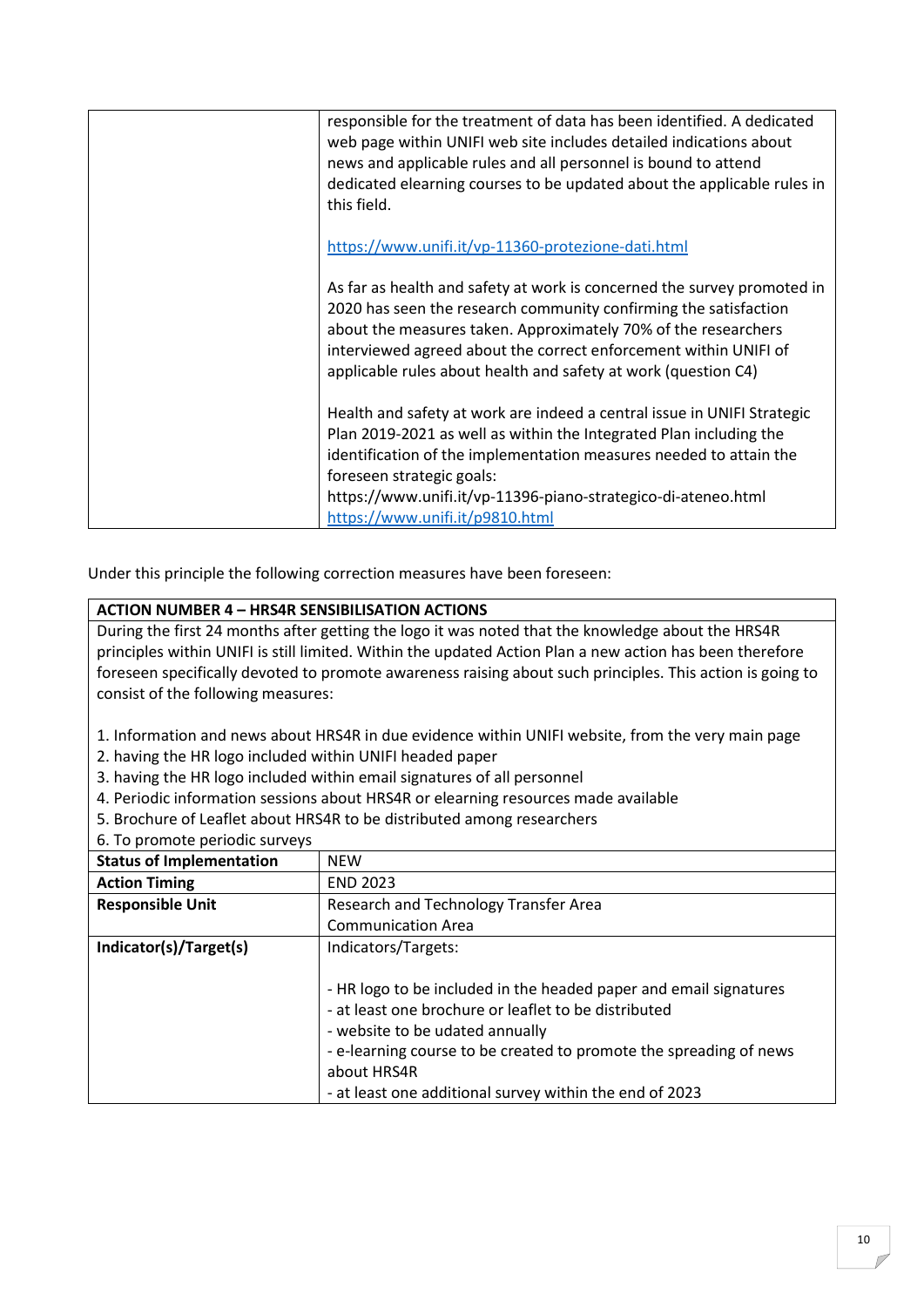## <span id="page-11-0"></span>PRINCIPLE 8 – DISSEMINATION, EXPLOITATION OF RESULTS

#### **EUROPEAN PRINCIPLE**

*All researchers should ensure, in compliance with their contractual arrangements, that the results of their research are disseminated and exploited, e.g. communicated, transferred into other research settings or, if appropriate, commercialised. Senior researchers, in particular, are expected to take a lead in ensuring that research is fruitful and that results are either exploited commercially or made accessible to the public (or*

*both) whenever the opportunity arises.*

| Status of Implementation            | +/- ALMOST IMPLEMENTED                                                      |
|-------------------------------------|-----------------------------------------------------------------------------|
| <b>UNIFI Internal Analysis 2018</b> | Since 2006 the Conference of Italian Rectors created an "Open Access"       |
|                                     | group to promote the activism of Italian Universities in this field and the |
|                                     | identification of appropriate guidelines in this matter. In recent years,   |
|                                     | considered the series of initiatives and directives issued by the           |
|                                     | European Commission to support the dissemination of research results,       |
|                                     | the MIUR adopted in March 2013 a policy paper entitled "Horizon 2020        |
|                                     | Italy" including relevant indications on how to decline Horizon 2020 in     |
|                                     | the Italian context, including specific indications on dissemination of     |
|                                     | research results. In this policy paper the MIUR has adopted the same        |
|                                     | goal identified by the Commission, i.e. making open the access to at        |
|                                     | least the 60% of the publications realized within research projects         |
|                                     | based on national public funds. The basic instrument to reach this goal     |
|                                     | is the portal "Research Italy", a gateway to combine all local initiatives  |
|                                     | in this field. The platform will include a national repository service and  |
|                                     | will as well provide links to the Universities local Repositories.          |
|                                     | The University of Florence confirmed its strong support to the open         |
|                                     | access trend from its very statute, approved on 25th July 11, where in      |
|                                     | art.8 it is stated that: "the University of Florence promotes the principle |
|                                     | of open access to scientific literature and the free dissemination of the   |
|                                     | university research results online and within the International research    |
|                                     | community". To attain this ambitious goal the University has adopted a      |
|                                     | dedicated policy on open access. Among the instruments created it is        |
|                                     | important to recall the Florence University Press and FLORE its             |
|                                     | institutional online repository to allow researchers to publish their       |
|                                     | research results in open access. Furthermore the University constantly      |
|                                     | promotes any other strategy or action that may be necessary to              |
|                                     | guarantee open access publication of research results (for further info     |
|                                     | please see as well: http://www.sba.unifi.it/upload/policy-oa-unifi.pdf).    |
| Gap Identified in 2018              | <b>NONE</b>                                                                 |
| <b>UNIFI Internal Analysis 2020</b> | Since 2015 open access has become more and more important. New              |
|                                     | requirements have been introduced in the last years at European level       |
|                                     | making necessary a further adaptation at local level. Though UNIFI is       |
|                                     | still fully compliant with the open access European and national rules it   |
|                                     | has become more and more evident the need to properly support               |
|                                     | researchers guiding them in the correct management of their research        |
|                                     | results. Researchers need assistance in identifying the most suitable       |
|                                     | compromise between on the one side intellectual property rights             |
|                                     | protection and exploitation of results and on the other side the proper     |
|                                     | sharing of their results whenever possible.                                 |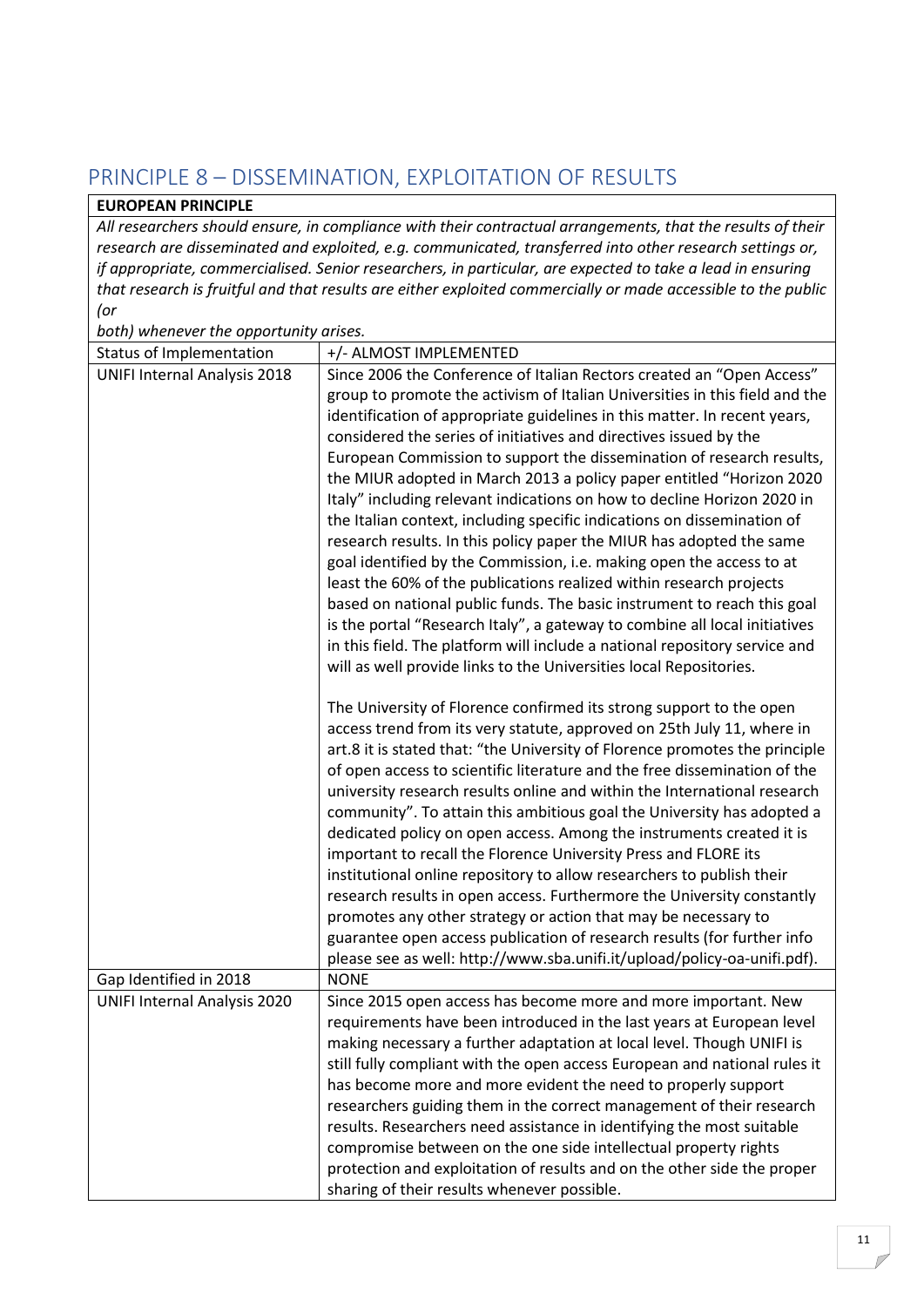Under this principle the following correction measures have been foreseen:

#### **ACTION NUMBER 8 – OPEN ACCESS AND OPEN SCIENCE SUPPORT SERVICES**

A first experimental cooperation is envisaged between UNIFI Research Area and the Library System to promote the launch of support services specifically devoted to Open Access issues. This cooperation is going to be at first experimented at the level of European Projects funded, since among the possible funders the European Commission is the principal actor pushing institutions to properly deal with open access. Guidelines are going to be prepared identifying the possible need of support for researchers at the different stages of a European funded project and addressing them to the appropriate University Service able to provide support and assistance.

The Guidelines are going to be prepared and published on UNIFI web site by the end of 2021. A new section of the web site is going to be as well implemented specifically dealing with Open Access issues.

| <b>Status of Implementation</b> | <b>NFW</b>                                                             |
|---------------------------------|------------------------------------------------------------------------|
| <b>Action Timing</b>            | <b>END 2022</b>                                                        |
| <b>Responsible Unit</b>         | Research and Technology Transfer Area                                  |
|                                 | <b>University Library System</b>                                       |
| Indicator(s)/Target(s)          | Launch of a new support service devoted to Open Access Issues.         |
|                                 | Proposed indicators: adoption of guidelines detailing the support      |
|                                 | provided by the different actosr involved and creation on the web site |
|                                 | of a specific section devoted to open access issues                    |

### <span id="page-12-0"></span>PRINCIPLE 9 – PUBLIC ENGAGEMENT

| <b>EUROPEAN PRINCIPLE</b>                                                                                  |                                                                                                                                                                                                                                                                                        |
|------------------------------------------------------------------------------------------------------------|----------------------------------------------------------------------------------------------------------------------------------------------------------------------------------------------------------------------------------------------------------------------------------------|
|                                                                                                            | Researchers should ensure that their research activities are made known to society at large in such a way                                                                                                                                                                              |
|                                                                                                            | that they can be understood by non-specialists, thereby improving the public's understanding of science.                                                                                                                                                                               |
| Direct engagement with the public will help researchers to better understand public interest in priorities |                                                                                                                                                                                                                                                                                        |
| for science and technology and also the public's concern                                                   |                                                                                                                                                                                                                                                                                        |
| Status of Implementation                                                                                   | +/+ FULLY IMPLEMENTED                                                                                                                                                                                                                                                                  |
| <b>UNIFI Internal Analysis 2018</b>                                                                        | It's a general and binding principle of the Italian legislation that any<br>public administration has the duty of performing its tasks abiding by the<br>principles of openness, impartiality and efficiency. These principles                                                         |
|                                                                                                            | request public administration making known to the public with all<br>possible means their activities and to promote adequate                                                                                                                                                           |
|                                                                                                            | communication measures.                                                                                                                                                                                                                                                                |
|                                                                                                            | The specific instruments that can be adopted are decided at local level,<br>according to the specific needs of the administration or organization<br>considered. Research activities carried out within the University of<br>Florence are made known to society through many different |
|                                                                                                            | instruments. The University is endowed with a communication area                                                                                                                                                                                                                       |
|                                                                                                            | whose aim is to disseminate all relevant information about the                                                                                                                                                                                                                         |
|                                                                                                            | university to all interested parties. The dissemination is performed                                                                                                                                                                                                                   |
|                                                                                                            | through for example the following instruments:                                                                                                                                                                                                                                         |
|                                                                                                            | 1. Website dedicated section                                                                                                                                                                                                                                                           |
|                                                                                                            | 2. Periodic electronic newsletter                                                                                                                                                                                                                                                      |
|                                                                                                            | 3. Periodic seminars, workshops and events on research topic to be                                                                                                                                                                                                                     |
|                                                                                                            | shared with citizens and non specialized public;                                                                                                                                                                                                                                       |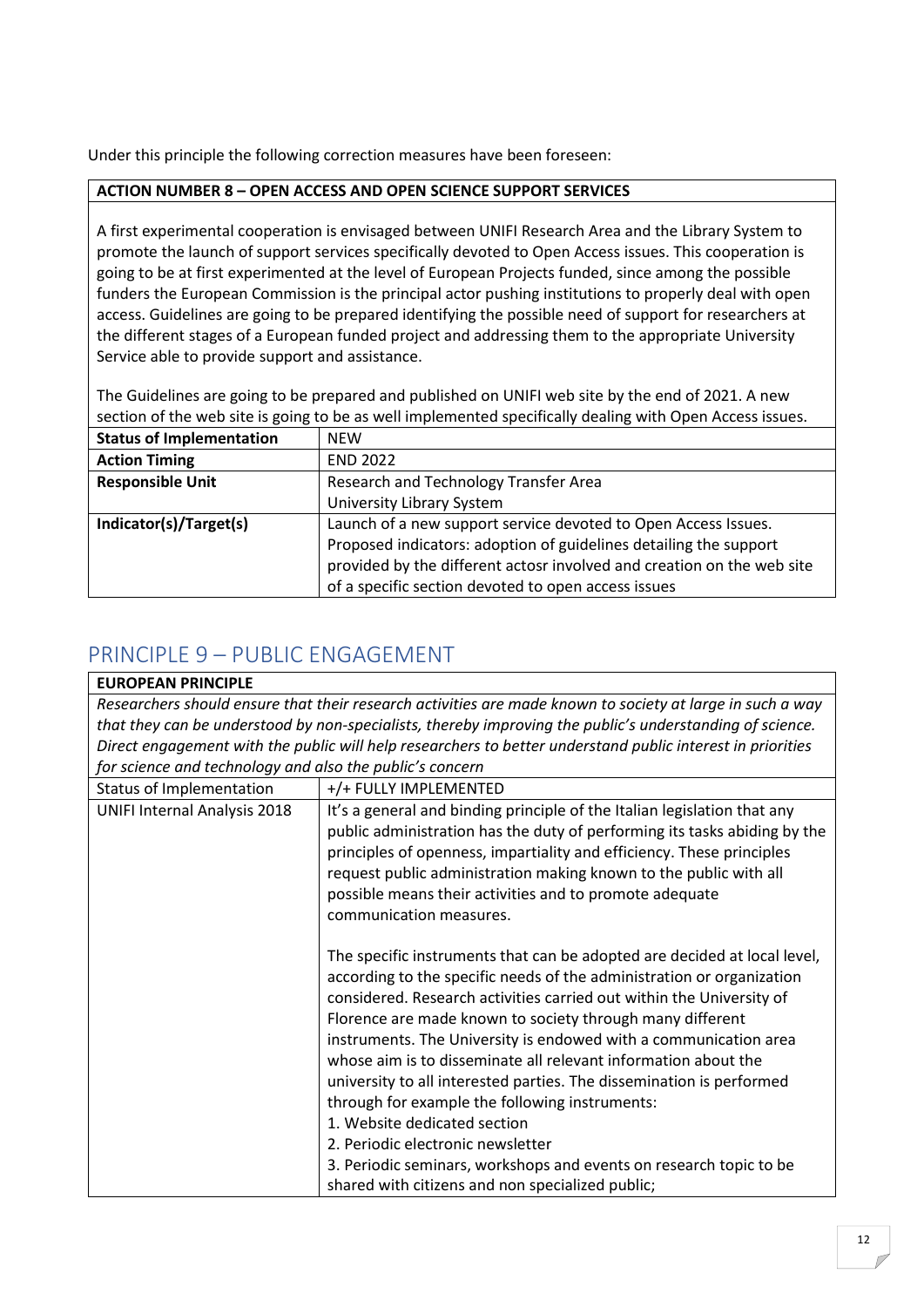|                                     | 4. Periodic open days aimed at promoting the interest of high school  |
|-------------------------------------|-----------------------------------------------------------------------|
|                                     | students in developing their careers in research;                     |
|                                     | 5. Participation in dissemination events such as the so called        |
|                                     | Researchers' night (funded by the European Commission).               |
|                                     | A dedicated laboratory, so called Open Lab, whose aim is to organize  |
|                                     | training and orientation events for students of any age and           |
|                                     | dissemination events to make the public in general aware of the       |
|                                     | ongoing research activities http://www.openlab.unifi.it/mdswitch.html |
| Gap Identified in 2018              | <b>NONE</b>                                                           |
| <b>UNIFI Internal Analysis 2020</b> | NO UPDATE NEEDED                                                      |

# <span id="page-13-0"></span>PRINCIPLE 10 – NON-DISCRIMINATION

| <b>EUROPEAN PRINCIPLE</b>                                                                                        |                                                                                                                                                                                                                                                                                                                                                                                                                                                                                                                                                                                                                                                                                                                                                                                                                                                                                                                                            |
|------------------------------------------------------------------------------------------------------------------|--------------------------------------------------------------------------------------------------------------------------------------------------------------------------------------------------------------------------------------------------------------------------------------------------------------------------------------------------------------------------------------------------------------------------------------------------------------------------------------------------------------------------------------------------------------------------------------------------------------------------------------------------------------------------------------------------------------------------------------------------------------------------------------------------------------------------------------------------------------------------------------------------------------------------------------------|
| Employers and/or funders of researchers will not discriminate against researchers in any way on the basis        |                                                                                                                                                                                                                                                                                                                                                                                                                                                                                                                                                                                                                                                                                                                                                                                                                                                                                                                                            |
| of gender, age, ethnic, national or social origin, religion or belief, sexual orientation, language, disability, |                                                                                                                                                                                                                                                                                                                                                                                                                                                                                                                                                                                                                                                                                                                                                                                                                                                                                                                                            |
| political opinion, social or economic condition.                                                                 |                                                                                                                                                                                                                                                                                                                                                                                                                                                                                                                                                                                                                                                                                                                                                                                                                                                                                                                                            |
| Status of Implementation                                                                                         | +/+ FULLY IMPLEMENTED                                                                                                                                                                                                                                                                                                                                                                                                                                                                                                                                                                                                                                                                                                                                                                                                                                                                                                                      |
| <b>UNIFI Internal Analysis 2018</b>                                                                              | The non discrimination principle is one of the most important principles<br>included in the Constitution of the Italian Republic that foresees under<br>art. 3 that "all citizens have equal social dignity and are equal before<br>the law, without distinction of sex, race, language, religion, political<br>opinion, personal and social conditions".                                                                                                                                                                                                                                                                                                                                                                                                                                                                                                                                                                                  |
|                                                                                                                  | As far as recruitment within public administration is concerned,<br>according to art. 35 of legislative Decree 165/01 recruitment<br>procedures in public administrations must comply with the principle of<br>equal opportunity between workers. According to Law 165/01, art.57<br>on "equal opportunities" public administrations take any necessary<br>measure to put into effect European Directives on equal opportunities.                                                                                                                                                                                                                                                                                                                                                                                                                                                                                                          |
|                                                                                                                  | The principle of non discrimination is restated within UNIFI Statute, art.<br>3 foresees that "the university activities are independent from any<br>religious, ideological, politic or economic constraint". Furthermore the<br>University ethics code art. 1 and 5 bind all personnel to adopt a<br>behavior based on solidarity and abiding by the principle of non<br>discrimination. As foreseen in Law 183/2010 art.21, the Statute art. 22<br>establishes a Central Committee for Guaranteeing and promoting equal<br>opportunities, workers' welfare and non-discrimination (CUG), one of<br>whose main goals is the fight against any kind of discrimination. The<br>Committee functioning is aimed at the guarantee of the welfare and<br>equal opportunities of workers, removing any possible direct or indirect<br>discrimination based on gender, age, disability, religion, race, sexual<br>orientation or gender identity. |
|                                                                                                                  | According to the University General Regulation art. 53 (Rector Decree<br>819/13) the Committee prepares every year by March 30th a detailed<br>report on the status of implementation of the principal of parity, equal<br>opportunities, workers welfare and fight against any form of<br>discrimination, moral or psychological violence or mobbing on the<br>workplace. The Report is addressed to the Rector and to the Governing<br>Bodies of the University and published on the web site.                                                                                                                                                                                                                                                                                                                                                                                                                                           |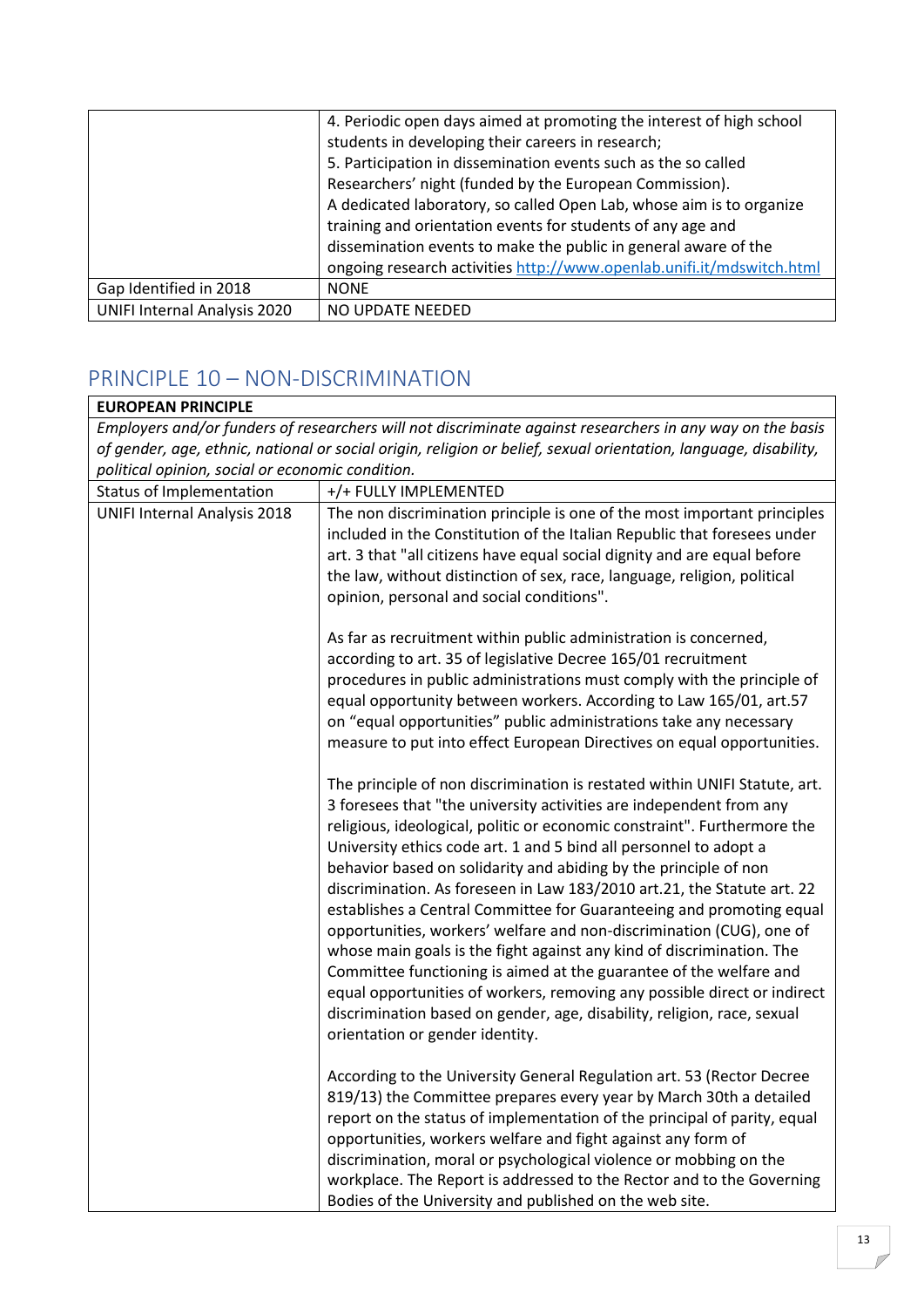| Gap Identified in 2018       | <b>NONE</b>      |
|------------------------------|------------------|
| UNIFI Internal Analysis 2020 | NO UPDATE NEEDED |

### <span id="page-14-0"></span>PRINCIPLE 11 – EVALUATION/APPRAISAL SYSTEM

### **EUROPEAN PRINCIPLE**

*Employers and/or funders should introduce for all researchers, including senior researchers, evaluation/appraisal systems for assessing their professional performance on a regular basis and in a transparent manner by an independent (and, in the case of senior researchers, preferably international) committee. Such evaluation and appraisal procedures should take due account of their overall research creativity and research results, e.g. publications,*

*patents, management of research, teaching/lecturing, supervision, mentoring, national or international collaboration, administrative duties, public awareness activities and mobility, and should be taken into consideration in the context of career progression.*

| consideration in the context of career progression.<br>Status of Implementation | +/+ FULLY IMPLEMENTED                                                                     |
|---------------------------------------------------------------------------------|-------------------------------------------------------------------------------------------|
| <b>UNIFI Internal Analysis 2018</b>                                             | Since 2006 a dedicated National Agency has been created in this field:                    |
|                                                                                 | ANVUR, National Agency for the Evaluation of the Academic System                          |
|                                                                                 | and Research. This Agency has been created according to Law                               |
|                                                                                 | 286/2006, art.2 with the following functions:                                             |
|                                                                                 | - to provide a continuous external evaluation of the research activities                  |
|                                                                                 | carried out by universities and by any other research center receiving<br>public funding; |
|                                                                                 | - to support, coordinate and constantly verify the functioning of the                     |
|                                                                                 | evaluation committees created within universities                                         |
|                                                                                 | - to evaluate the efficiency and efficacy of the public funding and                       |
|                                                                                 | supporting initiatives for research activities.                                           |
|                                                                                 | The Agency functioning is based on the principles of independence,                        |
|                                                                                 | impartiality, professional responsibility and openness.                                   |
|                                                                                 |                                                                                           |
|                                                                                 | On a periodic basis (usually every three years) the ANVUR, following the                  |
|                                                                                 | guidelines provided by MIUR, requests to all universities to provide                      |
|                                                                                 | relevant data to evaluate their research performance and products                         |
|                                                                                 | (VQR - Evaluation of Quality of Research). The data provided by                           |
|                                                                                 | universities are taken into account by MIUR when deciding about the                       |
|                                                                                 | distribution among universities of available funds. In fact the FFO (fund                 |
|                                                                                 | of ordinary funding) is divided into two parts: a fixed quota attributed                  |
|                                                                                 | to each university according to its dimension and needs and a variable                    |
|                                                                                 | quota ("quota premiale") attributed among others, for the results                         |
|                                                                                 | achieved in research related activities. Furthermore on an annual basis                   |
|                                                                                 | universities are requested to provide detailed data on research related                   |
|                                                                                 | results achieved by their departments/areas that will be later on as well                 |
|                                                                                 | included in the VQR.                                                                      |
|                                                                                 |                                                                                           |
|                                                                                 | It is as well to be noted that Law 240/2010 assigns as well to a                          |
|                                                                                 | dedicated "Evaluation Unit" the function of verifying, among others,                      |
|                                                                                 | the research activities carried out within Universities.                                  |
|                                                                                 |                                                                                           |
|                                                                                 | According to the University Statute, art.7, the University puts in place                  |
|                                                                                 | adequate measures to self evaluate its research activities and perform                    |
|                                                                                 | additional evaluation through its "Evaluation Board".                                     |
|                                                                                 | The creation of this board is foreseen in the Statute art.7 that includes                 |
|                                                                                 | among its duties: the constant evaluation of research activities and of                   |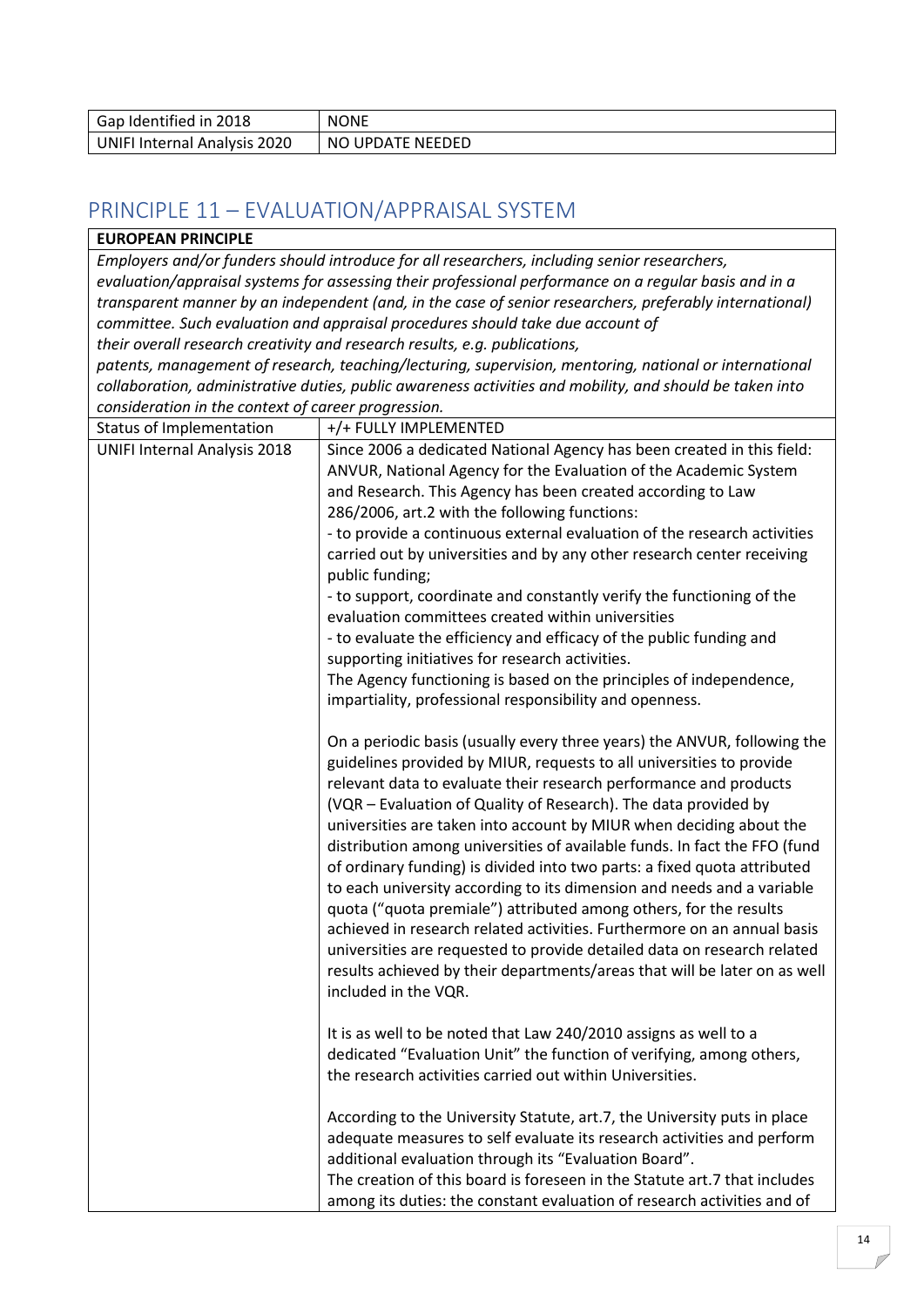|                                     | the correct and efficient use of available resources. The Board includes: |
|-------------------------------------|---------------------------------------------------------------------------|
|                                     | one professional expert in the field of evaluation nominated by the       |
|                                     | University Senate and By the Administration Council in the role of        |
|                                     | coordinator; three teachers (two of which not belonging to UNIFI)         |
|                                     | designed by the University Senate among experts in the evaluation of      |
|                                     | teaching, research activities and of universities public policies; three  |
|                                     | members (two of which not belonging to UNIFI) designed by the             |
|                                     | University Administration Council among experts in the evaluation of      |
|                                     | the quality of public administration, public services, public accounting  |
|                                     | and human resources management; two students. It operates in line         |
|                                     | with the evaluation principles defined at National level.                 |
|                                     |                                                                           |
|                                     | Besides general evaluation of the University results mechanisms are as    |
|                                     | well in place for the evaluation of research activities carried out by    |
|                                     | individual researchers. As anticipated in previous principles young       |
|                                     | researchers (PhD students and fellow researchers) are committed to        |
|                                     | produce periodic reports to be evaluated by their supervisors.            |
|                                     | Temporary researchers are committed to produce not only periodic          |
|                                     | reports but to detail as well the activities performed in a dedicated     |
|                                     | register available within their Department for any need or any possible   |
|                                     | check by the Department Director. At the end of each year they need to    |
|                                     | produce a detailed report on research and didactic duties performed.      |
|                                     | As per teachers, according to DPR 382/1980 art. 18 and Law 240/2010,      |
|                                     | they are asked to produce reports on the activities carried out every     |
|                                     |                                                                           |
|                                     | three years. Such Reports are to be addressed to the Department each      |
|                                     | teacher belongs to and they are to be make public. The University         |
|                                     | Senate will be able to take into account such reports when deciding       |
|                                     | which share of the available funds to attribute to each Department.       |
| Gap Identified in 2018              | <b>NONE</b>                                                               |
| <b>UNIFI Internal Analysis 2020</b> | NO UPDATE NEEDED                                                          |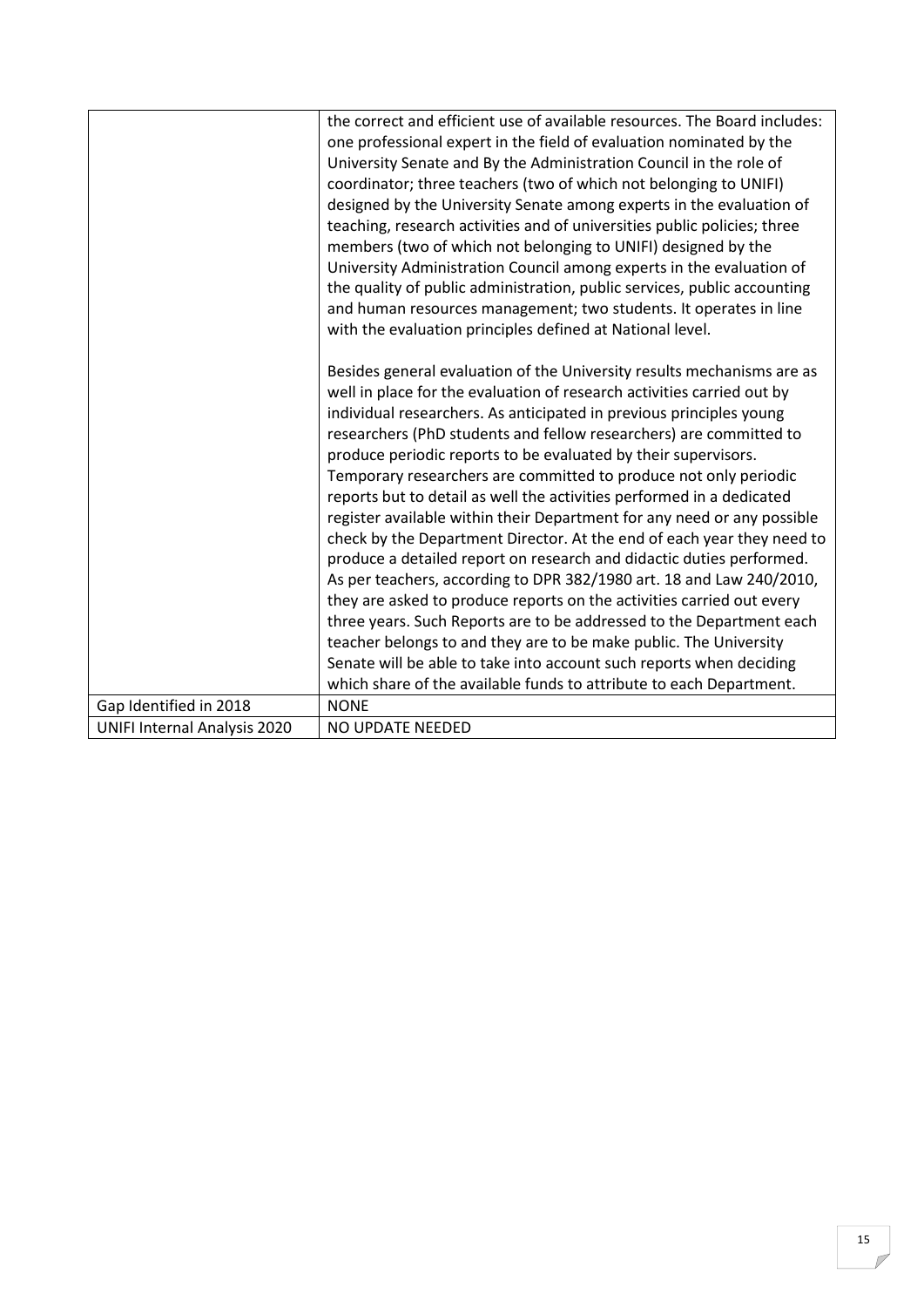### <span id="page-16-0"></span>**SECTION B – RECRUITMENT AND SELECTION**

### <span id="page-16-1"></span>PRINCIPLE 12 - RECRUITMENT

#### **EUROPEAN PRINCIPLE**

*Employers and/or funders should ensure that the entry and admission standards for researchers, particularly at the beginning at their careers, are clearly specified and should also facilitate access for disadvantaged groups or for researchers returning to a research career, including teachers (of any level) returning to a research career.*

*Employers and/or funders of researchers should adhere to the principles set out in the Code of Conduct for the Recruitment of Researchers when appointing or recruiting researchers.*

| Status of Implementation            | +/+ FULLY IMPLEMENTED                                                                 |
|-------------------------------------|---------------------------------------------------------------------------------------|
| <b>UNIFI Internal Analysis 2018</b> | National Law 165/2001 details the general principles applicable to the                |
|                                     | recruitment of personnel within public administrations. In particular                 |
|                                     | according to art. 35 recruitment within public administration is subject              |
|                                     | to dedicated open selection procedures, abiding by the principles of                  |
|                                     | impartiality, openness and equal opportunities. Law 240/2010 details                  |
|                                     | for each researcher type (PhD, fellow researcher, temporary researcher                |
|                                     | and teachers) the specific entry and admission standards, i.e. the typical            |
|                                     | duration and features of these appointments, the foreseen entry                       |
|                                     | requirements, the standard remuneration, ecc.                                         |
|                                     | It is to be noted that national legislation is very attentive in                      |
|                                     | guaranteeing equal opportunities within selection procedures avoiding                 |
|                                     | any kind of discrimination (art. 57, Law 165/2001), though not                        |
|                                     | specifically referring to disadvantaged groups.                                       |
|                                     | According to Min. Decree 963/2015, Universities are allowed as well to                |
|                                     | propose researchers to be directly appointed in a permanent position if               |
|                                     | they have already been selected within national, European or                          |
|                                     | International reputable funding programs and have been recognized as                  |
|                                     | outstanding and excellent researchers (such as the winners of ERC                     |
|                                     | Grants). In any case it is always necessary for the researcher to have the            |
|                                     | necessary qualifications to access to the category proposed. It is the                |
|                                     | Education Minister himself who evaluates the acceptability of the                     |
|                                     | university proposals. For the implementation of national Law 240/2010                 |
|                                     | and its provisions for researchers, the existing internal decrees have                |
|                                     | been updated for each researcher category:                                            |
|                                     |                                                                                       |
|                                     | PhD Students: Rectoral Decree 670/2013 http://www.unifi.it/vp-9611-                   |
|                                     | d-r-670-2013-prot-n-47910-regolamento-dottorato.html                                  |
|                                     | Research fellows: Rectoral Decree 654/2015<br>http://www.unifi.it/upload/sub/assegni/ |
|                                     | dr_654_regolamento_2015.pdf                                                           |
|                                     | Temporary Researchers: Rectoral Decree 1111/2014                                      |
|                                     | http://www.unifi.it/upload/sub/normativa/                                             |
|                                     | dr1111_14_reg_ricercatori   240_2010.pdf                                              |
|                                     | Ordinary and Associate Teachers: Rectoral Decree 1320/2014                            |
|                                     | http://www.unifi.it/upload/sub/ normativa/dr 1320 201214.pdf                          |
|                                     |                                                                                       |
|                                     | Such decrees include all relevant specific indications on the hiring,                 |
|                                     | functioning and applicable rules to each researcher type and are made                 |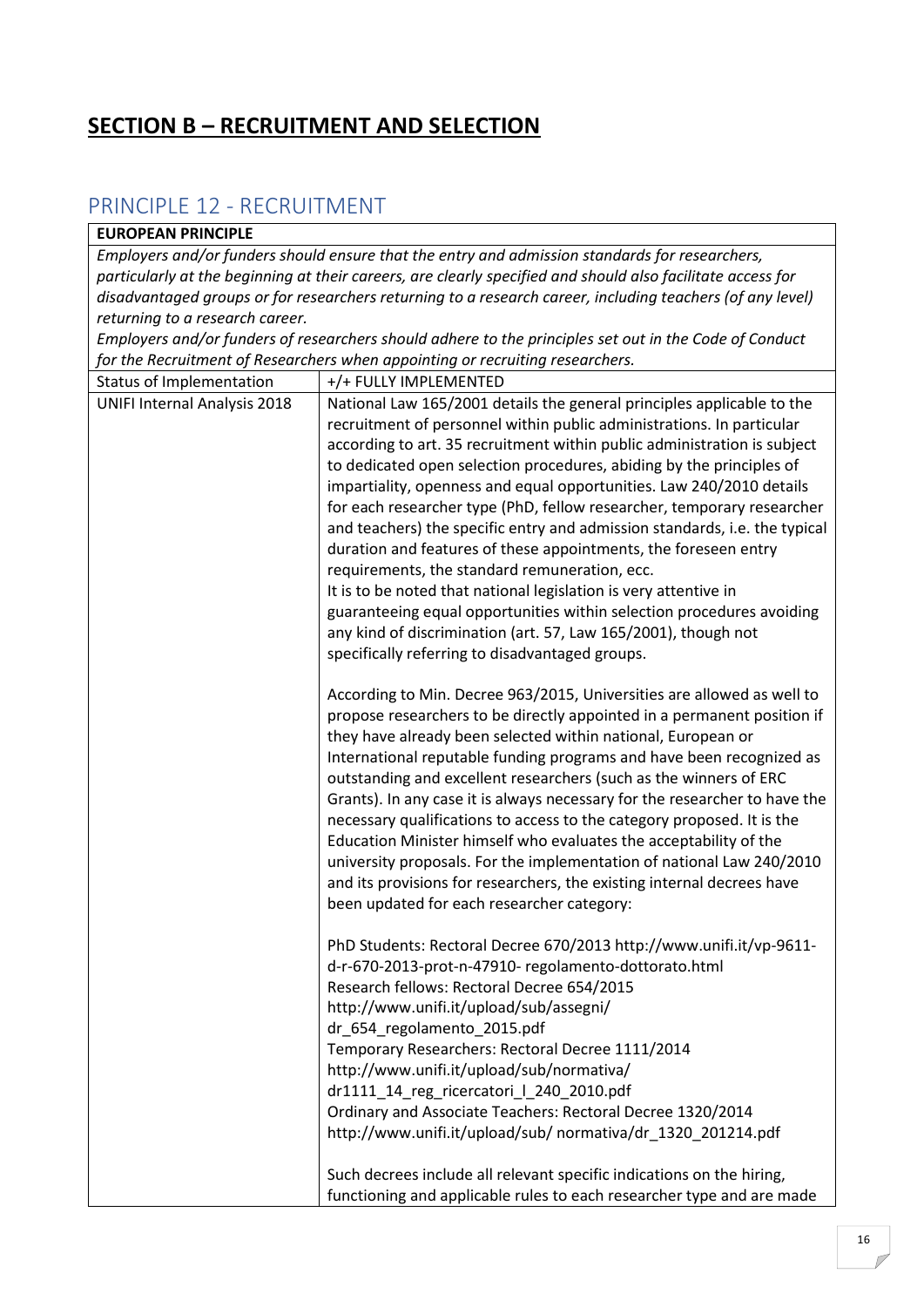|                                     | public through the university web site. All advertisements of available     |
|-------------------------------------|-----------------------------------------------------------------------------|
|                                     | positions are made public through all official channels (gazzetta ufficiale |
|                                     | nazionale, Albo Ufficiale e sito di Ateneo, sito del Ministero              |
|                                     | dell'Istruzione, dell'Università e della Ricerca e Euraxess), they remain   |
|                                     | open for a reasonable period of time, usually 30 days and respect           |
|                                     | national prescriptions in terms of open, transparent and impartial          |
|                                     | selection procedures.                                                       |
| Gap Identified in 2018              | <b>NONE</b>                                                                 |
| <b>UNIFI Internal Analysis 2020</b> | NO UPDATE NEEDED                                                            |

# <span id="page-17-0"></span>PRINCIPLE 13 – RECRUITMENT (CODE)

### **EUROPEAN PRINCIPLE**

*Employers and/or funders should establish recruitment procedures which are open , efficient, transparent, supportive and internationally comparable, as well as tailored to the type of positions advertised. Advertisements should give a broad description of knowledge and competencies required, and should not be so specialised as to discourage suitable applicants. Employers should include a description of the working conditions and entitlements, including career development prospects. Moreover, the time allowed between the advertisement of the vacancy or the call for applications and the deadline for reply should be realistic.*

| Status of Implementation            | +/- ALMOST IMPLEMENTED                                                                                    |
|-------------------------------------|-----------------------------------------------------------------------------------------------------------|
| <b>UNIFI Internal Analysis 2018</b> | For general principles applicable to recruitment procedures please see                                    |
|                                     | the information included under point 12, in particular the criteria public                                |
|                                     | selection procedures must respect according to National Law 165/2001.                                     |
|                                     | It is to be noted as well that Law 240/2010 details further requirements                                  |
|                                     | for selection procedures to guarantee their openness and impartiality:                                    |
|                                     | 1. art. 18, paragraph 1 states that candidates with family relations till                                 |
|                                     | the fourth degree with the Rector, General Director or with any                                           |
|                                     | member of the governing bodies or teacher of a university cannot be<br>selected within that organization; |
|                                     | 2. art. 18 paragraph 4 states that at least 20% of the available resources                                |
|                                     | included in the multiannual plan for human resources management are                                       |
|                                     | to employed for researchers external to the university performing the<br>selection;                       |
|                                     | 3. Art. 5 paragraph 5 includes among the criteria for the distribution of                                 |
|                                     | FFO (Fund of ordinary funding for public universities) the percentage of                                  |
|                                     | temporary researchers hired who have not performed their PhD or Post                                      |
|                                     | Doc in the same university.                                                                               |
|                                     | Notices for admission at various levels of academic staff must comply                                     |
|                                     | with National laws in this field. Selection procedures always include a                                   |
|                                     | clear explanation of the entry requirements, procedures for                                               |
|                                     | participation, they remain open for a reasonable period of time and                                       |
|                                     | dedicated administrative staff is available to provide further support                                    |
|                                     | (each selection procedure has always one unit of personnel as main                                        |
|                                     | contact point for interested candidates). All selections are advertised                                   |
|                                     | on the university web site and on all other official channels (as                                         |
|                                     | indicated under point 12) to guarantee transparency of the selection                                      |
|                                     | and to facilitate access to the procedures of as many candidates as                                       |
|                                     | possible, also from foreign countries. All announcements always                                           |
|                                     | indicate the type of contract offered, the applicable legal, economic                                     |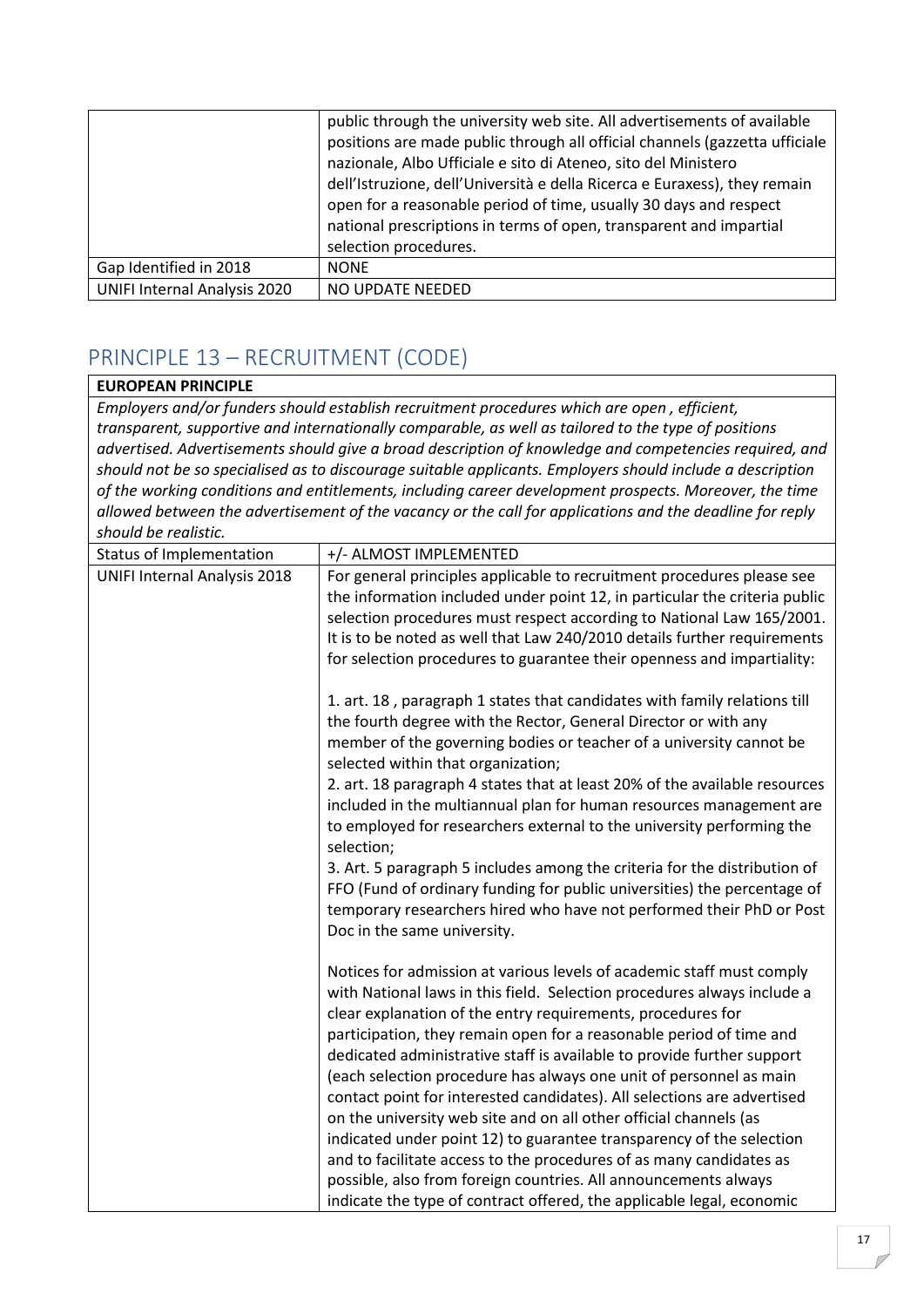|                                     | and social security provisions and, where applicable, the status of part-<br>time or full time and the research project or program linked to the<br>position offered.                                                                                                                                                                                                                                                                                                                                                                                                                                            |
|-------------------------------------|------------------------------------------------------------------------------------------------------------------------------------------------------------------------------------------------------------------------------------------------------------------------------------------------------------------------------------------------------------------------------------------------------------------------------------------------------------------------------------------------------------------------------------------------------------------------------------------------------------------|
|                                     | It is however to be noted that the above mentioned documentation<br>(advertisements and supporting material) is still available only in Italian<br>and that the university web site is only partially available in English. This<br>issue is becoming more and more urgent considered the number of<br>foreign applicants participating in UNIFI selections. As an example we<br>can consider that in 2017 there were 171 foreign applicants for PhD<br>positions over a total of 1855, and for Fellow Researchers there were<br>approximately 64 selected candidates coming from abroad over a total<br>of 900. |
| Gap Identified in 2018              | The new UNIFI web site launched in 2014 has indeed foreseen that all<br>sections are to be made available as well in English but at the moment<br>the contents that satisfy this requirement are still very limited<br>(approximately 2 %).                                                                                                                                                                                                                                                                                                                                                                      |
| <b>UNIFI Internal Analysis 2020</b> | The translation of the University web site and recruitment related<br>information is ongoing. At the moment it is estimated that<br>approximately 50% of the relevant information has been translated                                                                                                                                                                                                                                                                                                                                                                                                            |

Under this principle the following correction measures have been foreseen:

#### **ACTION NUMBER 3 – TRANSLATING THE WEB SITE AND RECRUITMENT RELATED INFORMATION** Action number 3 is still under progress.

To start with a new web page called "Work with us" has been made available at the following link: [https://www.unifi.it/vp-11713-work-with-us.html.](https://www.unifi.it/vp-11713-work-with-us.html) This page is intended to allow a proper understanding from foreign applicants not familiar with the Italian system about all positions available in Italy for researchers at different career levels.

Furthermore, information for possible vacancies is now mostly available in English. As an example, here below the links to the main pages translated:

- 1. Phd positions web page: https://www.unifi.it/p10285.html
- 2. Fellow Researchers web page: https://www.unifi.it/p10284.html
- 3. Grants and post grants awards: https://www.unifi.it/p11641.html

Translations have been also made available for the advertisement's announcements of as many calls as possible. The translation tasks have been completed for PhD positions and is ongoing for temporary researchers positions where the translation of the etool itself to submit applications is ongoing.

The task that was supposed to be completed within mid 2020 has required more time than expected. It has in fact been decided not to promote a automatic translation of the web site pages from Italian to English but to promote an English website including contents adapted to the specific needs of foreign users, by creating new pages and contents where needed. This is going to require more time than expected. The task is foreseen to be completed within the end of 2022.

| <b>Status of Implementation</b> | EXTENDED                              |
|---------------------------------|---------------------------------------|
| <b>Action Timing</b>            | <b>END 2023</b>                       |
| <b>Responsible Unit</b>         | <b>Communication Area</b>             |
|                                 | Research and Technology Transfer Area |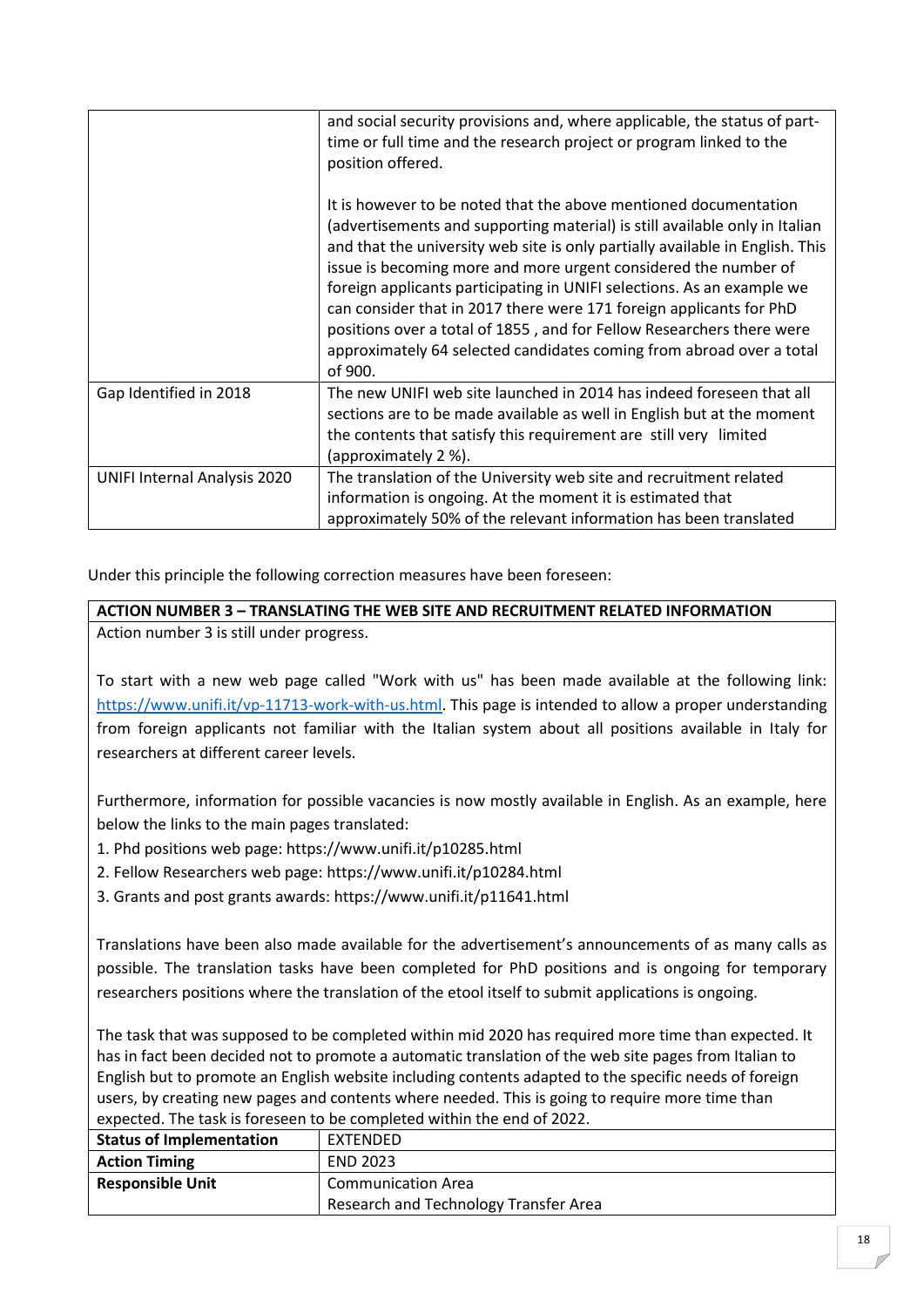|                        | Human Resources Area<br><b>General Affairs Area</b>                                                                                           |
|------------------------|-----------------------------------------------------------------------------------------------------------------------------------------------|
|                        | Legal Affairs Area                                                                                                                            |
| Indicator(s)/Target(s) | At least 70% of the university of Florence website and advertisements<br>and contracts related to researchers recruitment to be translated in |
|                        | English.                                                                                                                                      |

# <span id="page-19-0"></span>PRINCIPLE 14 – SELECTION CODE

| <b>EUROPEAN PRINCIPLE</b>           |                                                                                                                                                                                                                                                                                                                                                                                                                                                                                                                                                                                                                                                                                                     |
|-------------------------------------|-----------------------------------------------------------------------------------------------------------------------------------------------------------------------------------------------------------------------------------------------------------------------------------------------------------------------------------------------------------------------------------------------------------------------------------------------------------------------------------------------------------------------------------------------------------------------------------------------------------------------------------------------------------------------------------------------------|
|                                     | Selection committees should bring together diverse expertise and competences and should have an                                                                                                                                                                                                                                                                                                                                                                                                                                                                                                                                                                                                     |
|                                     | adequate gender balance and, where appropriate and feasible, include members from different sectors                                                                                                                                                                                                                                                                                                                                                                                                                                                                                                                                                                                                 |
|                                     | (public and private) and disciplines, including from other countries and with relevant experience                                                                                                                                                                                                                                                                                                                                                                                                                                                                                                                                                                                                   |
|                                     | to assess the candidate. Whenever possible, a wide range of selection practices should be used, such as                                                                                                                                                                                                                                                                                                                                                                                                                                                                                                                                                                                             |
|                                     | external expert assessment and face-to-face interviews. Members of selection panels should be                                                                                                                                                                                                                                                                                                                                                                                                                                                                                                                                                                                                       |
| adequately trained.                 |                                                                                                                                                                                                                                                                                                                                                                                                                                                                                                                                                                                                                                                                                                     |
| Status of Implementation            | +/+ FULLY IMPLEMENTED                                                                                                                                                                                                                                                                                                                                                                                                                                                                                                                                                                                                                                                                               |
| <b>UNIFI Internal Analysis 2018</b> | As explained under principle 12 and 13 national Law contains general<br>principles on the criteria to be observed when selecting new personnel<br>within public administrations. As far as Selection committees are<br>concerned, according to National Law 165/2001, 240/2010 and the<br>following regulations implementing them, they should always include                                                                                                                                                                                                                                                                                                                                       |
|                                     | personnel with adequate competences to perform the requested<br>evaluations, be gender balanced and perform their tasks impartially and<br>in an open manner.                                                                                                                                                                                                                                                                                                                                                                                                                                                                                                                                       |
|                                     | Specific rules are in place for the criteria followed by the MIUR within<br>the procedure for granting to interested candidates the national<br>scientific qualification as associate or full professor in Italian<br>Universities. (Such qualification is a necessary precondition to<br>participate in any open selection to become teacher in Italy). Within<br>this procedure a unique selection committee is created at national level<br>for each scientific field with a 2 years validity, including 5 members<br>appointed for the drawing among the interested teachers, one of which<br>should belong to an organization from an OCSE country.                                            |
|                                     | For each researcher category, the dedicated internal decree (quoted<br>under point 12) specifies in detail, among others, the selection<br>procedure to be observed. Selection committees always include at least<br>three members having adequate competencies for the ongoing<br>selection. In each decree a dedicated article explain in detail the<br>composition of each selection Committee, for example for fellow<br>researchers art. 8 of Rectoral Decree 654/2015 specifies that selection<br>committees are nominated by the rector every two years, they include<br>one representative of each scientific field and may include up to two<br>representatives of external organizations. |
|                                     | For permanent researchers according to art.9 of Rectoral Decree<br>1111/2014 Selection Committees are nominated by the Rector among<br>teachers with adequate curricula. For each selection procedure the<br>Committee includes at least three members, chosen among teachers<br>and permanent researchers, including as well external members in                                                                                                                                                                                                                                                                                                                                                   |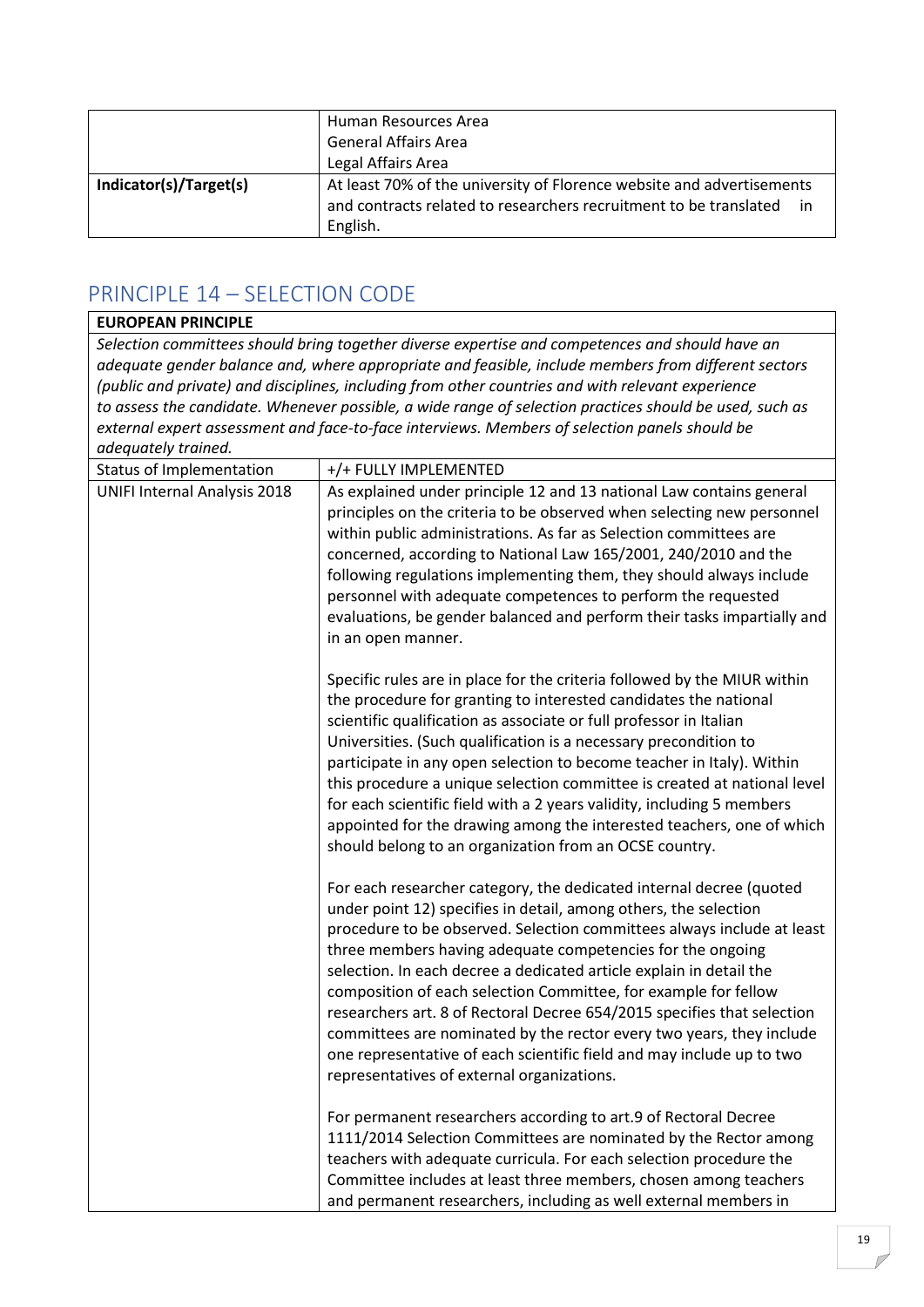|                                     | variable number according to the selection performed. The selection                                                                                                                                                                                                                                                                                                                       |
|-------------------------------------|-------------------------------------------------------------------------------------------------------------------------------------------------------------------------------------------------------------------------------------------------------------------------------------------------------------------------------------------------------------------------------------------|
|                                     | Committees should always be gender balanced.                                                                                                                                                                                                                                                                                                                                              |
|                                     | The Selection process may vary according to the position offered, for<br>example the selection of PhD students may foresee the evaluation of<br>the candidate's qualifications, a written and an oral proof. Usually the<br>selection of fellow researchers is performed on the basis of<br>qualifications, publications and, whenever requested, on a project<br>prepared by candidates. |
| Gap Identified in 2018              | <b>NONE</b>                                                                                                                                                                                                                                                                                                                                                                               |
| <b>UNIFI Internal Analysis 2020</b> | NO UPDATE NEEDED                                                                                                                                                                                                                                                                                                                                                                          |

## <span id="page-20-0"></span>PRINCIPLE 16 – JUDGING MERIT

#### **EUROPEAN PRINCIPLE**

*The selection process should take into consideration the whole range of experience of the candidates. While focusing on their overall potential as researchers, their creativity and level of independence should also be considered. This means that merit should be judged qualitatively as well as quantitatively, focusing on outstanding results within a diversified career path and not only on the number of publications. Consequently, the importance of*

*bibliometric indices should be properly balanced within a wider range of evaluation criteria, such as teaching, supervision, teamwork, knowledge transfer, management of research and innovation and public awareness activities. For candidates from an industrial background, particular attention should be paid to any contributions to patents, development or inventions.*

| Status of Implementation            | +/+ FULLY IMPLEMENTED                                                                                                                                                                                                                                                         |
|-------------------------------------|-------------------------------------------------------------------------------------------------------------------------------------------------------------------------------------------------------------------------------------------------------------------------------|
| <b>UNIFI Internal Analysis 2018</b> | According to National Law 240/2010 and to Leg. Decree 165/2001,                                                                                                                                                                                                               |
|                                     | candidates are selected through an open and competitive selection                                                                                                                                                                                                             |
|                                     | procedure taking into account all relevant elements. In fact it's a usual                                                                                                                                                                                                     |
|                                     | practice to evaluate candidate's curricula and all other relevant                                                                                                                                                                                                             |
|                                     | elements on the experience acquired by candidates, also in terms of                                                                                                                                                                                                           |
|                                     | the creativity and spirit of initiative already shown by them in possible                                                                                                                                                                                                     |
|                                     | other contexts.                                                                                                                                                                                                                                                               |
|                                     | Specific provisions are in place for granting the national scientific<br>qualification, according to Min. Decree 76/2012. In this case as well<br>selection committees take into account all skills and experiences<br>acquired by candidates formally and informally.        |
|                                     | According to UNIFI internal regulation, when performing selection<br>procedures for teachers, it's necessary for selection committees to take<br>into account the candidates' publications, research results, teaching<br>and other relevant activities previously performed. |
|                                     | For temporary researchers the internal decree acknowledges what has<br>been established in Min. Decree 242 and 243/2011, foreseeing the<br>evaluation of all relevant experiences performed by candidates.                                                                    |
|                                     | For fellow researchers and PhD students it's as well common practice to                                                                                                                                                                                                       |
|                                     | take into account the global profile of the                                                                                                                                                                                                                                   |
|                                     | candidates.                                                                                                                                                                                                                                                                   |
| Gap Identified in 2018              | <b>NONE</b>                                                                                                                                                                                                                                                                   |
| <b>UNIFI Internal Analysis 2020</b> | NO UPDATE NEEDED                                                                                                                                                                                                                                                              |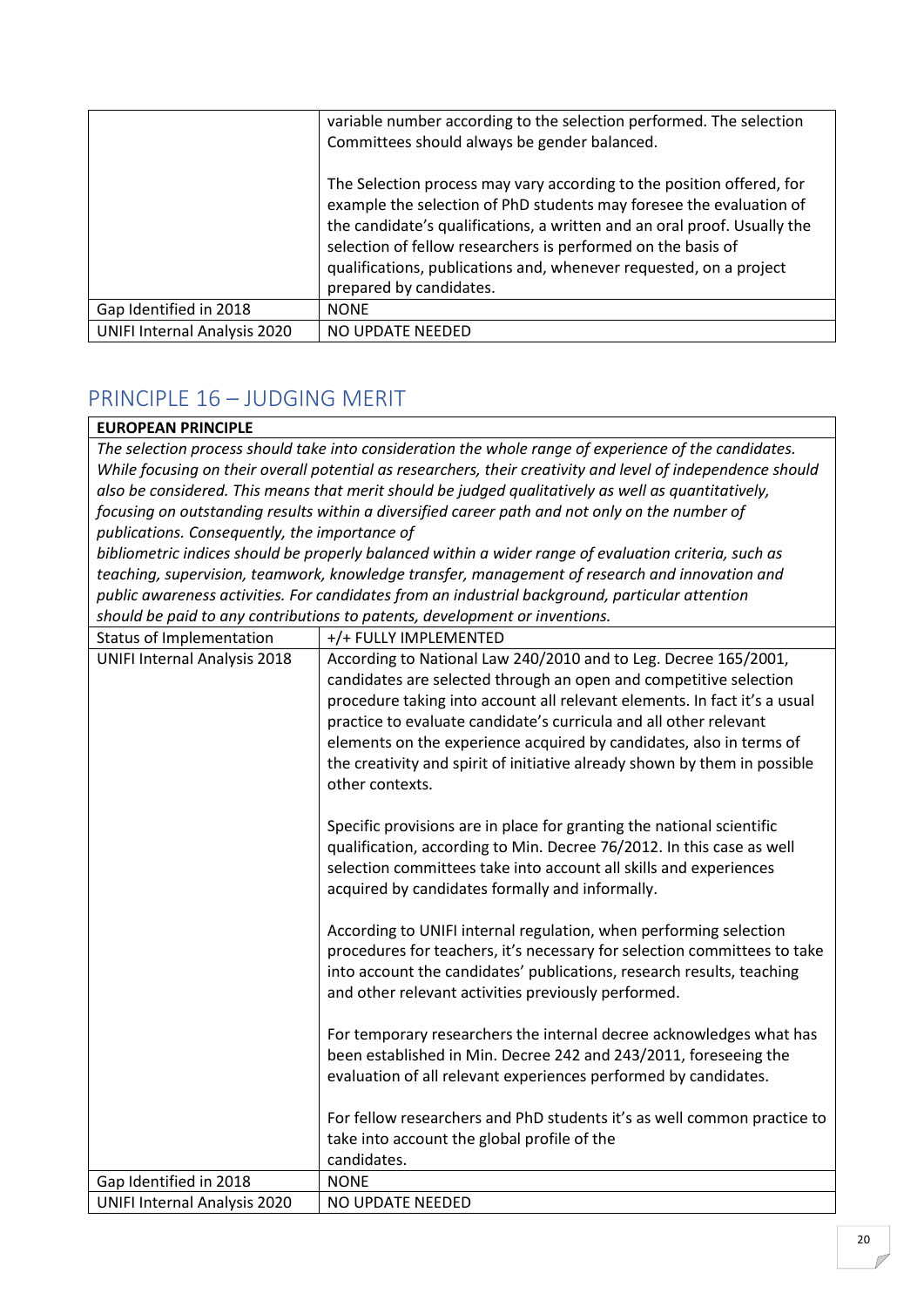# <span id="page-21-0"></span>PRINCIPLE 17 – VARIATION IN THE CHRONOLOGICAL ORDER OF CVs

### **EUROPEAN PRINCIPLE**

*Career breaks or variations in the chronological order of CVs should not be penalised, but regarded as an evolution of a career, and consequently, as a potentially valuable contribution to the professional development of researchers towards a multidimensional career track. Candidates should therefore be allowed to submit evidence-based CVs, reflecting a representative array of achievements and qualifications appropriate to the post for which application is being made.*

| gaanjicacions appropriate to the post for which application is being made. |                                                                          |  |
|----------------------------------------------------------------------------|--------------------------------------------------------------------------|--|
| Status of Implementation                                                   | +/+ FULLY IMPLEMENTED                                                    |  |
| <b>UNIFI Internal Analysis 2018</b>                                        | For general principles regarding selection procedures please check       |  |
|                                                                            | what has been included under principles 12 and                           |  |
|                                                                            | 13. As anticipated national law includes general prescriptions to        |  |
|                                                                            | guarantee that selection procedures are open, transparent and            |  |
|                                                                            | equitable. Furthermore it requests for candidates to be judged fairly on |  |
|                                                                            | the basis of the overall series of their experiences and qualifications. |  |
|                                                                            | Local regulation restates national principles and guarantees a fair      |  |
|                                                                            | evaluation of candidates though there are no specific indications        |  |
|                                                                            | requesting not to judge unfairly candidates with unusual CVs or having   |  |
|                                                                            | experienced career interruptions.                                        |  |
| Gap Identified in 2018                                                     | Existing regulation doesn't include specific prescriptions on the        |  |
|                                                                            | evaluation of candidates having experienced career breaks or with        |  |
|                                                                            | unusual career paths. Nonetheless the principles included in national    |  |
|                                                                            | law requesting a fair, open and impartial selection protects such        |  |
|                                                                            | candidates from any prejudice that could arise from such                 |  |
|                                                                            | circumstances. No gap has therefore been identified.                     |  |
| <b>UNIFI Internal Analysis 2020</b>                                        | <b>NO UPDATE NEEDED</b>                                                  |  |

## <span id="page-21-1"></span>PRINCIPLE 18 – RECOGNITION OF MOBILITY EXPERIENCE

| <b>EUROPEAN PRINCIPLE</b>                                                                              |                                                                                                                                                                                                                                                                                                                                                                     |
|--------------------------------------------------------------------------------------------------------|---------------------------------------------------------------------------------------------------------------------------------------------------------------------------------------------------------------------------------------------------------------------------------------------------------------------------------------------------------------------|
|                                                                                                        | Any mobility experience, e.g. a stay in another country/region or in another research setting (public or                                                                                                                                                                                                                                                            |
| private) or a change from one discipline or sector to another, whether as part of the initial research |                                                                                                                                                                                                                                                                                                                                                                     |
|                                                                                                        | training or at a later stage of the research career, or virtual mobility experience, should be considered                                                                                                                                                                                                                                                           |
|                                                                                                        | as a valuable contribution to the professional development of a researcher.                                                                                                                                                                                                                                                                                         |
| Status of Implementation                                                                               | +/+ FULLY IMPLEMENTED                                                                                                                                                                                                                                                                                                                                               |
| <b>UNIFI Internal Analysis 2018</b>                                                                    | The internationalization principle is one of the main interests that has<br>been arising within the Italian education system in the last decades. In<br>selection procedures it has as well acquired growing importance if<br>candidates have previously performed mobility periods, considered as<br>an added value to their global profile of mature researchers. |
|                                                                                                        | In particular for fellow researchers of type A (those recruited based on<br>the funds provided by MIUR) one of the preconditions to allow<br>participation in recent selection procedures has been represented by<br>mobility, i.e. having performed at least 15 days of research abroad<br>during their career.                                                    |
|                                                                                                        | For temporary researchers National Law (Ministerial Decree 243 of<br>2012) foresees the necessity for selection Committees to duly take into                                                                                                                                                                                                                        |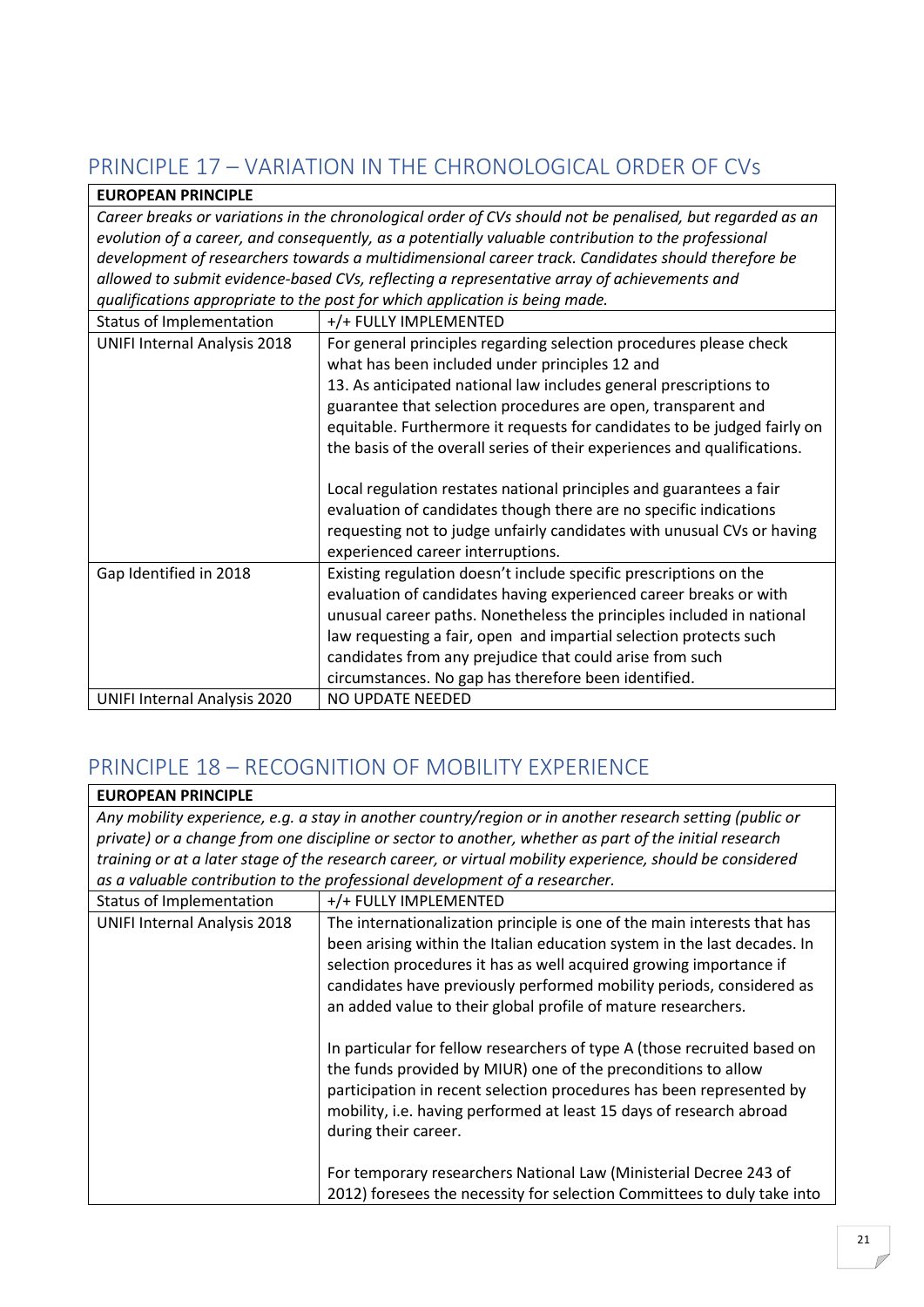|                                     | account the activities performed by the candidates both in Italy and<br>abroad.                                                                                                                                                                                               |
|-------------------------------------|-------------------------------------------------------------------------------------------------------------------------------------------------------------------------------------------------------------------------------------------------------------------------------|
|                                     | As per permanent staff national scientific qualification requires<br>appropriate experiences performed both in Italy and abroad and the<br>cooperation with foreign and international organizations and research<br>centers as a fundamental element in candidates curricula. |
|                                     | The University Internal Regulation reflects the National prescriptions.<br>The University of Florence has made the internationalization as one of<br>its main strategic axes of intervention since several years.                                                             |
|                                     | Selection procedures duly take into account the added value of mobility<br>performed abroad and the fruitful cooperation developed or to be<br>developed with foreign entities and research centers.                                                                          |
| Gap Identified in 2018              | <b>NONE</b>                                                                                                                                                                                                                                                                   |
| <b>UNIFI Internal Analysis 2020</b> | NO UPDATE NEEDED                                                                                                                                                                                                                                                              |

# <span id="page-22-0"></span>PRINCIPLE 19 – RECOGNITION OF QUALIFICATIONS

| <b>EUROPEAN PRINCIPLE</b>                           |                                                                                                                                                                                                                                                           |
|-----------------------------------------------------|-----------------------------------------------------------------------------------------------------------------------------------------------------------------------------------------------------------------------------------------------------------|
|                                                     | Employers and/or funders should provide for appropriate assessment and evaluation of the academic and                                                                                                                                                     |
|                                                     | professional qualifications, including nonformal qualifications, of all researchers, in particular within the                                                                                                                                             |
|                                                     | context of international and professional mobility. They should inform themselves and gain a full                                                                                                                                                         |
|                                                     | understanding of rules, procedures and standards governing the recognition of such qualifications and,                                                                                                                                                    |
|                                                     | consequently, explore existing national law, conventions and specific rules on the recognition of                                                                                                                                                         |
| these qualifications through all available channels |                                                                                                                                                                                                                                                           |
| Status of Implementation                            | +/+ FULLY IMPLEMENTED                                                                                                                                                                                                                                     |
| <b>UNIFI Internal Analysis 2018</b>                 | For a throughout description of National legislation applicable in this<br>field please check the descriptions included in the previous principles,<br>in particular from 13 to 17.                                                                       |
|                                                     | At local level national and international regulations and standards are<br>fully implemented and all selection committees members have the duty<br>to know them and implement them when performing their evaluation.                                      |
|                                                     | Dedicated administrative staff is devoted to the support of these<br>selection procedures. It is their duty to provide selection committees<br>with all relevant information on existing legislation and to update them<br>on any new regulation adopted. |
| Gap Identified in 2018                              | <b>NONE</b>                                                                                                                                                                                                                                               |
| <b>UNIFI Internal Analysis 2020</b>                 | NO UPDATE NEEDED                                                                                                                                                                                                                                          |

## <span id="page-22-1"></span>PRINCIPLE 20 - SENIORITY

### **EUROPEAN PRINCIPLE**

*The levels of qualifications required should be in line with the needs of the position and not be set as a barrier to entry. Recognition and evaluation of qualifications should focus on judging the achievements of the person rather than his/her circumstances or the reputation of the institution where the qualifications were gained. As professional qualifications may be gained at an early stage of a long career, the pattern of lifelong professional development should also be recognised.*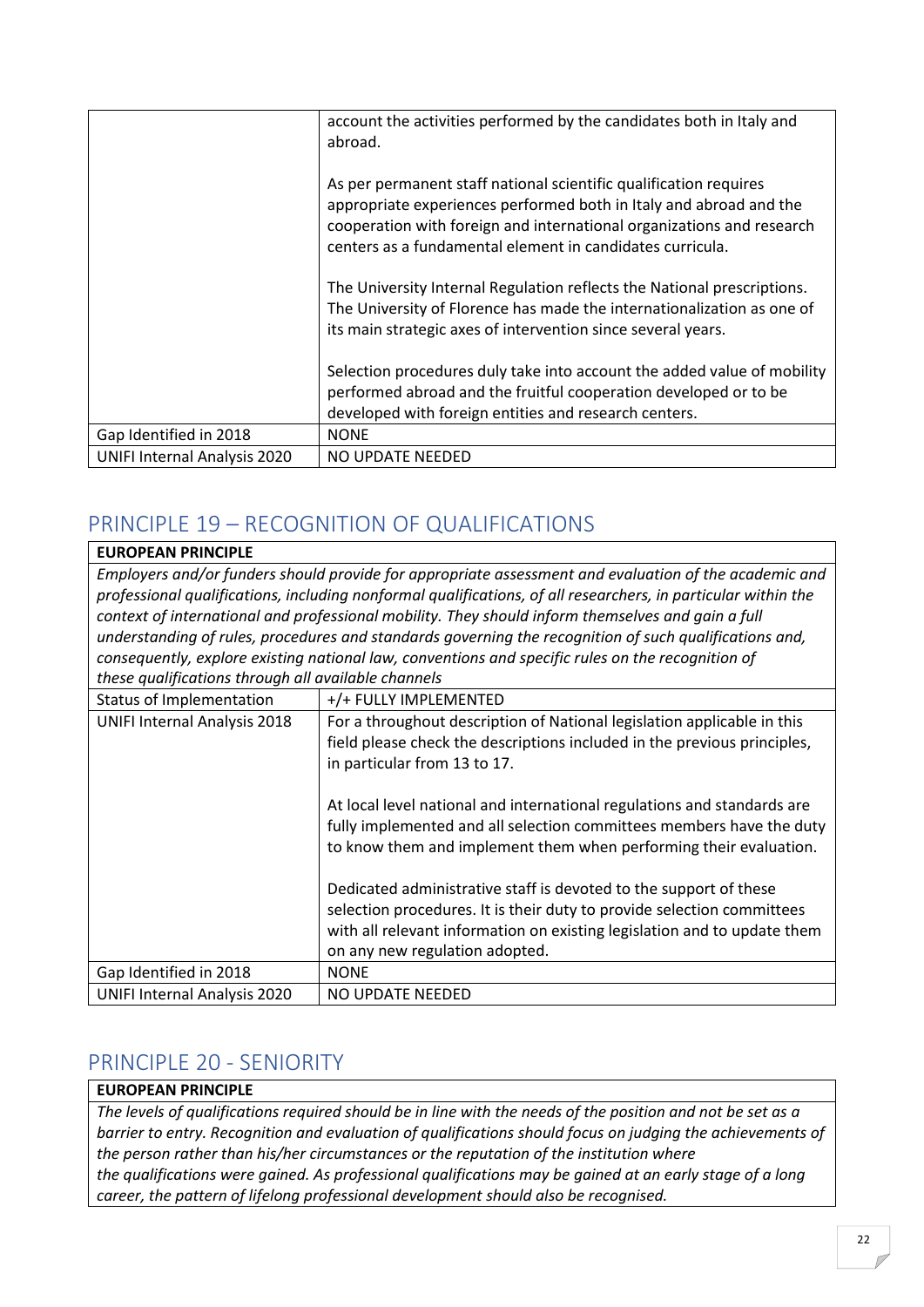| Status of Implementation            | +/+ FULLY IMPLEMENTED                                                                                                                                                                                                                                                                                        |
|-------------------------------------|--------------------------------------------------------------------------------------------------------------------------------------------------------------------------------------------------------------------------------------------------------------------------------------------------------------|
| <b>UNIFI Internal Analysis 2018</b> | As explained in the previous principles, according to National legislation<br>all announcements of available positions must contain a clear indication<br>of the entry requirements, i.e. of the qualifications requested from                                                                               |
|                                     | candidates.<br>Such qualifications are always to be defined according to the position<br>offered needs, both in terms of formal qualification (the request for<br>candidates to hold a degree or a Phd, ecc) and informal qualifications<br>(having acquired experience in a certain field, having performed |
|                                     | mobility periods, ecc).<br>At local level it's common practice for selection committees to assess<br>candidates impartially for the whole range<br>of knowledge acquired and experiences performed independently from<br>the candidates circumstances. Furthermore, according to national                    |
|                                     | prescriptions, it is forbidden to be influenced by the institution where a<br>qualification may have been obtained, the same type of qualification<br>has always to be attributed the same level of evaluation.                                                                                              |
| Gap Identified in 2018              | <b>NONE</b>                                                                                                                                                                                                                                                                                                  |
| <b>UNIFI Internal Analysis 2020</b> | NO UPDATE NEEDED                                                                                                                                                                                                                                                                                             |

### <span id="page-23-0"></span>PRINCIPLE 21 – POST DOCTORAL APPOINTMENTS

# **EUROPEAN PRINCIPLE**

*Clear rules and explicit guidelines for the recruitment and appointment of postdoctoral researchers, including the maximum duration and the objectives of such appointments, should be established by the institutions appointing postdoctoral researchers. Such guidelines should take into account time spent in prior postdoctoral appointments at other institutions and take into consideration that the postdoctoral status should be transitional, with the primary purpose of providing additional professional development opportunities for a research career in the context of longterm career prospects.*

| Status of Implementation            | +/+ FULLY IMPLEMENTED                                                                                                                                                                                                                                                                                                                                                                                                                                                                                |
|-------------------------------------|------------------------------------------------------------------------------------------------------------------------------------------------------------------------------------------------------------------------------------------------------------------------------------------------------------------------------------------------------------------------------------------------------------------------------------------------------------------------------------------------------|
| <b>UNIFI Internal Analysis 2018</b> | According to National Law 240/2010 post-doc appointments<br>correspond in Italy to the research fellow position. Access to this<br>position is regulated by art. 22 of the above mentioned law and further<br>detailed in the dedicated regulation each University adopts in this<br>matter.                                                                                                                                                                                                         |
|                                     | The whole duration of the grants allocated to the same person, taking<br>into account all positions covered in whatever organization, was initially<br>limited by the national law to 4 years and has been recently extended<br>to 6 years. This limitation is indeed intended to underline that these<br>kind of positions should be intended only as a transition status<br>preparing the researcher to acquire the necessary professional skills to<br>become mature and independent researchers. |
|                                     | Furthermore the national law expressly foresees the possibility to<br>reserve part of these positions to candidates holding a PhD.                                                                                                                                                                                                                                                                                                                                                                   |
|                                     | As foreseen in the national law the University of Florence has adopted a<br>dedicated internal regulation on Research fellows: Rectoral Decree<br>654/2015                                                                                                                                                                                                                                                                                                                                           |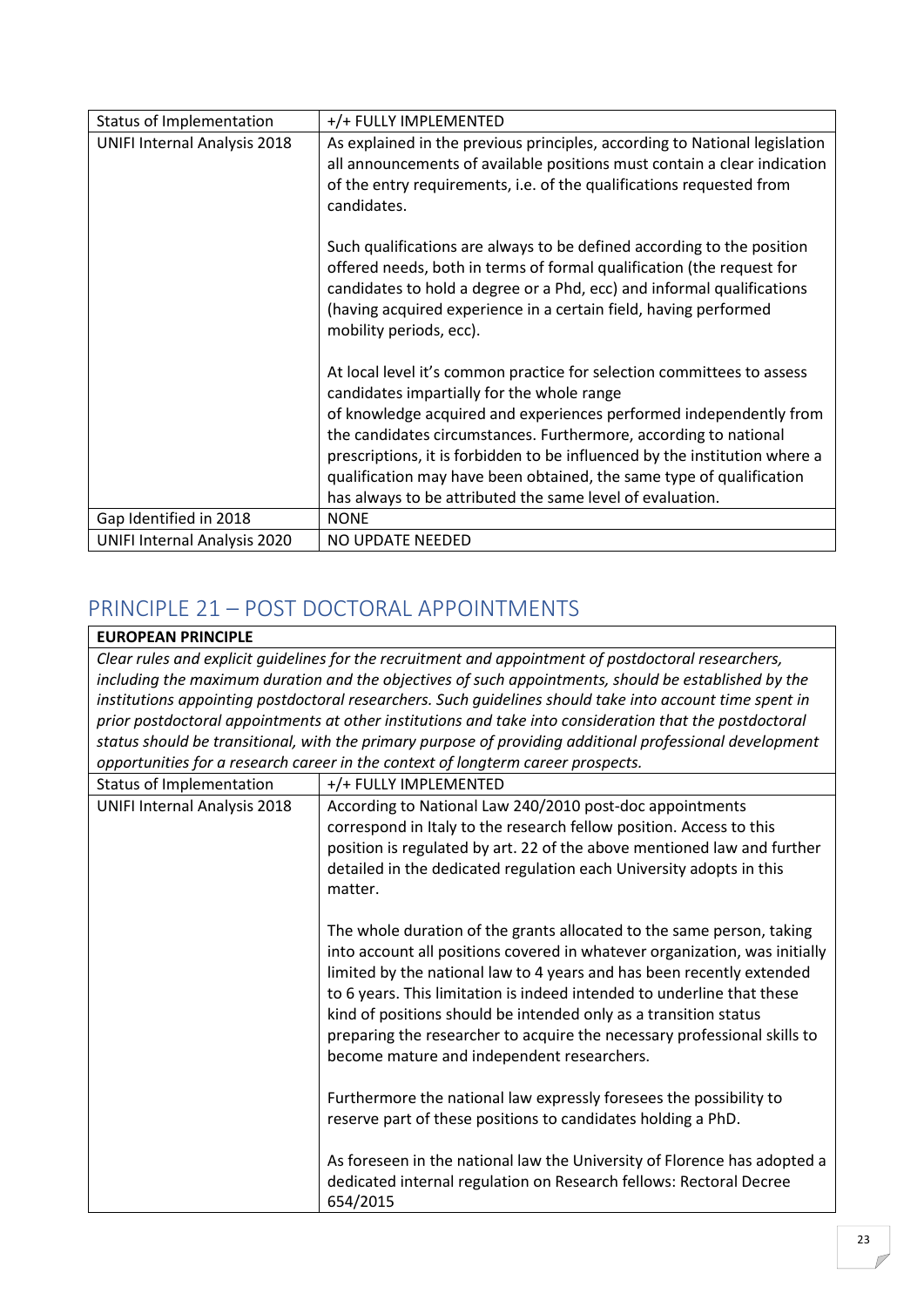|                                     | http://www.unifi.it/upload/sub/assegni/                                                                                                                                                                                                                                                                                                                                     |
|-------------------------------------|-----------------------------------------------------------------------------------------------------------------------------------------------------------------------------------------------------------------------------------------------------------------------------------------------------------------------------------------------------------------------------|
|                                     | dr_654_regolamento_2015.pdf.                                                                                                                                                                                                                                                                                                                                                |
|                                     | This regulation contains all relevant guidelines on post doc positions. In<br>reference to the selection process the local regulation establishes that<br>each selection advertisement should clearly describe the titles each<br>candidate should hold, titles corresponding at least to a master<br>university degree or a PhD according to the kind of position offered. |
| Gap Identified in 2018              | <b>NONE</b>                                                                                                                                                                                                                                                                                                                                                                 |
| <b>UNIFI Internal Analysis 2020</b> | NO UPDATE NEEDED                                                                                                                                                                                                                                                                                                                                                            |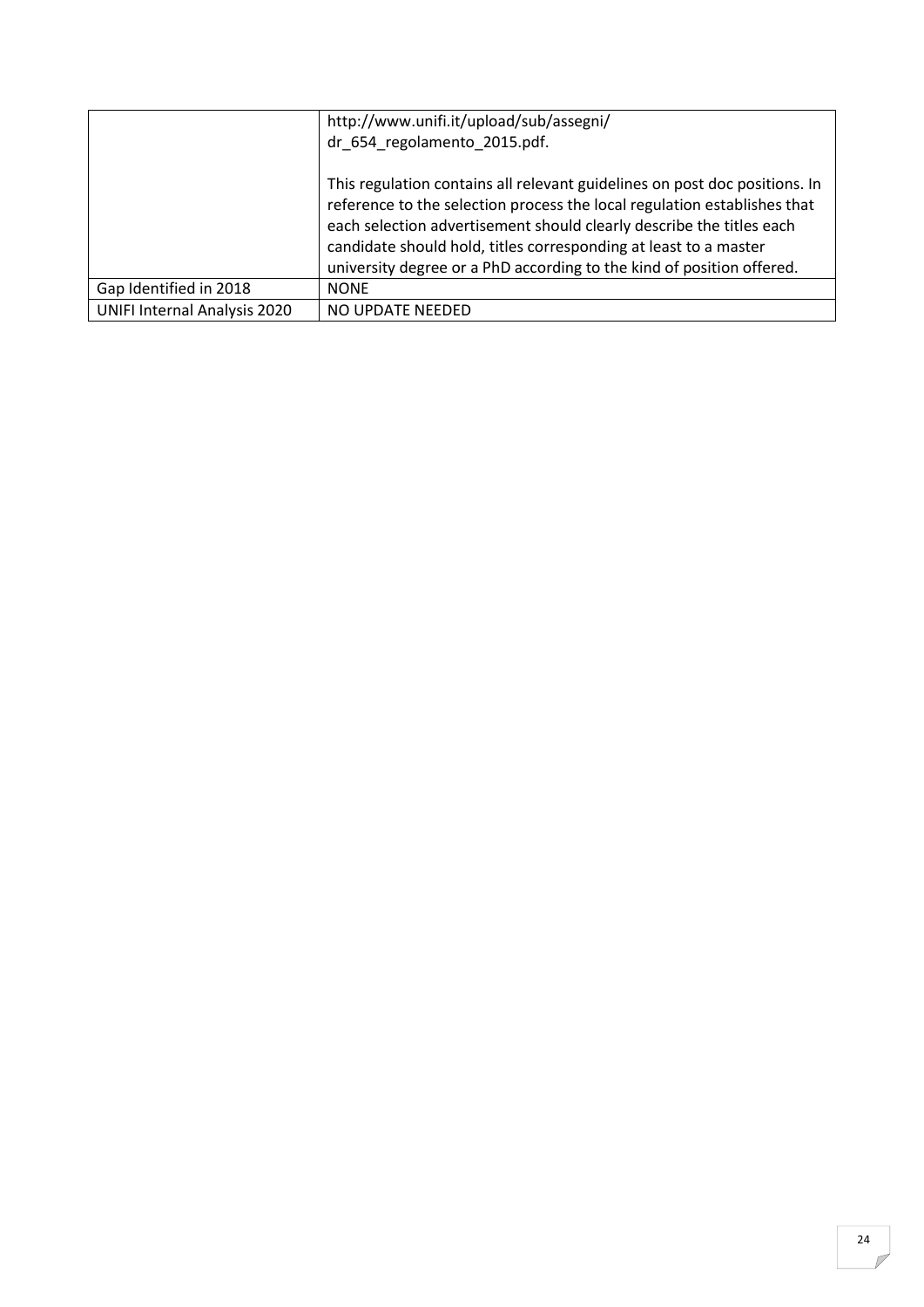# <span id="page-25-0"></span>**SECTION C – WORKING CONDITIONS AND SOCIAL SECURITY**

### <span id="page-25-1"></span>PRINCIPLE 22 – RECOGNITION OF PROFESSION

| <b>EUROPEAN PRINCIPLE</b>                |                                                                                                                                                                                                                                                                                                                                                                                                                             |
|------------------------------------------|-----------------------------------------------------------------------------------------------------------------------------------------------------------------------------------------------------------------------------------------------------------------------------------------------------------------------------------------------------------------------------------------------------------------------------|
|                                          | All researchers engaged in a research career should be recognised as professionals and be treated                                                                                                                                                                                                                                                                                                                           |
| accordingly. This should commence at the |                                                                                                                                                                                                                                                                                                                                                                                                                             |
|                                          | beginning of their careers, namely at postgraduate level, and should include all levels, regardless of their                                                                                                                                                                                                                                                                                                                |
|                                          | classification at national level (e.g. employee, postgraduate student, doctoral candidate, postdoctoral                                                                                                                                                                                                                                                                                                                     |
| fellow, civil servants).                 |                                                                                                                                                                                                                                                                                                                                                                                                                             |
| Status of Implementation                 | +/+ FULLY IMPLEMENTED                                                                                                                                                                                                                                                                                                                                                                                                       |
| <b>UNIFI Internal Analysis 2018</b>      | National Law 240/2010 draws the general context for the regulation of<br>the researchers positions at whatever level of the career.                                                                                                                                                                                                                                                                                         |
|                                          | As anticipated under principle 2 on ethics, according to National Law<br>240/2010 each university is bound to adopt a code of ethics. According<br>to UNIFI's code, it's expected from each university member to perform<br>his/her tasks professionally.<br>Each member of the university is therefore expected to recognize all<br>colleagues at whatever career level as professionals and to treat them<br>accordingly. |
| Gap Identified in 2018                   | <b>NONE</b>                                                                                                                                                                                                                                                                                                                                                                                                                 |
| <b>UNIFI Internal Analysis 2020</b>      | NO UPDATE NEEDED                                                                                                                                                                                                                                                                                                                                                                                                            |

## <span id="page-25-2"></span>PRINCIPLE 23 – RESEARCH ENVIRONMENT

| <b>EUROPEAN PRINCIPLE</b>                              |                                                                                                          |
|--------------------------------------------------------|----------------------------------------------------------------------------------------------------------|
|                                                        | Employers and/or funders of researchers should ensure that the most stimulating research or research     |
|                                                        | training environment is created which offers appropriate equipment, facilities and opportunities,        |
|                                                        | including for remote collaboration over research networks, and that the national or sectoral regulations |
| concerning health and safety in research are observed. |                                                                                                          |
|                                                        | Funders should ensure that adequate resources are provided in support of the agreed work programme.      |
| Status of Implementation                               | +/- ALMOST IMPLEMENTED                                                                                   |
| <b>UNIFI Internal Analysis 2018</b>                    | National Law guaranteeing Research Freedom to Researchers has as                                         |
|                                                        | well among its fundamental goals to offer researchers adequate                                           |
|                                                        | working conditions. The MIUR every year distributes funds to each                                        |
|                                                        | University (FFO - fund for the ordinary funding) to provide each                                         |
|                                                        | establishment with basic resources to face as well these needs.                                          |
|                                                        | According to the funds available the University of Florence does its very                                |
|                                                        | best to guarantee to each researcher the appropriate equipment and                                       |
|                                                        | facilities to perform their research. However it is to be noted that the                                 |
|                                                        | lack of available funds strongly limits the University intervention.                                     |
|                                                        | The University Central Offices and each Department plan periodically                                     |
|                                                        | the use of their resources taking into account all relevant needs,                                       |
|                                                        | nonetheless recent internal surveys have however stressed some                                           |
|                                                        | possible improvement thanks to a reallocation/reorganization of                                          |
|                                                        | available infrastructures.                                                                               |
|                                                        |                                                                                                          |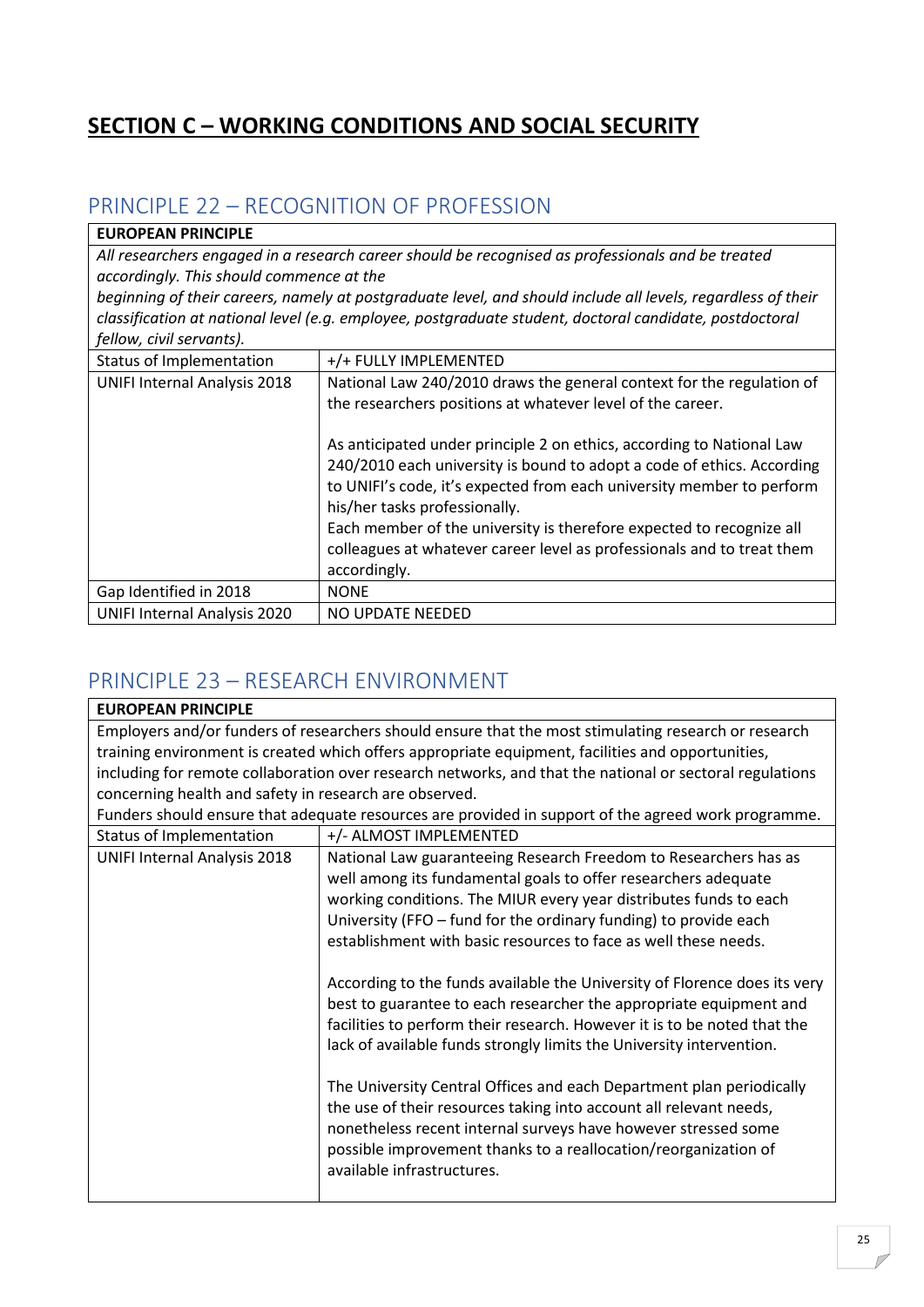|                                     | For health and safety issues, whenever any research implies any sort of<br>risk (biological, chemical, for computer operators, etct.) a dedicated risk<br>assessment is elaborated (Documento Valutazione Rischi - DVR) to<br>identify appropriate and necessary measures to guarantee all personnel<br>safety. According to national rules in this matter the concerned<br>laboratory is bound to provide its personnel with all necessary<br>protective equipment and to take all measures identified in the DVR.<br>For detailed information on health and safety issues please check the<br>description included under principle 7. |
|-------------------------------------|-----------------------------------------------------------------------------------------------------------------------------------------------------------------------------------------------------------------------------------------------------------------------------------------------------------------------------------------------------------------------------------------------------------------------------------------------------------------------------------------------------------------------------------------------------------------------------------------------------------------------------------------|
| Gap Identified in 2018              | The University of Florence periodic strategic plan has identified among<br>others the need to adopt a new regulation on the use of existing<br>infrastructures                                                                                                                                                                                                                                                                                                                                                                                                                                                                          |
| <b>UNIFI Internal Analysis 2020</b> | Further analysis on the critical aspects concerning the capacity of<br>offering to researchers the most stimulating research environment has<br>been performed.<br>Consultation of researchers in the surveys submitted (in 2015 and<br>2020), verification with internal structures about available<br>infrastructures and conditions of access to them highlighed the need to<br>redifine the corrective measures allowing a proper implementation of<br>this principle.                                                                                                                                                              |
|                                     | Rather than the adoption of a new regulation it appeared clear that<br>what was most urgently needed was to allow a proper publicity of<br>available infrastructures and facilities among researchers and to ease<br>the access to them.<br>Therefore a specific web page has been created including a detailed<br>description of all available infrastructures                                                                                                                                                                                                                                                                         |

Under this principle the following correction measures have been foreseen:

| ACTION NUMBER 5 - PROMOTION OF AN IMPROVEMENT OF WORKSPACES AND ADEQUATE |                                                                                                 |
|--------------------------------------------------------------------------|-------------------------------------------------------------------------------------------------|
| <b>EQUIPMENT</b>                                                         |                                                                                                 |
|                                                                          |                                                                                                 |
|                                                                          | Creation of a dedicated page on the web site including detailed information about all available |
| infrastructures                                                          |                                                                                                 |
| <b>Status of Implementation</b>                                          | <b>COMPLETED</b>                                                                                |
| <b>Action Timing</b>                                                     | <b>END 2022</b>                                                                                 |
| <b>Responsible Unit</b>                                                  | <b>General Affairs Area</b>                                                                     |
|                                                                          | Logistic services                                                                               |
|                                                                          | <b>Communication Area</b>                                                                       |
| Indicator(s)/Target(s)                                                   | Creation of a page within the web site including information about                              |
|                                                                          | available infrastructures                                                                       |

## <span id="page-26-0"></span>PRINCIPLE 24 – WORKING CONDITIONS

### **EUROPEAN PRINCIPLE**

*Employers and/or funders should ensure that the working conditions for researchers, including for disabled researchers, provide where appropriate the flexibility deemed essential for successful research*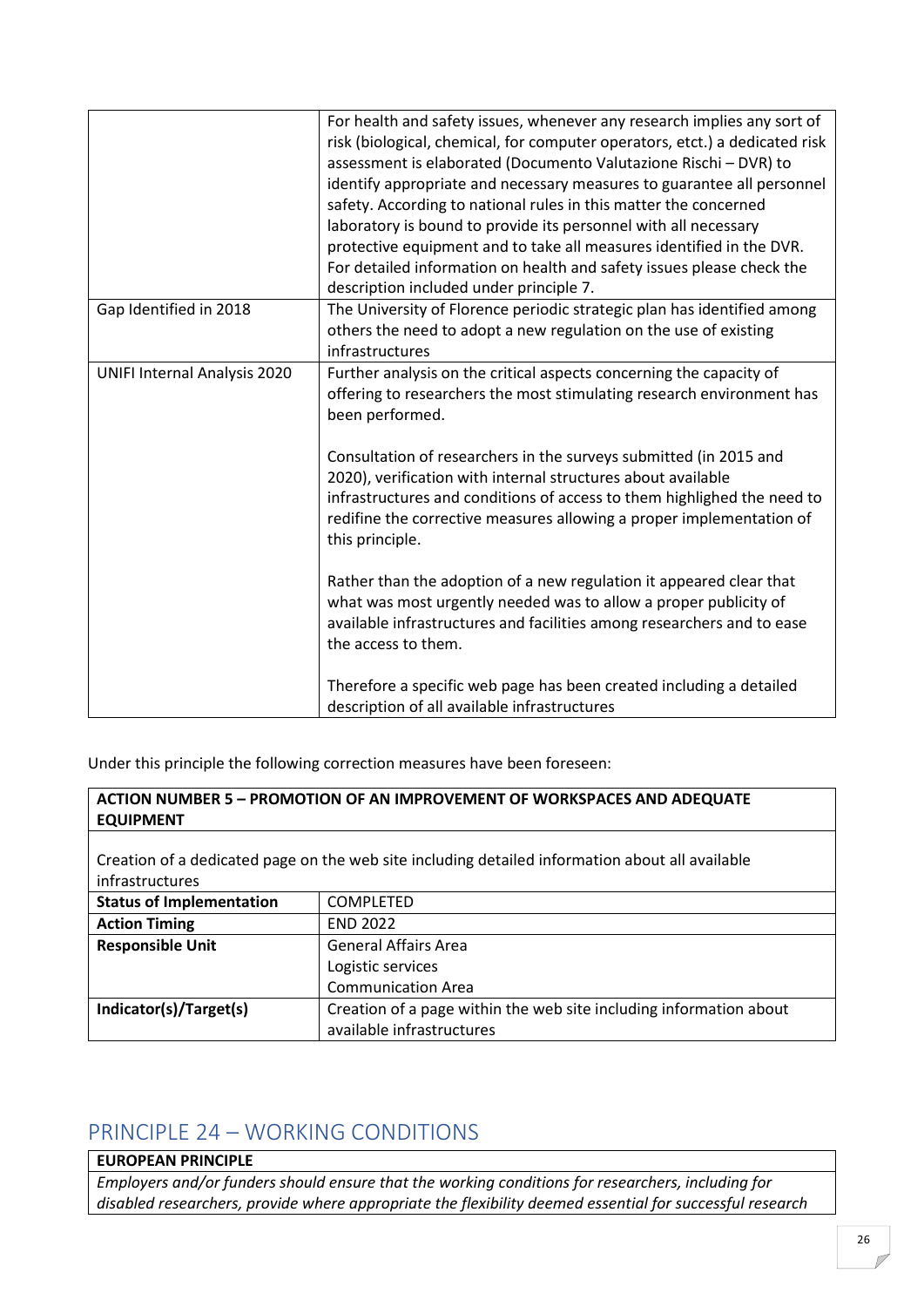*performance in accordance with existing national legislation and with national or sectoral collectivebargaining agreements. They should aim to provide working conditions which allow both women and men researchers to combine family and work, children and career. Particular attention should be paid, inter alia, to flexible working hours, part-time working, tele-working and sabbatical leave, as well as to the necessary financial and administrative provisions governing such arrangements.*

| Status of Implementation            | +/+ FULLY IMPLEMENTED                                                                                                                    |
|-------------------------------------|------------------------------------------------------------------------------------------------------------------------------------------|
| <b>UNIFI Internal Analysis 2018</b> | National legislation in Italy pays peculiar attention to promote                                                                         |
|                                     | adequate working conditions and, in so doing, guarantee reasonable                                                                       |
|                                     | compromises with family needs. Existing laws take into account many                                                                      |
|                                     | different possible situations.                                                                                                           |
|                                     |                                                                                                                                          |
|                                     | To start with national Law 240/2010 in art.7 provides numerous                                                                           |
|                                     | possibilities for leave for study and scientific research both nationally                                                                |
|                                     | and internationally.                                                                                                                     |
|                                     |                                                                                                                                          |
|                                     | Furthermore all researchers can profit of existing regulation on                                                                         |
|                                     | maternity (Law 151/2001), parental leaves (Law 151/2001), sickness<br>and any serious circumstance that may make necessary any           |
|                                     | interruption of the work activity.                                                                                                       |
|                                     |                                                                                                                                          |
|                                     | In accordance with current legislation, the University has promoted the                                                                  |
|                                     | implementation of a series of initiatives aimed at improving the quality                                                                 |
|                                     | of life of its researchers, with particular reference to gender issues and                                                               |
|                                     | for supporting staff, whenever necessary, in balancing family and work                                                                   |
|                                     | time, including flexible work schemes (diversified and flexible hours),                                                                  |
|                                     | economic support for families, etc.                                                                                                      |
|                                     |                                                                                                                                          |
|                                     | All researchers, including the young ones in the early stages of their                                                                   |
|                                     | career, may profit of the existing national prescriptions without any                                                                    |
|                                     | prejudice to their career prospects. For example female fellow                                                                           |
|                                     | researchers, in case of pregnancy have the right to a 5 months                                                                           |
|                                     | maternity leave with full salary.                                                                                                        |
|                                     |                                                                                                                                          |
|                                     | In order to verify the satisfaction of all university personnel in<br>combining family and work, the University of Florence has recently |
|                                     | decided to start launching periodic dedicated online surveys. According                                                                  |
|                                     | to the surveys outcomes it will be possible to implement any necessary                                                                   |
|                                     | corrective measure.                                                                                                                      |
| Gap Identified in 2018              | <b>NONE</b>                                                                                                                              |
| <b>UNIFI Internal Analysis 2020</b> | NO UPDATE NEEDED                                                                                                                         |
|                                     |                                                                                                                                          |

### <span id="page-27-0"></span>PRINCIPLE 25 – STABILITY AND PERMANENCE OF EMPLOYMENT

| <b>EUROPEAN PRINCIPLE</b>                                             |                                                                                                        |
|-----------------------------------------------------------------------|--------------------------------------------------------------------------------------------------------|
|                                                                       | Employers and/or funders should ensure that the performance of researchers is not undermined by        |
|                                                                       | instability of employment contracts, and should therefore commit themselves as far as possible to      |
|                                                                       | improving the stability of employment conditions for researchers, thus implementing and abiding by the |
| principles and terms laid down in the EU Directive on Fixed-Term Work |                                                                                                        |
| Status of Implementation                                              | +/- ALMOST IMPLEMENTED                                                                                 |
| <b>UNIFI Internal Analysis 2018</b>                                   | National Law 240/2010 sets out the rules concerning the duration of                                    |
|                                                                       | University staff contracts for conducting research. The law provides for                               |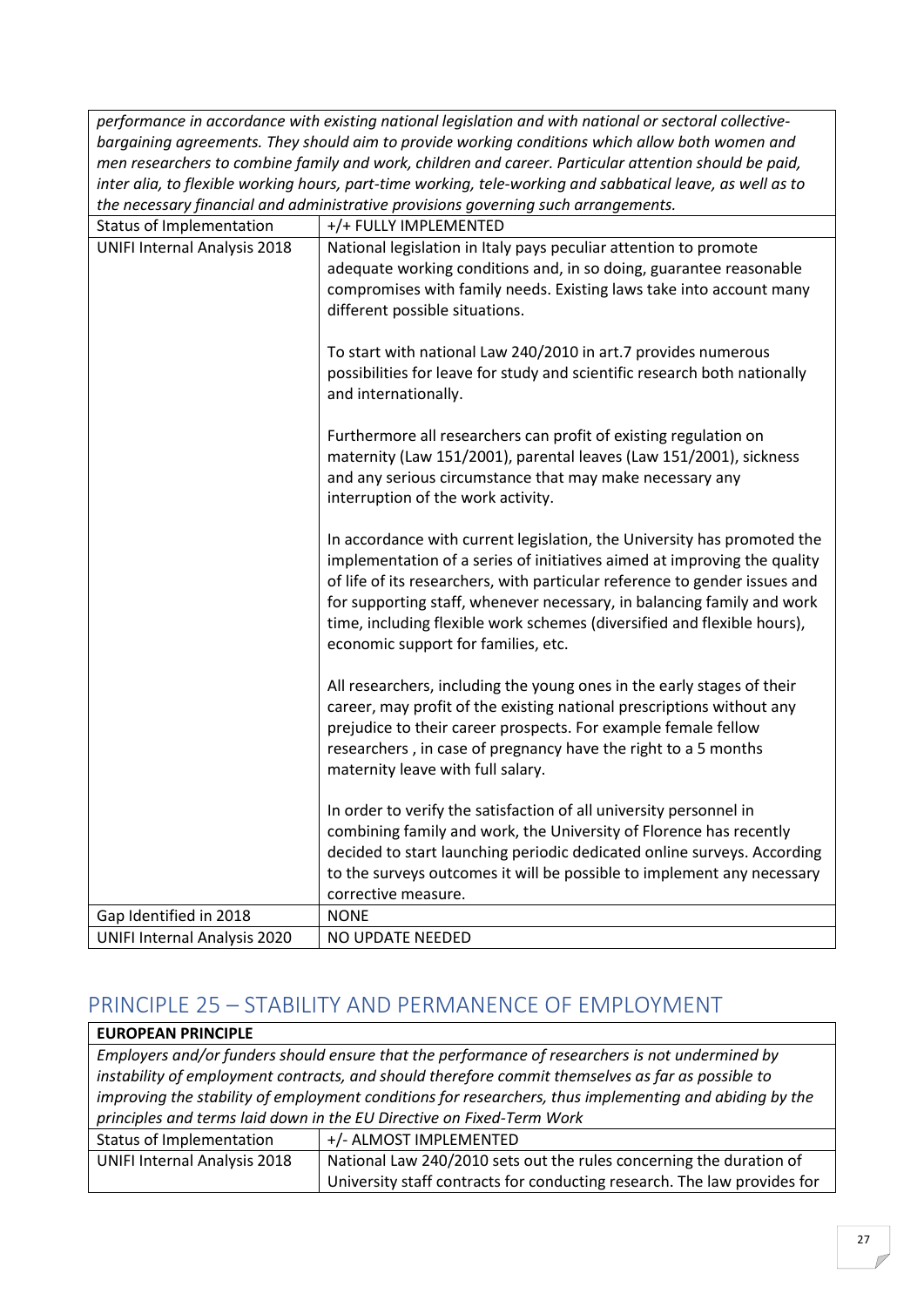|                                     | all temporary positions (PhD, fellow researchers and temporary<br>researchers) the minimum and maximum possible duration.                                                                                                                                                                                                                                                                                                                                                                                                                                                                                                            |
|-------------------------------------|--------------------------------------------------------------------------------------------------------------------------------------------------------------------------------------------------------------------------------------------------------------------------------------------------------------------------------------------------------------------------------------------------------------------------------------------------------------------------------------------------------------------------------------------------------------------------------------------------------------------------------------|
|                                     | Given the binding principle of access to public workplaces, such as<br>within public universities, only by open and competitive selection<br>procedures, universities are not allowed to guarantee stability of<br>employment. Therefore national prescriptions and available funds<br>strongly limit the number of permanent positions that may be offered.<br>For temporary positions the university applies the duration limits<br>established at national level. Each contract always specifies its duration<br>and in so doing guarantees to the researcher a period of stability to<br>complete the foreseen research program. |
|                                     | A recent decree from the Italian MIUR (Decreto Ministeriale 28<br>dicembre 2015 n. 963) has also foreseen the possibility of direct access<br>to permanent positions to researchers having been awarded grants<br>within specific excellence programmes (such as ERC grants). This has<br>introduced a new possibility of access to permanent positions.                                                                                                                                                                                                                                                                             |
| Gap Identified in 2018              | Even though the University of Florence as public body is not allowed to<br>offer employment positions directly without performing open selection<br>processes it can nonetheless activate tenure track positions, meaning it<br>can create stabilisation processes to be tendered among interested<br>applicants. A first pilot call has been already promoted to support<br>young researchers with the university<br>internal resources.                                                                                                                                                                                            |
|                                     | Furthermore, in recognition of the high-level profile of candidates<br>funded under European excellence programmes such as MSCA and ERC<br>the Italian MIUR has foreseen the possibility of direct appointment as<br>permanent researchers of PI funded within such programmes.<br>Therefore, UNIFI has identified the promotion in the participation in<br>such programmes as an additional tool to promote stability and<br>permanence in employment.                                                                                                                                                                              |
| <b>UNIFI Internal Analysis 2020</b> | <b>NO UPDATE NEEDED</b>                                                                                                                                                                                                                                                                                                                                                                                                                                                                                                                                                                                                              |

Under this principle the following correction measures have been foreseen:

### **ACTION NUMBER 6 – PROMOTING STABILITY AND PERMANENCE OF EMPLOYMENT**

The University of Florence as public higher education institution is not in the position of guaranteing to employees career improvements. In fact, all positions must be tendered with dedicated open selection procedures.

However in order to promote as far as possible stability and permanence of employment UNIFI has decided since the first Action Plan proposed to committ itsself to offer annually as many tenure track positions as possible to create paths of career stabilitation.

The original goal consisted in 30 new tenure track positions to be offered within the first 36 months (from 2019 to 2021). During 2019 35 tenure track positions have been offered, 54 in 2020 have been offered.

Since the strategy of tenure track positions seems from many points of view to have proven effective in promoting stability and permanence in employment the action originally foreseen has been extended for an additional 12 months by promoting during 2021 60 new tenure track positions.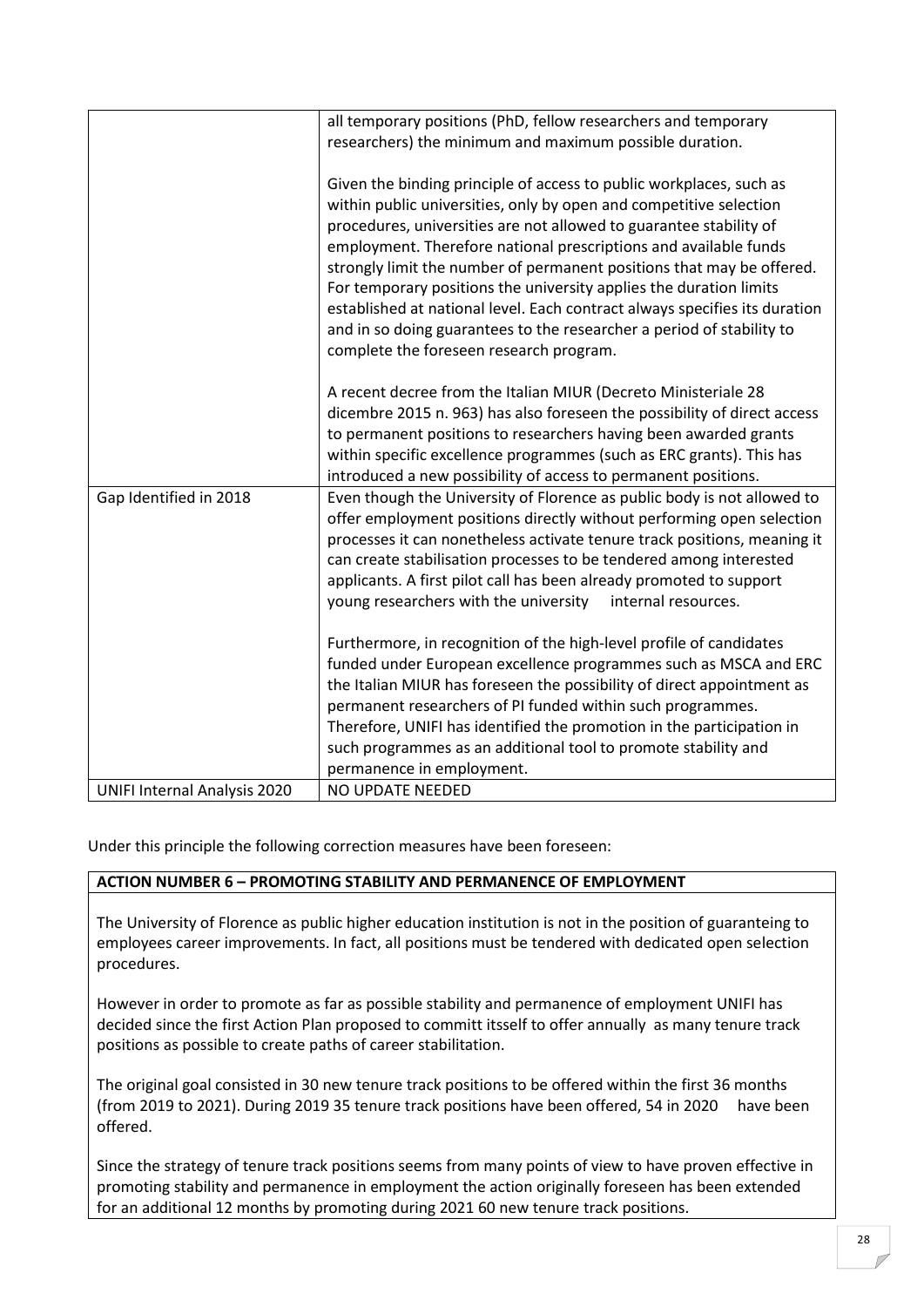| <b>Status of Implementation</b> | EXTENDED                                            |
|---------------------------------|-----------------------------------------------------|
| <b>Action Timing</b>            | <b>END 2021</b>                                     |
| <b>Responsible Unit</b>         | Human Resources Area                                |
| Indicator(s)/Target(s)          | number of tenure track positions promoted each year |

#### **ACTION NUMBER 7 – PROMOTING PARTICIPATION UNDER EXCELLENCE PROGRAMMES**

In recognition of the high level profile of candidates funded under European excellence programmes such as MSCA and ERC the Italian MIUR has foreseen the possibility of direct appointment as permanent researchers of PIs funded within such programmes. Therefore UNIFI has identified the promotion in the participation in such programmes as an additional tool to promote stability and permanence in employment.

The foreseen increase by 10% of the proposals submitted under excellence programmes (MSCA and ERC) within the first 24 months has been achieved with 85 proposal submitted within 2019 and 105 proposals submitted in 2020 for an increase by approximately 22%.

This increase has been achieved based on the the following actions:

- 1. Training courses to teach how to build successful proposals (one for each programme on 2019 and 2020)
- 2. Elearning dedicated courses avilable for all interested researchers on the university elearning platform to teach the best techniques for the presentation of successfull proposals
- 3. Dedicated web pages about such programmes on the University web site <https://www.unifi.it/p11726.html> <https://www.unifi.it/p11725.html>
- 4. For ERC projects a dedicated task force promoting annually initiatives to support the participation in this programme (such as coaching, mentoring, simulations of intervieews etc.) <https://www.unifi.it/p11290.html>
- 5. Creation of a dedicated brochure for each one of the two programmes available for download on the web site:

[https://www.unifi.it/upload/sub/ricerca/erc\\_brochure.pdf](https://www.unifi.it/upload/sub/ricerca/erc_brochure.pdf) [https://www.unifi.it/upload/sub/ricerca/ESEC\\_marie%20curie\\_brochure.pdf](https://www.unifi.it/upload/sub/ricerca/ESEC_marie%20curie_brochure.pdf)

| <b>Status of Implementation</b> | <b>COMPLETED</b>                                                       |
|---------------------------------|------------------------------------------------------------------------|
| <b>Action Timing</b>            | <b>END 2020</b>                                                        |
| <b>Responsible Unit</b>         | Research and Technology Transfer Area                                  |
|                                 | <b>Communication Area</b>                                              |
| Indicator(s)/Target(s)          | 10% increase on the number of funding requests submitting under        |
|                                 | <b>MSCA and ERC calls</b>                                              |
|                                 | To organize dedicated info days and an help desk for the participation |
|                                 | within excellence programmes.                                          |

### <span id="page-29-0"></span>PRINCIPLE 26 – FUNDING AND SALARIES

#### **EUROPEAN PRINCIPLE**

*Employers and/or funders of researchers should ensure that researchers enjoy fair and attractive conditions of funding and/or salaries with adequate and equitable social security provisions (including sickness and parental benefits, pension rights and unemployment benefits) in accordance with existing national legislation and with national or sectoral collective bargaining agreements. This must include*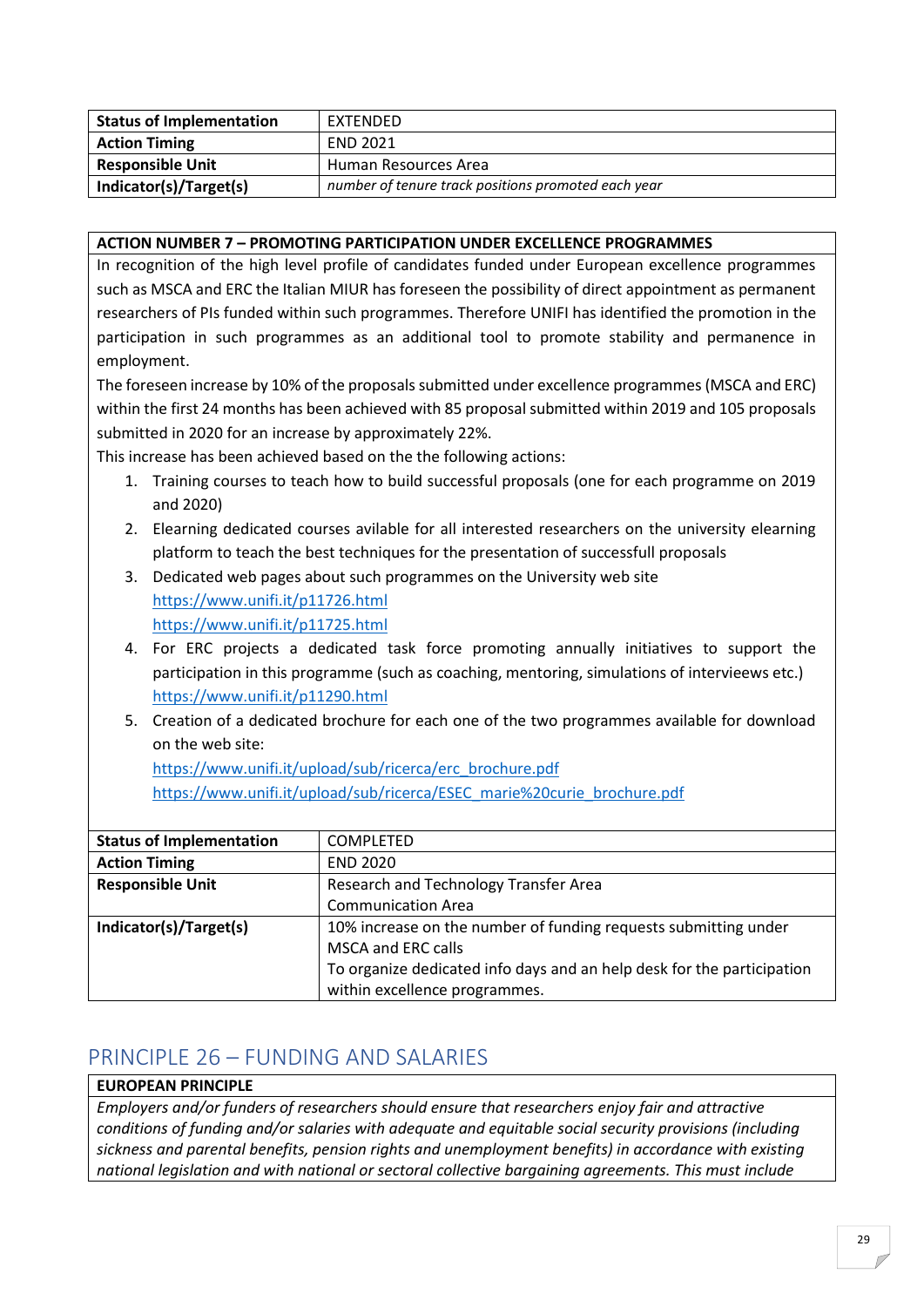| researchers at all career stages including early-stage researchers, commensurate with their legal status, |                                                                                                                                                                                                                                                                                                                                |
|-----------------------------------------------------------------------------------------------------------|--------------------------------------------------------------------------------------------------------------------------------------------------------------------------------------------------------------------------------------------------------------------------------------------------------------------------------|
| performance and level of qualifications and/or responsibilities.                                          |                                                                                                                                                                                                                                                                                                                                |
| Status of Implementation                                                                                  | +/- ALMOST IMPLEMENTED                                                                                                                                                                                                                                                                                                         |
| <b>UNIFI Internal Analysis 2018</b>                                                                       | Salaries and social security provisions are regulated in Italy at national<br>level.                                                                                                                                                                                                                                           |
|                                                                                                           | For each researcher category the national law establishes the<br>applicable salary levels. In particular for teachers and permanent<br>researchers, the salaries are established by categories, according to the<br>level of career attained and updated, whenever necessary.                                                  |
|                                                                                                           | For fellow researchers, following the indications provided by National<br>Law 240/10 art. 22, each year a dedicated Min. Decree establishes the<br>minimum and maximum level of remuneration.                                                                                                                                  |
|                                                                                                           | For PhD students, a periodic Min. Decree establishes the applicable<br>level of remuneration.                                                                                                                                                                                                                                  |
|                                                                                                           | As far as social security is concerned teachers and permanent<br>researchers enjoy, according to national legislation, full social security<br>assistance (including sickness, unemployment, maternity, parental<br>leaves, retirement and so on).                                                                             |
|                                                                                                           | Young researchers, namely fellow researchers and PhD students, can<br>profit of "Gestione Separata INPS", a form of social security coverage<br>intended for temporary workers or workers in peculiar situations<br>guaranteeing nonetheless the basic social security coverage, including<br>sickness and maternity benefits. |
|                                                                                                           | The University of Florence implements the National legislation<br>guaranteeing to all its researchers wages and salaries in line with<br>existing rules.                                                                                                                                                                       |
|                                                                                                           | For example for maternity leaves all researchers have the right to enjoy<br>the national prescription of five months suspension of their working<br>activities upon delivery. During this period of time researchers receive<br>full salary paid partly by INPS and partly by the University.                                  |
|                                                                                                           | The University internal regulation allows as well to its researchers to<br>interrupt their working activities, while keeping their workplace, for a<br>period of time up to five years for documented serious circumstances<br>(such as serious illnesses, family problems, ecc.).                                             |
| Gap Identified in 2018                                                                                    | It is without saying that the wages of researchers in Italy are still<br>significantly lower than in most European countries. Nonetheless the<br>University of Florence is not in a position to modify such situation.                                                                                                         |
| <b>UNIFI Internal Analysis 2020</b>                                                                       | For post-doctoral fellows Universities can indeed enjoy a certain<br>autonomy and therefore UNIFI has committed itself (Senate Meeting<br>of last 29 <sup>th</sup> April 2020) to promote an increase in the possible level of<br>remuneration for this category by 10 %                                                       |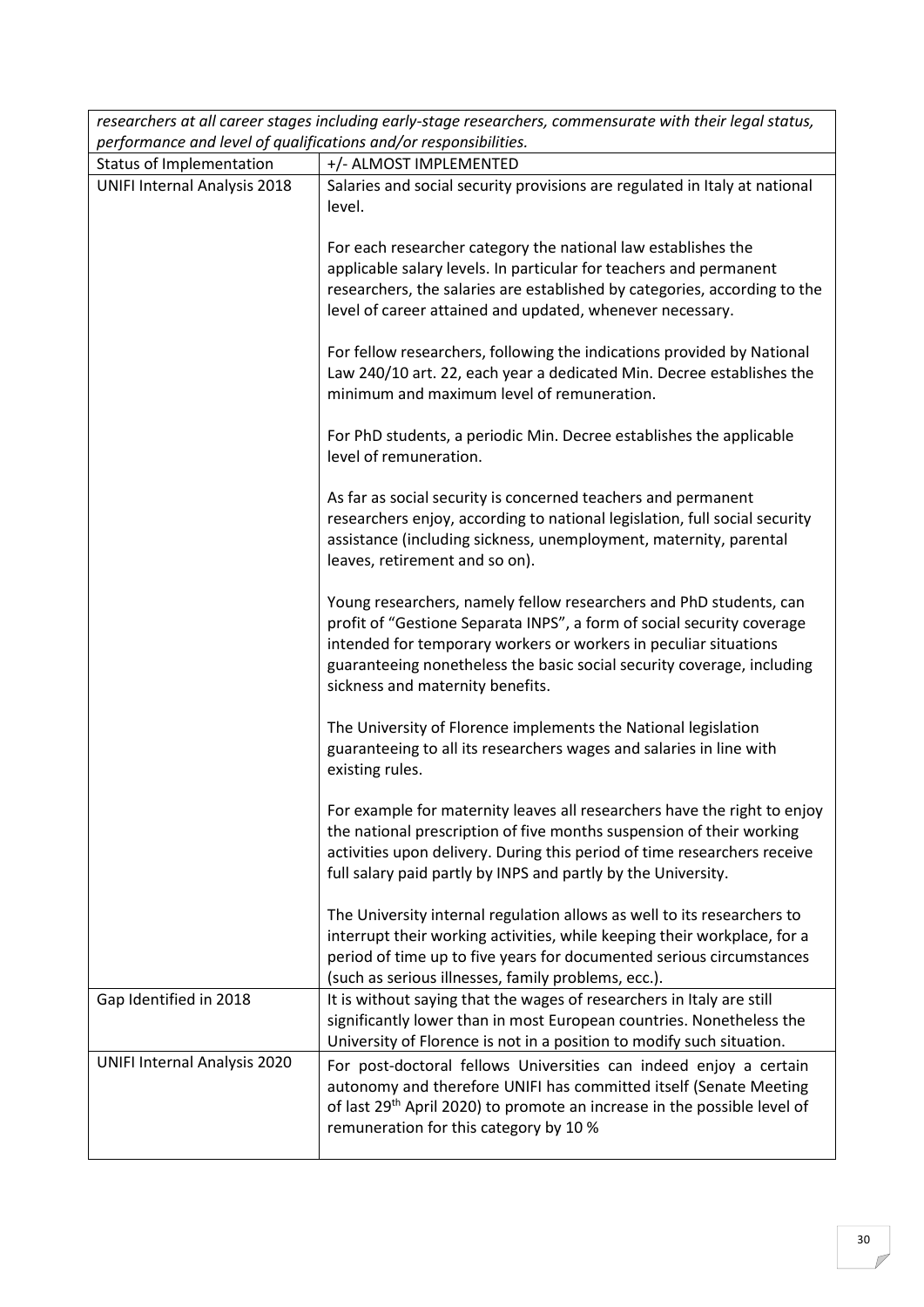# <span id="page-31-0"></span>PRINCIPLE 27 – GENDER BALANCE

| <b>EUROPEAN PRINCIPLE</b>                                                                                 |                                                                                                                                                                                                                                                                                                                                                                                                                                                                                                  |
|-----------------------------------------------------------------------------------------------------------|--------------------------------------------------------------------------------------------------------------------------------------------------------------------------------------------------------------------------------------------------------------------------------------------------------------------------------------------------------------------------------------------------------------------------------------------------------------------------------------------------|
| Employers and/or funders should aim for a representative gender balance at all levels of staff, including |                                                                                                                                                                                                                                                                                                                                                                                                                                                                                                  |
| at supervisory and managerial level. This should be achieved on the basis of an equal opportunity policy  |                                                                                                                                                                                                                                                                                                                                                                                                                                                                                                  |
| at recruitment and at the subsequent career stages without, however, taking precedence over quality and   |                                                                                                                                                                                                                                                                                                                                                                                                                                                                                                  |
| competence criteria. To ensure equal treatment, selection and evaluation committees should have an        |                                                                                                                                                                                                                                                                                                                                                                                                                                                                                                  |
| adequate gender balance                                                                                   |                                                                                                                                                                                                                                                                                                                                                                                                                                                                                                  |
| Status of Implementation                                                                                  | +/+ FULLY IMPLEMENTED                                                                                                                                                                                                                                                                                                                                                                                                                                                                            |
| <b>UNIFI Internal Analysis 2018</b>                                                                       | Non discrimination is one of the most important principles included in<br>the Constitution of the Italian Republic that foresees in Article 3 that<br>"All citizens have equal social dignity and are equal before the law,<br>without distinction of sex, race, language, religion, political opinion,<br>personal and social conditions.[]"                                                                                                                                                    |
|                                                                                                           | According to art 7 of Leg. Decree 165/01 men and women in public<br>administration are always to be offered equal opportunities at the<br>stage of recruitment (on this issue to be seen as well art. 35) and<br>throughout the entire work relationship lifetime.                                                                                                                                                                                                                               |
|                                                                                                           | According to art. 57 of Leg. Decree 165/01, as modified by Law<br>183/2010 art. 21, public administrations have to create internal<br>Committees for the promotion of equal opportunities, of workers<br>welfare and of non-discrimination. These committees should be<br>constituted on the basis of an adequate gender balance with<br>propositional, consultative and monitoring tasks.                                                                                                       |
|                                                                                                           | According to the University of Florence Statute art. 3 on fundamental<br>rights, the University must perform its activities always promoting<br>equal opportunities for men and women and fighting against any<br>possible kind of discrimination.                                                                                                                                                                                                                                               |
|                                                                                                           | As foreseen in Law 183/2010 art.21, the Statute art. 22 establishes a<br>Central Committee for Guaranteeing and<br>promoting equal opportunities, workers' welfare and non-<br>discrimination (CUG).                                                                                                                                                                                                                                                                                             |
|                                                                                                           | The Committee functioning is aimed at the guarantee of the welfare<br>and equal opportunities of workers, removing any possible direct or<br>indirect discrimination based on gender, age, disability, religion, race,<br>sexual orientation or gender identity.                                                                                                                                                                                                                                 |
|                                                                                                           | According to the University General Regulation art. 53 (Rector Decree<br>819/13) the Committee prepares every year by March 30th a detailed<br>report on the status of implementation of the principal of parity, equal<br>opportunities, workers welfare and fight against any form of<br>discrimination, moral or psychological violence or mobbing on the<br>workplace. The Report is addressed to the Rector and to the Governing<br>Bodies of the University and published on the web site. |
| Gap Identified in 2018                                                                                    | <b>NONE</b>                                                                                                                                                                                                                                                                                                                                                                                                                                                                                      |
| <b>UNIFI Internal Analysis 2020</b>                                                                       | NO UPDATE NEEDED                                                                                                                                                                                                                                                                                                                                                                                                                                                                                 |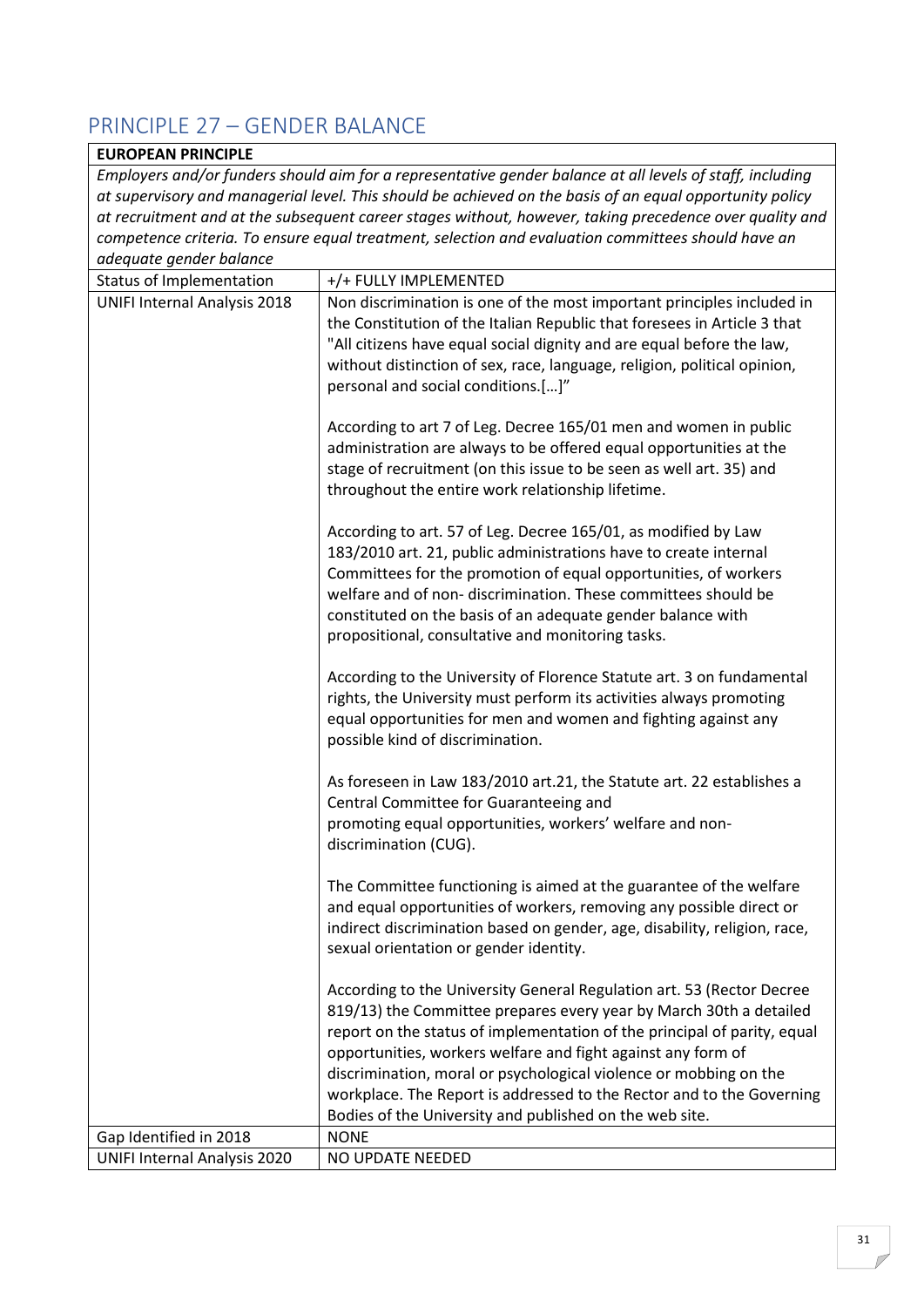# <span id="page-32-0"></span>PRINCIPLE 28 – CAREER DEVELOPMENT

#### **EUROPEAN PRINCIPLE**

*Employers and/or funders of researchers should draw up, preferably within the framework of their human resources management, a specific career development strategy for researchers at all stages of their career, regardless of their contractual situation, including for researchers on fixed-term contracts. It should include the availability of mentors involved in providing support and guidance for the personal and professional development of researchers, thus motivating them and contributing to reducing any insecurity in their professional future. All researchers should be made familiar with such provisions and arrangements.*

| Status of Implementation            | +/+ FULLY IMPLEMENTED                                                                                                                                                                                                                                                                                                                                                    |
|-------------------------------------|--------------------------------------------------------------------------------------------------------------------------------------------------------------------------------------------------------------------------------------------------------------------------------------------------------------------------------------------------------------------------|
| <b>UNIFI Internal Analysis 2018</b> | National legislation doesn't allow to develop career strategies for<br>individual researchers given the binding principle of access to public<br>workplaces, such as within public universities, only by open and<br>competitive selection procedures.                                                                                                                   |
|                                     | According to art. 1 of Law 43/2005 Universities are requested to<br>provide each year a multiyear program detailing theirs needs of<br>permanent or temporary staff, including the use of staff mobility. In so<br>doing they make public their recruitment strategy and allow<br>researchers to get familiar with the positions that are going to be made<br>available. |
|                                     | As anticipated, each year the University adopts a multiyear personnel<br>recruitment plan, including the strategy of recruitment for temporary<br>and permanent staff.                                                                                                                                                                                                   |
| Gap Identified in 2018              | <b>NONE</b>                                                                                                                                                                                                                                                                                                                                                              |
| <b>UNIFI Internal Analysis 2020</b> | NO UPDATE NEEDED                                                                                                                                                                                                                                                                                                                                                         |

## <span id="page-32-1"></span>PRINCIPLE 29 – VALUE OF MOBILITY

#### **EUROPEAN PRINCIPLE**

*Employers and/or funders must recognise the value of geographical, intersectoral, inter- and transdisciplinary and virtual 12 mobility as well as mobility between the public and private sector as an important means of enhancing scientific knowledge and professional development at any stage of a researcher's career. Consequently, they should build such options into the specific career development strategy and fully value and acknowledge any mobility experience within their career progression/appraisal system. This also requires that the necessary administrative instruments be put in*

*place to allow the portability of both grants and social security provisions, in accordance with national legislation.*

| Status of Implementation            | +/- ALMOST IMPLEMENTED                                                                                                                                                                                                                                                                                                                |
|-------------------------------------|---------------------------------------------------------------------------------------------------------------------------------------------------------------------------------------------------------------------------------------------------------------------------------------------------------------------------------------|
| <b>UNIFI Internal Analysis 2018</b> | The value of mobility is widely recognized within the Italian public<br>education system. Among other modifications the University reform<br>introduced by Law 240/2010 has as well supported this dimension<br>through different measures. Here below a few examples.                                                                |
|                                     | At national level, the MIUR has introduced the possibility of mobility of<br>permanent researchers and teachers among different Italian<br>institutions. These exchanges should allow, without undermining the<br>correct functioning of the interested institutions, researchers to better<br>profit of the added value of mobility. |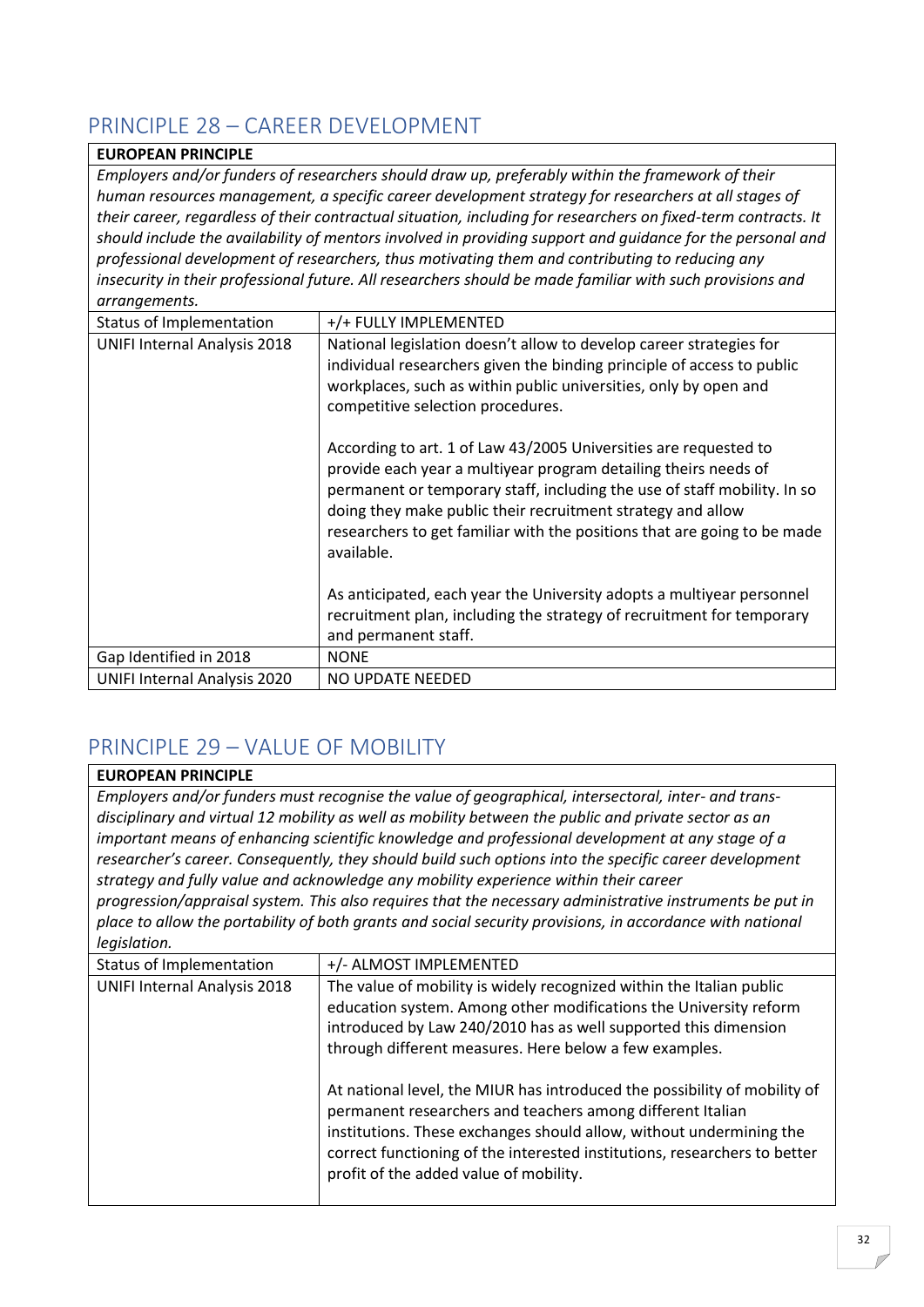|                        | The internationalization principle, as anticipated under point 18, has<br>been one of the main interests within the Italian education system in<br>the last decades. The Italian Agency for the Evaluation of the Quality of<br>Research (ANVUR) uses to measure, among other indicators, the<br>mobility of permanent staff of universities. In particular in the<br>evaluation Process of the Quality of Research (VQR) the outgoing<br>mobility of teachers and researchers who performed research abroad        |
|------------------------|---------------------------------------------------------------------------------------------------------------------------------------------------------------------------------------------------------------------------------------------------------------------------------------------------------------------------------------------------------------------------------------------------------------------------------------------------------------------------------------------------------------------|
|                        | continuously for more than 3 months in the previous seven years is<br>considered as a fundamental indicator of internationalization.                                                                                                                                                                                                                                                                                                                                                                                |
|                        | Furthermore the level of internationalization of each university<br>(measured for example on the basis of the mobility performed by their<br>staff or by the number of collaborations promoted with foreign entities)<br>is one of the criteria for the distribution by MIUR of the FFO, the fund<br>for the ordinary funding.                                                                                                                                                                                      |
|                        | It is one of the main strategic goals of each university to develop its<br>own strategy to promote the value of mobility. The University of<br>Florence on an annual basis adopts an internationalization plan and<br>support with its own funds the mobility of incoming and outgoing<br>personnel.                                                                                                                                                                                                                |
|                        | One of the main instruments to attain this goal is the mobility of the<br>staff. According to the category each Researcher belongs to, specific<br>instruments are put in place to promote their mobility. The Erasmus<br>program cover almost all categories allowing both teachers and PhD<br>students to perform periods of study and research abroad in reputable<br>European partners.                                                                                                                         |
|                        | Many possibilities are offered as well thanks to the funding provided by<br>other European programs such the Marie Curie Actions that offer many<br>kind of mobility opportunities for researchers at all stages of career.                                                                                                                                                                                                                                                                                         |
|                        | In general PhD students is the category that is probably offered the<br>most opportunities in this field. It's in fact widely recognized that<br>performing mobility is a key element in the training of early stage<br>researchers, as underlined as well in the recent reorganization of PhD<br>courses introduced by National Law 240/2010 and by the Min. Decree<br>45/2013 implementing the law 240. These laws have strongly promoted<br>the creation of international PhD courses, i.e. courses based on the |
|                        | cooperation of different entities throughout the world, and on the<br>exchange of PhD students among these organizations. However internal<br>practice shows that other researchers such as post-docs have much less                                                                                                                                                                                                                                                                                                |
|                        | opportunities to perform mobility periods as confirmed by the<br>questionnaire administered to UNIFI researchers. Respondents have                                                                                                                                                                                                                                                                                                                                                                                  |
|                        | strongly underlined the importance of transnational mobility rating it as<br>one of the most important aspects to be addressed. Approximately 40%                                                                                                                                                                                                                                                                                                                                                                   |
|                        | of the interviews stressed the need of some improvement on access to<br>mobility opportunities.                                                                                                                                                                                                                                                                                                                                                                                                                     |
|                        |                                                                                                                                                                                                                                                                                                                                                                                                                                                                                                                     |
| Gap Identified in 2018 | UNIFI strategic plan for 2016/2018 has taken into account the need to<br>promote mobility opportunities.                                                                                                                                                                                                                                                                                                                                                                                                            |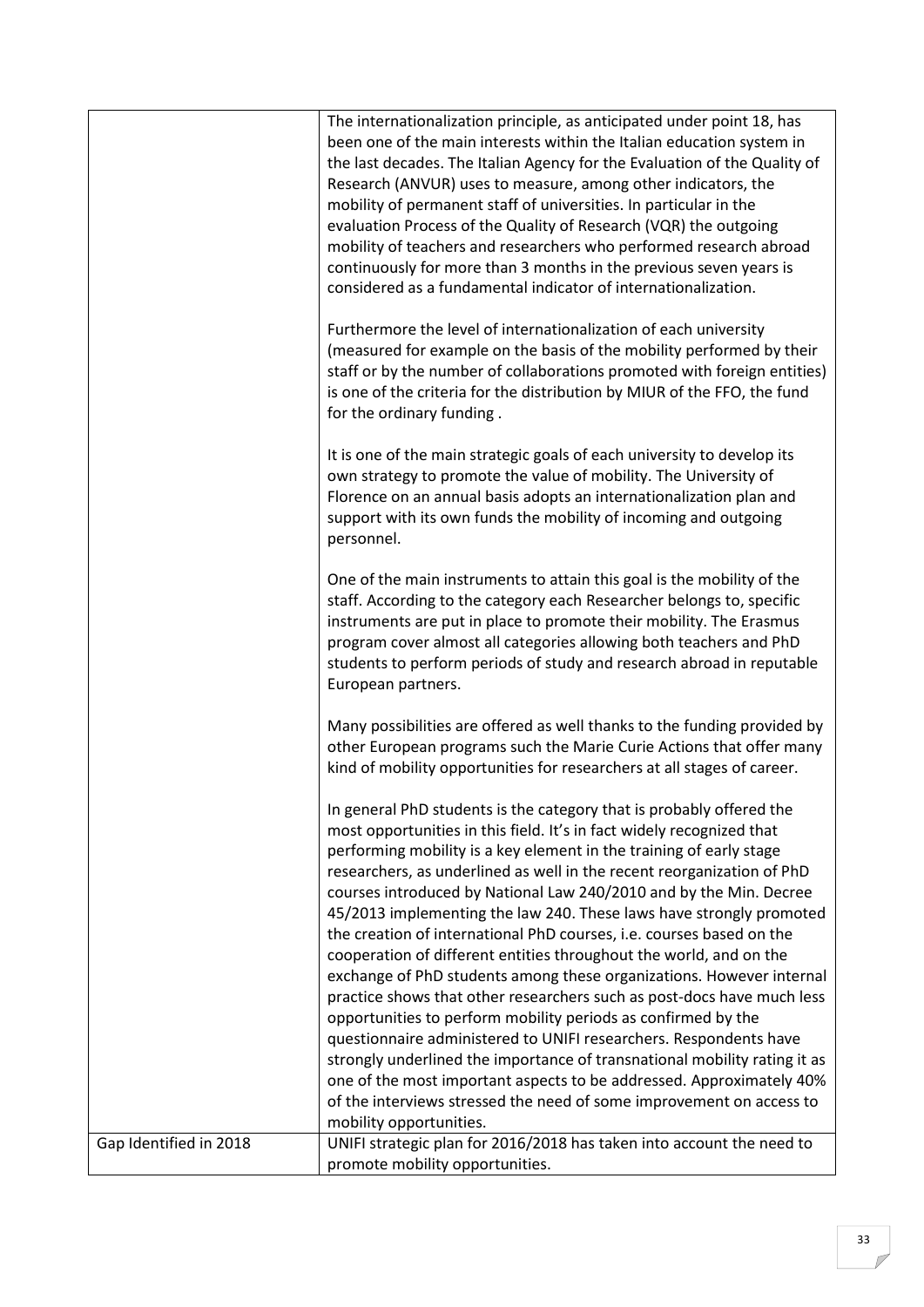| <b>UNIFI Internal Analysis 2020</b> | Even though the new 2020 survey shows that researchers may be          |
|-------------------------------------|------------------------------------------------------------------------|
|                                     | wishing additional measures in this field the COVID pandemic makes     |
|                                     | i impossible for the moment to imagine possible actions in this field. |

Under this principle the following correction measures have been foreseen:

#### **ACTION NUMBER 9 – PROMOTING MOBILITY**

The Action "Promoting Mobility" was imagined to allow the improvement of mobility opportunities available for UNIFI Researchers both in terms of geografical and intersectoral mobility. The indicators originally foreseen needed in some cases to be revised. At first three indicators were included:

1. increasing the number of existing cooperation agreements with foreign institutions. This goal has been achieved. In 2019 the number of existing cooperation agreements amounted to 311 while in 2020 this number has been increased to 368

2. creation of an interactive section within the website dedicated to mobility opportunities. Due to technical constraints about the structure itself of the website an interactive section could not be created, however many information have nonetheless been collected and made available on the web site. The University International Relations Area takes constantly care of keeping updated a specific section within the website completely devoted to international activities. This section can be accessed from the very main page of the website (https://www.unifi.it/changelang-eng.html) by selecting on top of the page "International Relations". Within this section the page "Promotion of International Activities" includes an overview of available mobility opportunities where all possible forms of support to perform mobility periods have been collected https://www.unifi.it/vp-10365-promotion-ofinternational-activities.html

3. to increase the share of funds devoted to the promotion of mobility opportunities. Increasing the share of funds devoted to mobility opportunities couldn't be promoted due to existing limits at the level of available resources. However within the Strategic Plan it has been clearly restated internationalization as one of the key strategic fields to be promoted and Departments are constantly encouraged to promote initiatives aimed at increasing available mobility opportunities for researchers.

| <b>Status of Implementation</b> | <b>COMPLETED</b>                                                 |
|---------------------------------|------------------------------------------------------------------|
| <b>Action Timing</b>            | <b>END 2020</b>                                                  |
| <b>Responsible Unit</b>         | <b>International Relations</b>                                   |
|                                 | Research and Technology Transfer Area                            |
|                                 | <b>Communication Area</b>                                        |
| Indicator(s)/Target(s)          | Within 24 months:                                                |
|                                 | To increase the number of existing cooperation agreements        |
|                                 | To launch a new interactive section on the web site dedicated to |
|                                 | mobility opportunities.                                          |

### <span id="page-34-0"></span>PRINCIPLE 30 – ACCESS TO CAREER ADVICE

| <b>EUROPEAN PRINCIPLE</b>                                                                                |                       |  |
|----------------------------------------------------------------------------------------------------------|-----------------------|--|
| Employers and/or funders should ensure that career advice and job placement assistance, either in the    |                       |  |
| institutions concerned, or through collaboration with other structures, is offered to researchers at all |                       |  |
| stages of their careers, regardless of their contractual situation.                                      |                       |  |
| Status of Implementation                                                                                 | +/+ FULLY IMPLEMENTED |  |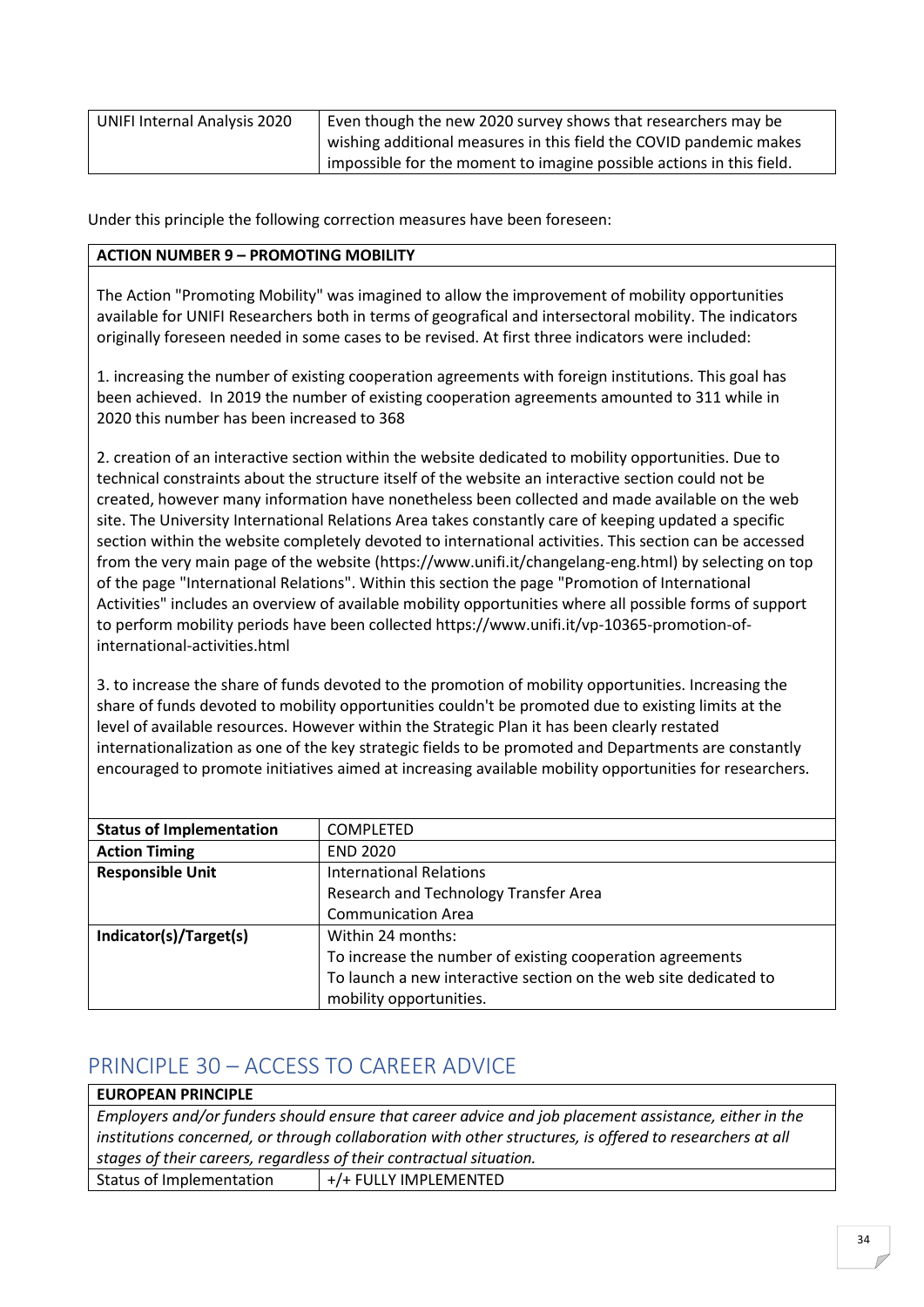| <b>UNIFI Internal Analysis 2018</b> | Access to advice for future career choices is regulated at local level<br>within the limits provided by the National Legislation.                                                                                                                                                                                                                                                     |
|-------------------------------------|---------------------------------------------------------------------------------------------------------------------------------------------------------------------------------------------------------------------------------------------------------------------------------------------------------------------------------------------------------------------------------------|
|                                     | Within the University of Florence it has been created since several years<br>a centre called CSAVRI, whose main activity field is the technology<br>transfer and innovation promotion and the support to the valorization<br>of research.                                                                                                                                             |
|                                     | This centre is particularly specialized in promoting the relationship<br>between the university of Florence and the region in which it is<br>established, i.e. promoting constant relationships with society, local<br>administrations and local enterprises to maximize the impact and the<br>usefulness of the training and research activities performed within the<br>University. |
|                                     | In this context the centre offers as well a service of career advising,<br>career counseling organizing career days and labs involving post<br>graduate students and young researchers to make them aware about<br>the opportunities and career prospects available, guiding as well them<br>in the choice of further qualifications they may acquire within the<br>University.       |
|                                     | The University offers as well a Job placement support intended to give<br>to interested parties (usually post graduate students and young<br>researchers) appropriate support for their career choices. The service<br>includes:                                                                                                                                                      |
|                                     | Counseling Job training                                                                                                                                                                                                                                                                                                                                                               |
|                                     | Relationship with the labor market<br>Development of personal enterprise and entrepreneurship                                                                                                                                                                                                                                                                                         |
| Gap Identified in 2018              | <b>NONE</b>                                                                                                                                                                                                                                                                                                                                                                           |
| <b>UNIFI Internal Analysis 2020</b> | <b>NO UPDATE NEEDED</b>                                                                                                                                                                                                                                                                                                                                                               |

### <span id="page-35-0"></span>PRINCIPLE 31 – INTELLECTUAL PROPERTY RIGHTS

**EUROPEAN PRINCIPLE** *Employers and/or funders should ensure that researchers at all career stages reap the benefits of the exploitation (if any) of their R&D results through legal protection and, in particular, through appropriate protection of Intellectual Property Rights, including copyrights. Policies and practices should specify what rights belong to researchers and/or, where applicable, to their employers or other parties, including external commercial or industrial organisations, as possibly provided for under specific collaboration agreements or other types of agreement.*

| Status of Implementation            | +/+ FULLY IMPLEMENTED                                                                                                                                                                                                                                                                                                                                                                                                                                                   |
|-------------------------------------|-------------------------------------------------------------------------------------------------------------------------------------------------------------------------------------------------------------------------------------------------------------------------------------------------------------------------------------------------------------------------------------------------------------------------------------------------------------------------|
| <b>UNIFI Internal Analysis 2018</b> | In addition to what has already been described for principle 3 on<br>"Professional Responsability"<br>Italian national legislation provides a framework for intellectual<br>property rights. In the Civil Code specific rules are in place on<br>Authorship in the Book V.<br>Furthermore the legislative decree of 10 February 2005, n.30 contains<br>fundamental rules on patents, the Royal Decree 21 June 1941, n. 929<br>on brands and Law 633/1941 on copyrights. |
|                                     |                                                                                                                                                                                                                                                                                                                                                                                                                                                                         |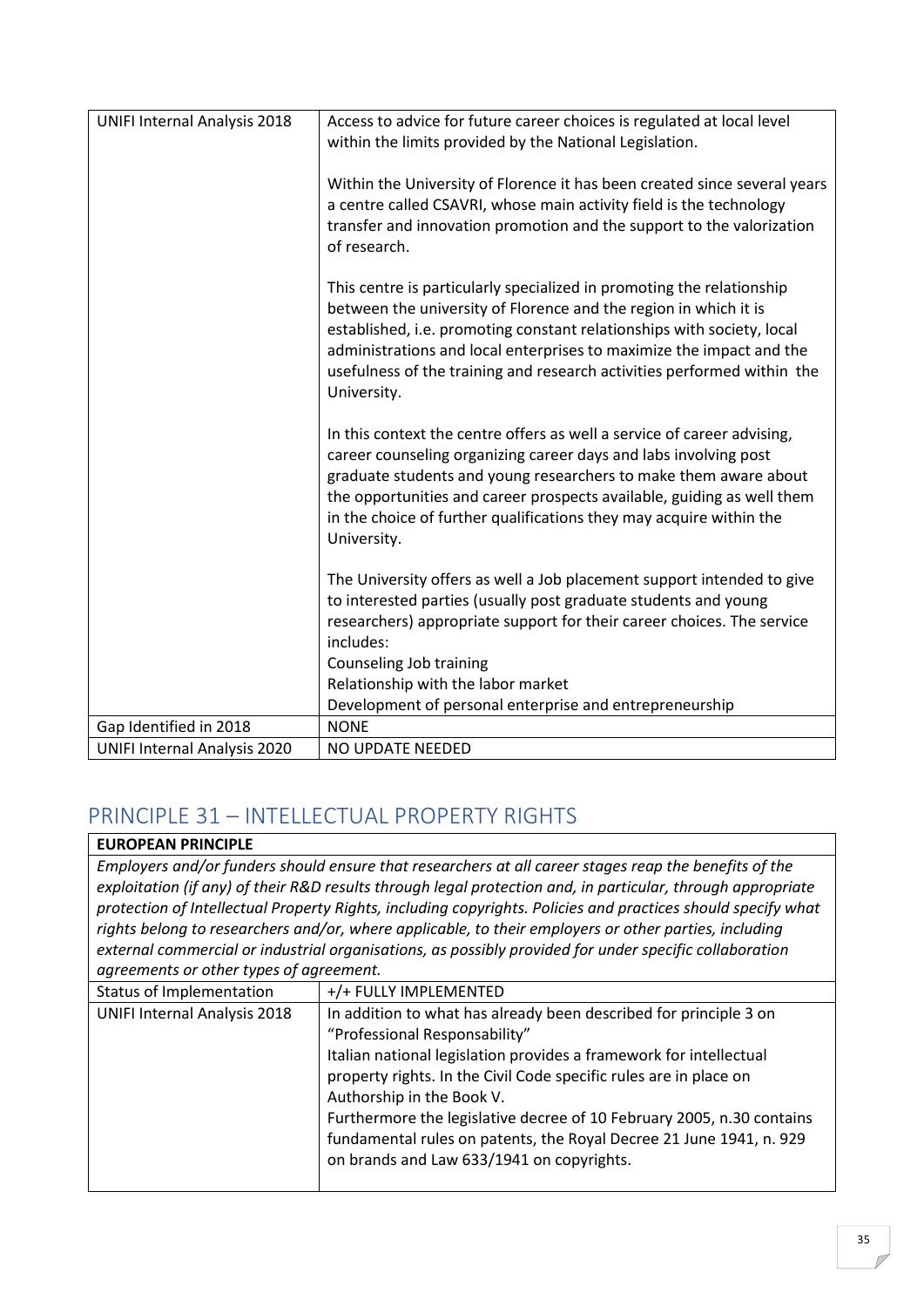|                                     | On 15th December 2015 the European Parliament has as well adopted<br>a new Regulation on the Community Trade Mark that will come to<br>belong to national legislation to be respected in this field.                                                                                                                                                                                                |
|-------------------------------------|-----------------------------------------------------------------------------------------------------------------------------------------------------------------------------------------------------------------------------------------------------------------------------------------------------------------------------------------------------------------------------------------------------|
|                                     | The protection of research results foreseen by national legislation, is<br>restated by UNIFI Regulation on outcomes of research (Rectoral Decree<br>595 2013).                                                                                                                                                                                                                                      |
|                                     | Each researcher by contractual obligation is bound to perform his/her<br>research activity respecting the principles of intellectual property rights<br>and copyright.                                                                                                                                                                                                                              |
|                                     | Rectoral Decree 605 of 5 giugno 2013 on research and teaching<br>activities commissioned by third parties in art. 6 deals with the<br>Ownership of research results also in this situation of joint research.                                                                                                                                                                                       |
|                                     | UNIFI is endowed with an office on intellectual property rights that was<br>recently implemented. Actually the office is endowed with four units of<br>personnel and besides intellectual property issues deals as well with<br>joint labs and commercial research activities performed on behalf of a<br>third party.                                                                              |
|                                     | The University of Florence organizes as well periodic training sessions<br>for young researchers on these issues (http://www.unifi.it/vp-5971-<br>brevettare-a-unifi.html#eventi).                                                                                                                                                                                                                  |
|                                     | It is to be noted that at national level there is a lack of legislation<br>regarding the protection of unpublished works. UNIFI, in order to solve<br>this issue, has promoted a dedicated internal repository IRIS that,<br>among others, requests to all Phd students publication of their PhD<br>thesis in order to guarantee and protect their copyrights and the<br>recognition of authorship. |
|                                     | UNIFI has as well an internal editor service named FUP to allow<br>researchers for the easy publication of their works. The FUP functioning<br>is in line with the DOI system, thus enhancing the protection of digital<br>works.                                                                                                                                                                   |
| Gap Identified in 2018              | <b>NONE</b>                                                                                                                                                                                                                                                                                                                                                                                         |
| <b>UNIFI Internal Analysis 2020</b> | NO UPDATE NEEDED                                                                                                                                                                                                                                                                                                                                                                                    |

### <span id="page-36-0"></span>PRINCIPLE 32 - COAUTHORSHIP

#### **EUROPEAN PRINCIPLE** *Co-authorship should be viewed positively by institutions when evaluating staff, as evidence of a constructive approach to the conduct of research. Employers and/or funders should therefore develop strategies, practices and procedures to provide researchers, including those at the beginning of their research careers, with the necessary framework conditions so that they can enjoy the right to be recognised and listed and/or quoted, in the context of their actual contributions, as co-authors of papers, patents, etc, or to publish their own research results independently from their supervisor(s).* Status of Implementation  $+/+$  FULLY IMPLEMENTED UNIFI Internal Analysis 2018  $\parallel$  In addition to what has already been described for principle 3 on "Professional Responsability" and for principle 31 on "Intellectual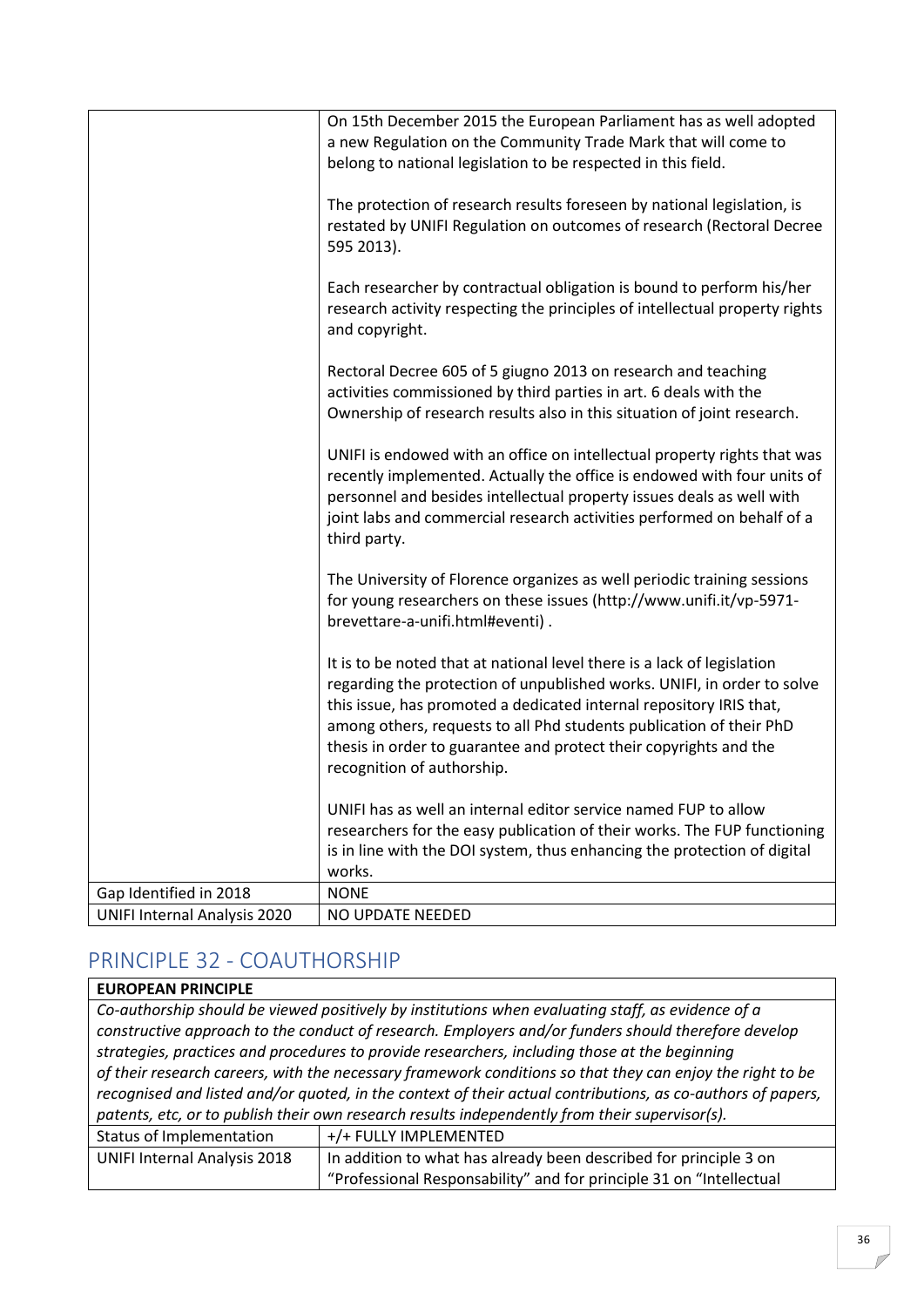|                                     | Property Rights" Italian national legislation provides a framework as<br>well for Joint Ownership.                                                                                                                                        |
|-------------------------------------|-------------------------------------------------------------------------------------------------------------------------------------------------------------------------------------------------------------------------------------------|
|                                     | In the Civil Code specific rules are in place on Joint Ownership in Book<br>III, Title V, artt. from 1100 to 1139.                                                                                                                        |
|                                     | For internal regulation rules on these issues please check what has<br>been included under principle 31. In fact UNIFI internal regulation in<br>this domain include both rules on intellectual property rights and on co-<br>authorship. |
|                                     | In particular Rectoral Decree 593 2013 in article 7 includes specific<br>provisions on co-authorship according to which, in case of joint<br>inventions, both inventors rights are to be protected and respected.                         |
| Gap Identified in 2018              | <b>NONE</b>                                                                                                                                                                                                                               |
| <b>UNIFI Internal Analysis 2020</b> | NO UPDATE NEEDED                                                                                                                                                                                                                          |

# <span id="page-37-0"></span>PRINCIPLE 33 - TEACHING

#### **EUROPEAN PRINCIPLE**

*Teaching is an essential means for the structuring and dissemination of knowledge and should therefore be considered a valuable option within the researchers' career paths. However, teaching responsibilities should not be excessive and should not prevent researchers, particularly at the beginning of their careers, from carrying out their research activities. Employers and/or funders should ensure that Teaching duties are adequately remunerated and taken into account in the evaluation/appraisal systems, and that time devoted by senior members of staff to the training of early stage researchers should be counted as part of their teaching commitment. Suitable training should be provided for teaching and coaching activities as part of the professional development of researchers.*

| Status of Implementation            | +/- ALMOST IMPLEMENTED                                                                                                                                                                                                                                                                                                        |
|-------------------------------------|-------------------------------------------------------------------------------------------------------------------------------------------------------------------------------------------------------------------------------------------------------------------------------------------------------------------------------|
| <b>UNIFI Internal Analysis 2018</b> | According to National Law 240/2010, article 6, ordinary and associate<br>teachers and permanent researchers are bound to devote part of their<br>working time to teaching, mentoring and giving support to students and<br>young researchers for at least 350 hours per year (for part time<br>teachers at least 200 hours).  |
|                                     | According to national law 210/1998 doctoral candidates may be<br>involved in limited and integrative teaching activities, in order not to<br>affect their research activities.                                                                                                                                                |
|                                     | No such principle applies to fellow researchers who should devote<br>themselves entirely to their research duties.                                                                                                                                                                                                            |
|                                     | The University didactic regulation include all relevant and operative<br>rules on the organization of teaching, of degree courses, their running<br>and the tasks to be performed. As per the effort researchers should<br>devote to teaching duties, national law art.6 provisions are reflected in<br>the local regulation. |
|                                     | Rectoral Decree 1111/2014 restates the national principle for<br>temporary researchers to perform each year at least 350 hours of<br>mentoring, tutoring and teaching activities (at least 200 hours for part-<br>time researchers).                                                                                          |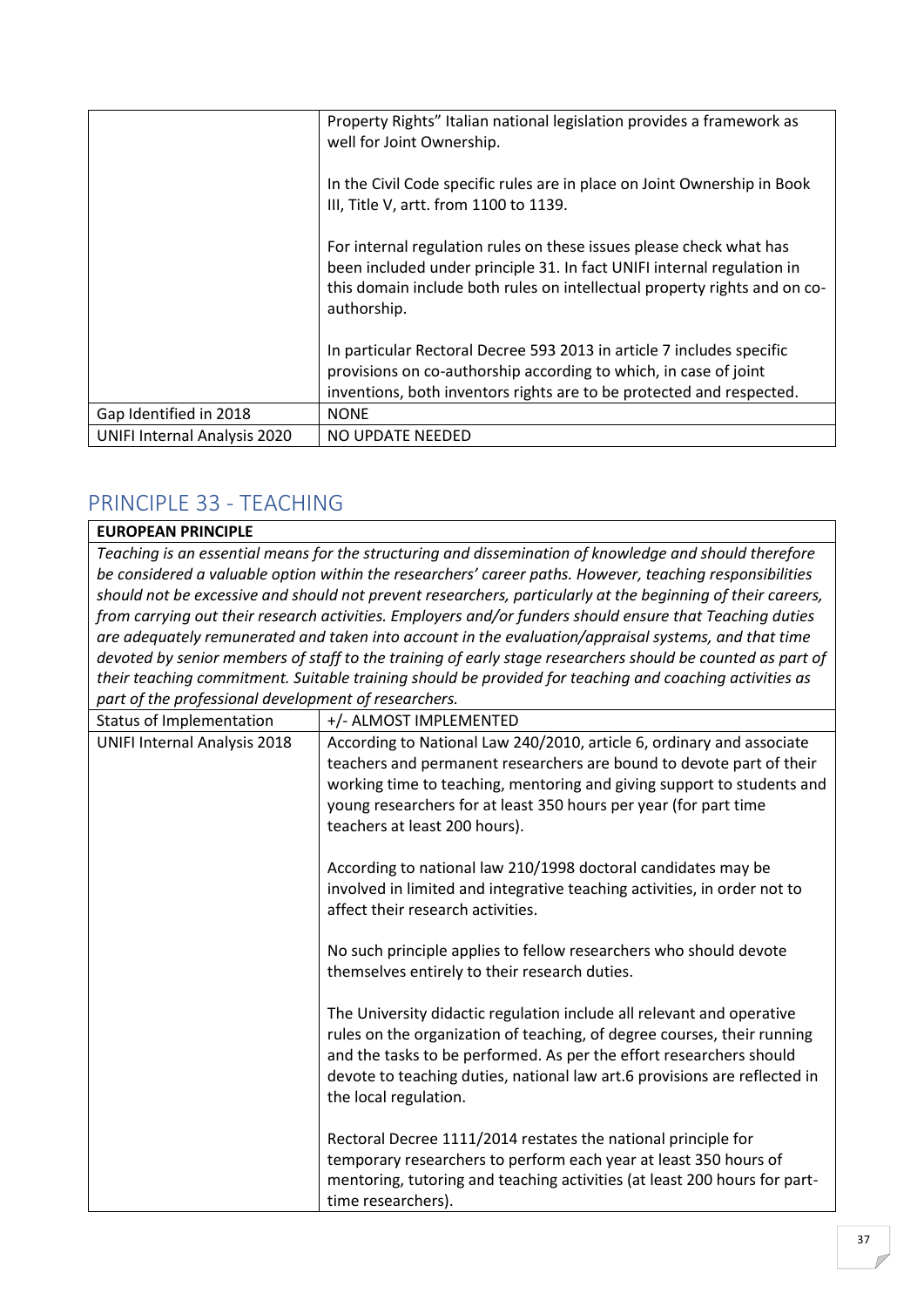|                                     | According to Rectoral Decree 670/2013, art. 17 point 4, PhD Students<br>are allowed to perform limited teaching activities, as part of their<br>research project. However, in order not to represent a prejudice to the<br>smooth running of their research activities, a maximum limit of 40<br>hours per year of teaching activities has been established.<br>The survey administered has stressed that approximately 40% of the<br>interviewees feel somewhat dissatisfied with the preparation they<br>receive to perform teaching activities, though this issue has not been<br>identified as one of the most urgent to be addressed. |
|-------------------------------------|--------------------------------------------------------------------------------------------------------------------------------------------------------------------------------------------------------------------------------------------------------------------------------------------------------------------------------------------------------------------------------------------------------------------------------------------------------------------------------------------------------------------------------------------------------------------------------------------------------------------------------------------|
| Gap Identified in 2018              | In the survey originally submitted in 2015 researchers, especially at the<br>first stages of their career, stressed the need of a more focused training<br>on training techniques.                                                                                                                                                                                                                                                                                                                                                                                                                                                         |
| <b>UNIFI Internal Analysis 2020</b> | In the survey submitted in 2020 researchers were asked again to assess<br>their satisfaction about the training received to learn the best possible<br>teaching techniques.<br>Outcomes showed the need to continue working on this issue. In<br>particular it seems that the initiatives undertaken with Temporary                                                                                                                                                                                                                                                                                                                        |
|                                     | researchers and PhD students are beginning to show their effects. In<br>fact newly employed temporary researchers are now automatically<br>invited to attend a dedicated course about teaching techniques (APPI -<br>Apprendere a Insegnare).                                                                                                                                                                                                                                                                                                                                                                                              |
|                                     | At the same time PhD students are now offered on a regular basis a<br>wide range of teaching courses dedicated to different kind of possible<br>soft skills such us communication skills, IPR related issues, etc.                                                                                                                                                                                                                                                                                                                                                                                                                         |
|                                     | The survey underlined however also dissatisfaction among permanent<br>teachers. Since this category of personnel has already been performing<br>teaching related duties for several years, it seems reasonable to<br>interprete their criticism as a need of support with the newly<br>introduced elearning techniques made necessary by the recent<br>pandemic.                                                                                                                                                                                                                                                                           |

Under this principle the following correction measures have been foreseen:

#### **ACTION NUMBER 10 – APPI LEARNING HOW TO TEACH**

The project APPI - Apprendere a Insegnare (Learning how to teach) has been introduced and foresees now annually a session involving newly hired temporary researchers to train them with techniques and useful instruments on how to teach.

| https://www.unifi.it/upload/sub/formazione/appl_apprendere_insegnare.pdf |                                               |
|--------------------------------------------------------------------------|-----------------------------------------------|
| <b>Status of Implementation</b>                                          | <b>COMPLETED</b>                              |
| <b>Action Timing</b>                                                     | <b>END 2020</b>                               |
| <b>Responsible Unit</b>                                                  | <b>Education Services Area</b>                |
|                                                                          | <b>Communication Area</b>                     |
|                                                                          | Information and Technology University Service |
| Indicator(s)/Target(s)                                                   | Within 12 months:                             |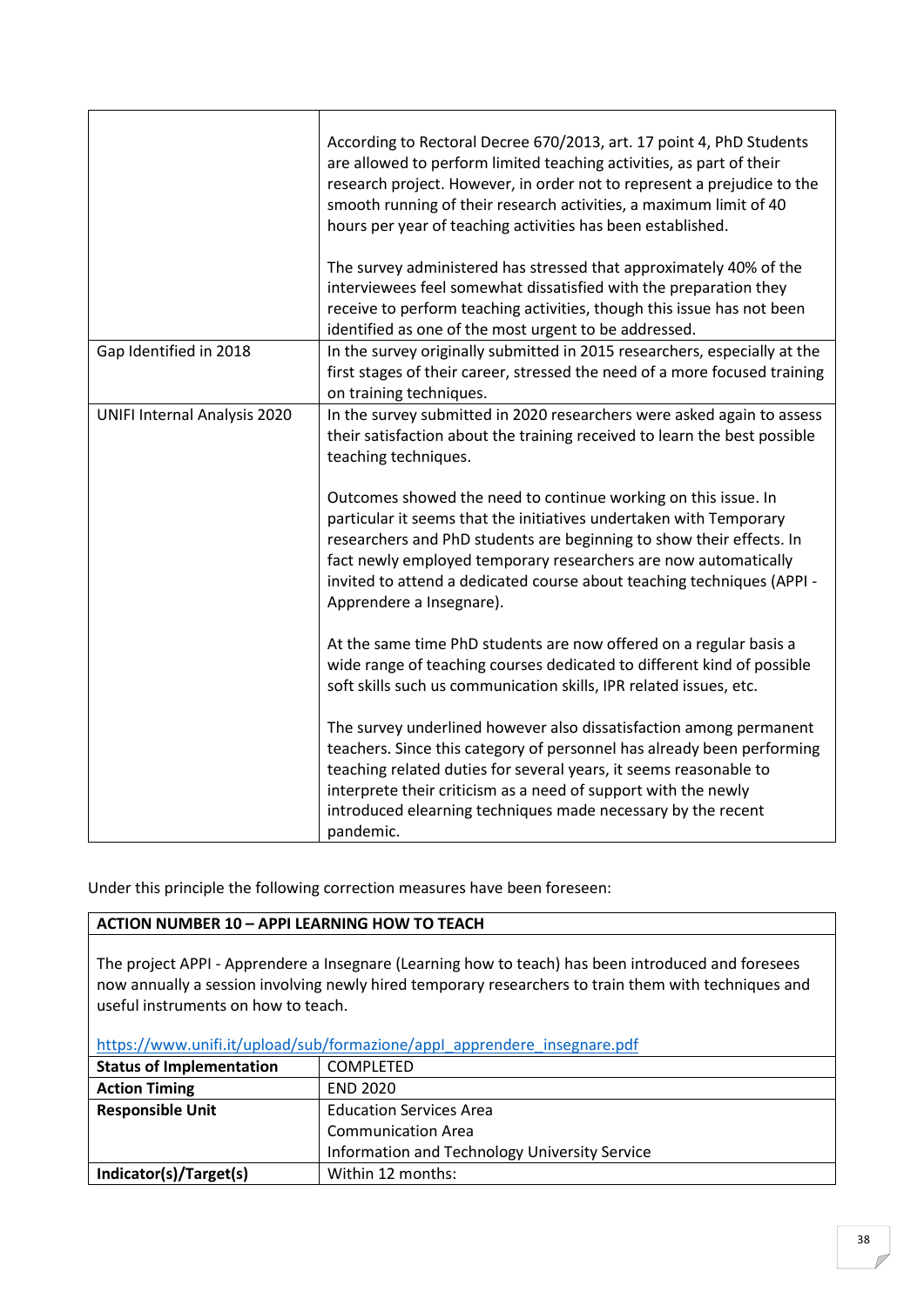| To promote the knowledge and access of researchers, wherever not<br>already available, to the existing e-learning activities |
|------------------------------------------------------------------------------------------------------------------------------|
| Within 24 months:<br>To plan and organize training courses in this field, especially intended                                |
| for young researchers                                                                                                        |

#### **ACTION NUMBER 11 DIDEL LEARNING HOW TO TEACH**

Following the COVID Pandemic a new tool has been implemented about teaching techniques applicable in elearning contexts called Didel [\(https://www.unifi.it/p11562.html](https://www.unifi.it/p11562.html) ).

This tool will continue to be implemented in the next 36 months to allow the access of the highest possible number of researchers

| <b>Status of Implementation</b> | <b>NFW</b>                                                     |
|---------------------------------|----------------------------------------------------------------|
| <b>Action Timing</b>            | <b>END 2022</b>                                                |
| <b>Responsible Unit</b>         | <b>Education Services Area</b>                                 |
|                                 | <b>Communication Area</b>                                      |
|                                 | Information and Technology University Service                  |
| Indicator(s)/Target(s)          | Creation of a elearning course including training on elearning |
|                                 | techniques                                                     |

### <span id="page-39-0"></span>PRINCIPLE 34 – COMPLAINTS/APPEALS

#### **EUROPEAN PRINCIPLE**

*Employers and/or funders of researchers should establish, in compliance with national rules and regulations, appropriate procedures, possibly in the form of an impartial (ombudsman-type) person to deal with complaints/appeals of researchers, including those concerning conflicts between supervisor(s) and early-stage researchers. Such procedures should provide all research staff with confidential and informal assistance in resolving work-related conflicts, disputes and grievances, with the aim of promoting fair and equitable treatment within the institution and improving the overall quality of the working environment*

| Status of Implementation            | +/+ FULLY IMPLEMENTED                                                                                                                                                                                                                                                                                                                                                                                                                                                       |
|-------------------------------------|-----------------------------------------------------------------------------------------------------------------------------------------------------------------------------------------------------------------------------------------------------------------------------------------------------------------------------------------------------------------------------------------------------------------------------------------------------------------------------|
| <b>UNIFI Internal Analysis 2018</b> | National Law 240/2010 provides for the establishment of a University<br>Disciplinary Committee, in accordance with the principle of peer review<br>and debate.                                                                                                                                                                                                                                                                                                              |
|                                     | Art. 20 of the Statute of the University of Florence establishes the<br>creation of a Disciplinary Committee nominated by the University<br>Senate.                                                                                                                                                                                                                                                                                                                         |
|                                     | This Disciplinary Committee is in charge of the investigation stage of the<br>University administration disciplinary procedures and it delivers binding<br>opinions on the validity of the disciplinary action and eventually on the<br>penalty to be issued.                                                                                                                                                                                                               |
|                                     | Furthermore the University Statute establishes as well a so called<br>"Garante dei Diritti" a citizen reputed for his/her impartiality and<br>independence of judgment. Every member of the University may<br>address his/her complaints to this figure. The Garante, after having<br>verified the situation with all involved parties, provides his/her advice<br>on the matter and suggests, whenever necessary, the activation of an<br>official disciplinary procedure. |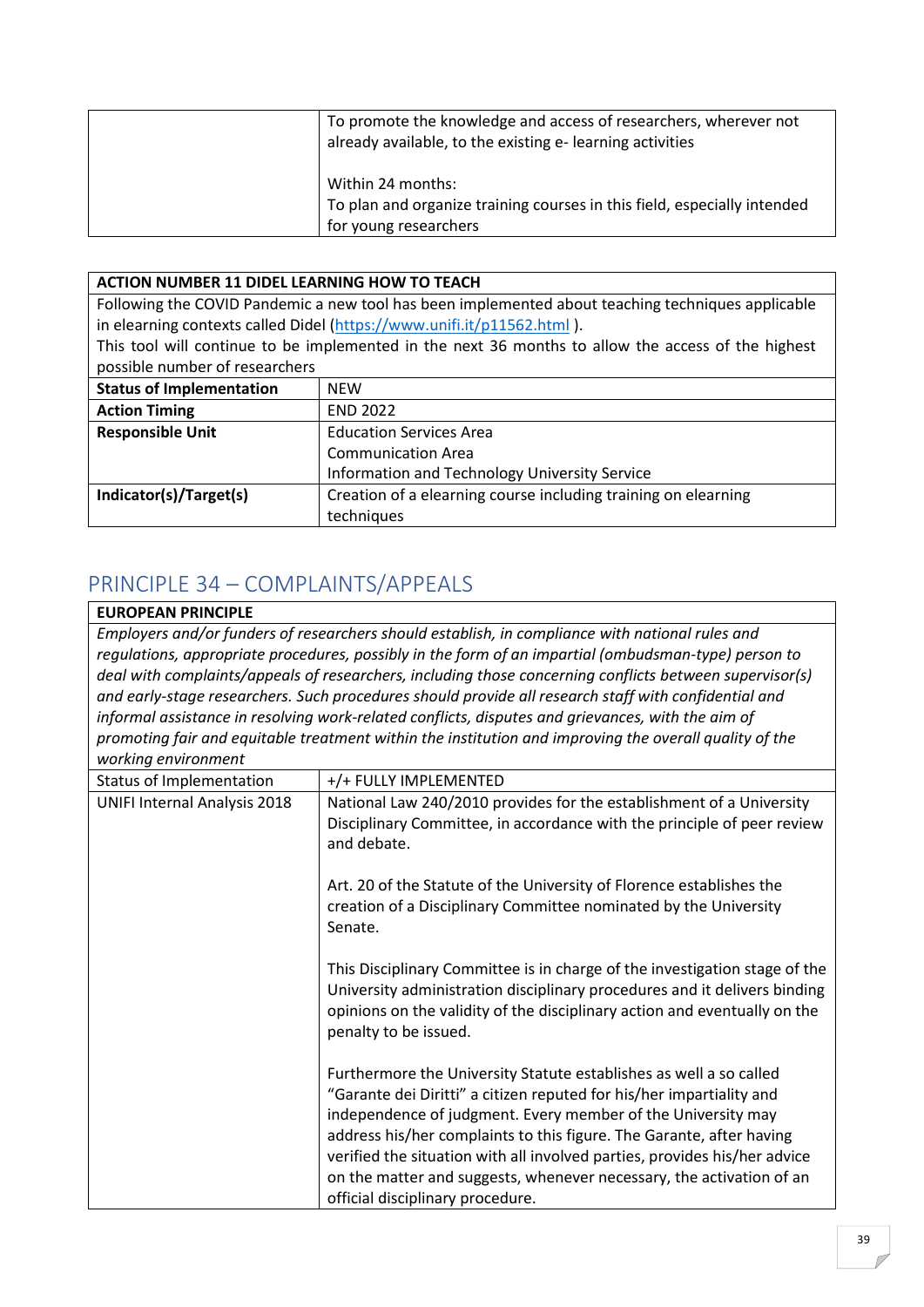| 2018<br>Gap<br>Identified in | <b>NONE</b>   |
|------------------------------|---------------|
| I Internal Analysis 2020     | <b>NEEDED</b> |
| UNIFI                        | NO UPDATE     |

# <span id="page-40-0"></span>PRINCIPLE 35 – PARTICIPATION IN DECISION MAKING BODIES

| <b>EUROPEAN PRINCIPLE</b>                                                                                    |                                                                                                         |
|--------------------------------------------------------------------------------------------------------------|---------------------------------------------------------------------------------------------------------|
|                                                                                                              | Employers and/or funders of researchers should recognise it as wholly legitimate, and indeed desirable, |
| that researchers be represented in the relevant information, consultation and decision-making bodies of      |                                                                                                         |
| the institutions for which they work, so as to protect and promote their individual and collective interests |                                                                                                         |
|                                                                                                              | as professionals and to actively contribute to the workings of the institution                          |
| Status of Implementation                                                                                     | +/+ FULLY IMPLEMENTED                                                                                   |
| <b>UNIFI Internal Analysis 2018</b>                                                                          | National law leaves to the autonomy of each University internal                                         |
|                                                                                                              | regulation the definition of the terms of participation of its researchers                              |
|                                                                                                              | in the foreseen decision-making bodies, within the limits fixed by                                      |
|                                                                                                              | National Law 240/2010.                                                                                  |
|                                                                                                              | In accordance to national law the Statute and the General University                                    |
|                                                                                                              | Regulation establish the governance structure of the University and the                                 |
|                                                                                                              | Composition of its governing bodies.                                                                    |
|                                                                                                              |                                                                                                         |
|                                                                                                              | The structure of the University of Florence is based upon departments.                                  |
|                                                                                                              | It's within such structures that researchers                                                            |
|                                                                                                              | perform their activities.                                                                               |
|                                                                                                              | The Departments are ruled by a Director and by a Board including all                                    |
|                                                                                                              | teachers and permanent researchers of the department concerned,                                         |
|                                                                                                              | along with representatives of fellow researchers, PhD students (in                                      |
|                                                                                                              | addition to students and administrative staff).                                                         |
|                                                                                                              |                                                                                                         |
|                                                                                                              | At the central level the Senate is the governing body that represents                                   |
|                                                                                                              | the community of researchers. It is composed of permanent teachers                                      |
|                                                                                                              | representing each scientific field of the university of Florence. These                                 |
|                                                                                                              | teachers are elected within each Department by all permanent                                            |
|                                                                                                              | researchers and teachers (each one contributing to the nomination of                                    |
|                                                                                                              | the representative within the category he belongs to). Furthermore the                                  |
|                                                                                                              | Senate includes one representative of temporary researchers                                             |
|                                                                                                              | democratically elected by the members of this category and five                                         |
|                                                                                                              | students.                                                                                               |
| Gap Identified in 2018                                                                                       | <b>NONE</b>                                                                                             |
| <b>UNIFI Internal Analysis 2020</b>                                                                          | NO UPDATE NEEDED                                                                                        |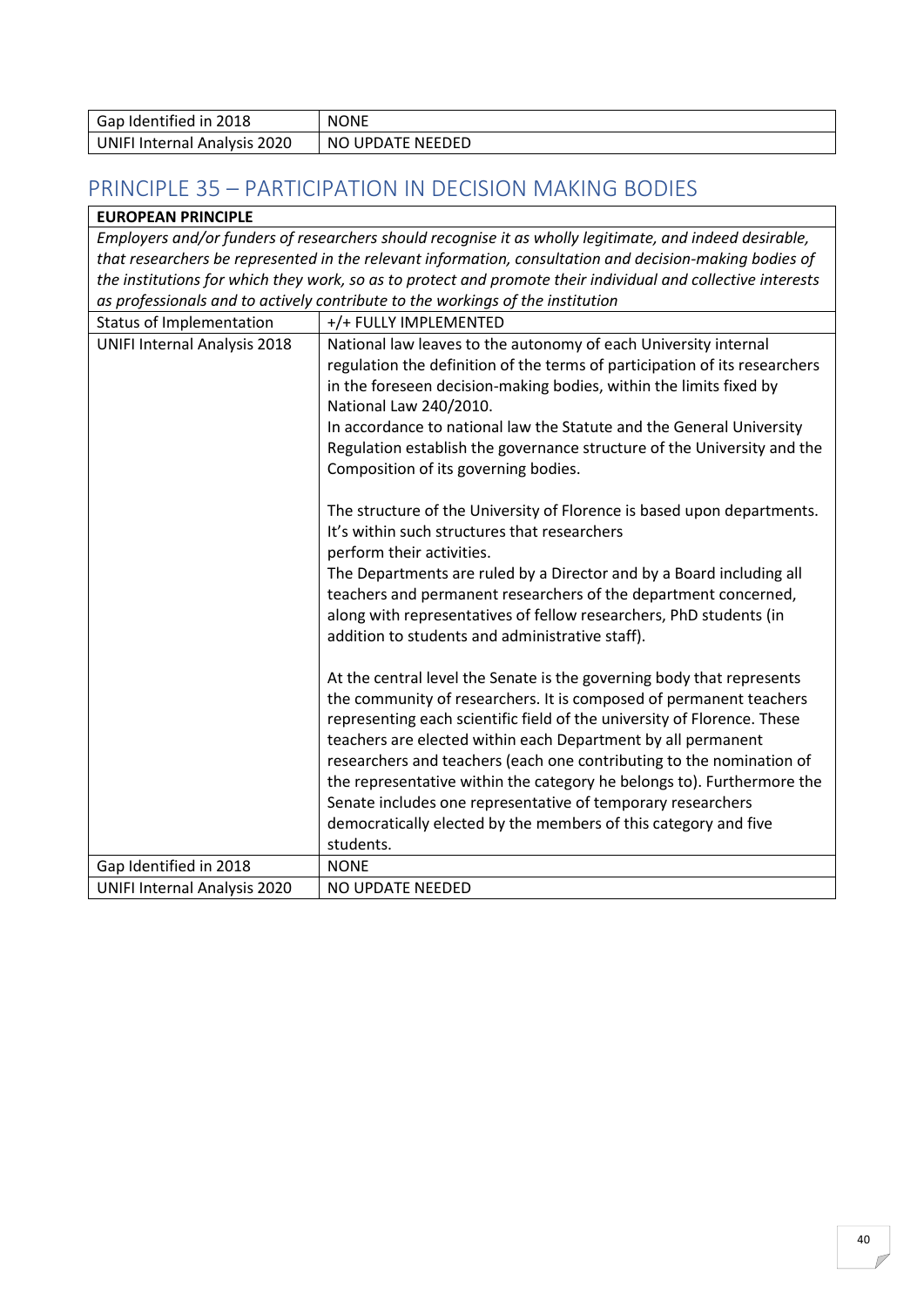# <span id="page-41-0"></span>**SECTION C – TRAINING AND DEVELOPMENT**

### <span id="page-41-1"></span>PRINCIPLE 36 – RELATION WITH SUPERVISORS

### **EUROPEAN PRINCIPLE**

*Researchers in their training phase should establish a structured and regular relationship with their supervisor(s) and faculty/departmental representative(s) so as to take full advantage of their relationship with them.*

*This includes keeping records of all work progress and research findings, obtaining feedback by means of reports and seminars, applying such feedback and working in accordance with agreed schedules, milestones, deliverables and/or research outputs*

| Status of Implementation            | +/+ FULLY IMPLEMENTED                                                                                                                                                                                                                                                                                                                                                                                                                                                                                                                                                                    |
|-------------------------------------|------------------------------------------------------------------------------------------------------------------------------------------------------------------------------------------------------------------------------------------------------------------------------------------------------------------------------------------------------------------------------------------------------------------------------------------------------------------------------------------------------------------------------------------------------------------------------------------|
| <b>UNIFI Internal Analysis 2018</b> | In the Italian context only early stage researchers (i.e. PhD students and<br>fellow researchers) are attributed a supervisor. It is in fact considered<br>that the concept of having a supervisor is not adequate for more<br>experienced researchers who have already attained professional<br>maturity and independence in this field.                                                                                                                                                                                                                                                |
|                                     | The identification of the supervisor, the relationship between the<br>supervisor and the researcher and all other issues that may arise on this<br>matter is regulated locally by each university, though the principles<br>included in the national law and previously described may be applied as<br>well to this relationship.                                                                                                                                                                                                                                                        |
|                                     | According to the Internal Regulation on PhD Courses (Rectoral Decree<br>670/2013) each PhD candidate works under the supervision of an<br>academic tutor, to whom he/she reports regularly on the progress of<br>the research. At the end of each year the doctoral candidate is required<br>to submit a detailed report on the activities performed.<br>Approval of the submitted report is mandatory to proceed with the PhD<br>course. Admission to the final PhD thesis discussion depends as well on<br>the approval of the research activities developed during the PhD<br>course. |
|                                     | According to the Internal Regulation - Rectoral Decree 654/2015, fellow<br>researchers develop their activities under the supervision of a<br>dedicated tutor. As a contractual obligation they are requested to<br>submit reports on the activities performed every six months plus a final<br>report on the global outcomes of the fellowship.                                                                                                                                                                                                                                         |
|                                     | Besides compulsory reports the supervisor is the main reference for<br>each early stage researcher. Through a day to day interaction with the<br>supervisor each researcher receives constant advice, guidance and<br>support in the definition and development of his/her research.                                                                                                                                                                                                                                                                                                     |
| Gap Identified in 2018              | <b>NONE</b>                                                                                                                                                                                                                                                                                                                                                                                                                                                                                                                                                                              |
| <b>UNIFI Internal Analysis 2020</b> | <b>NO UPDATE NEEDED</b>                                                                                                                                                                                                                                                                                                                                                                                                                                                                                                                                                                  |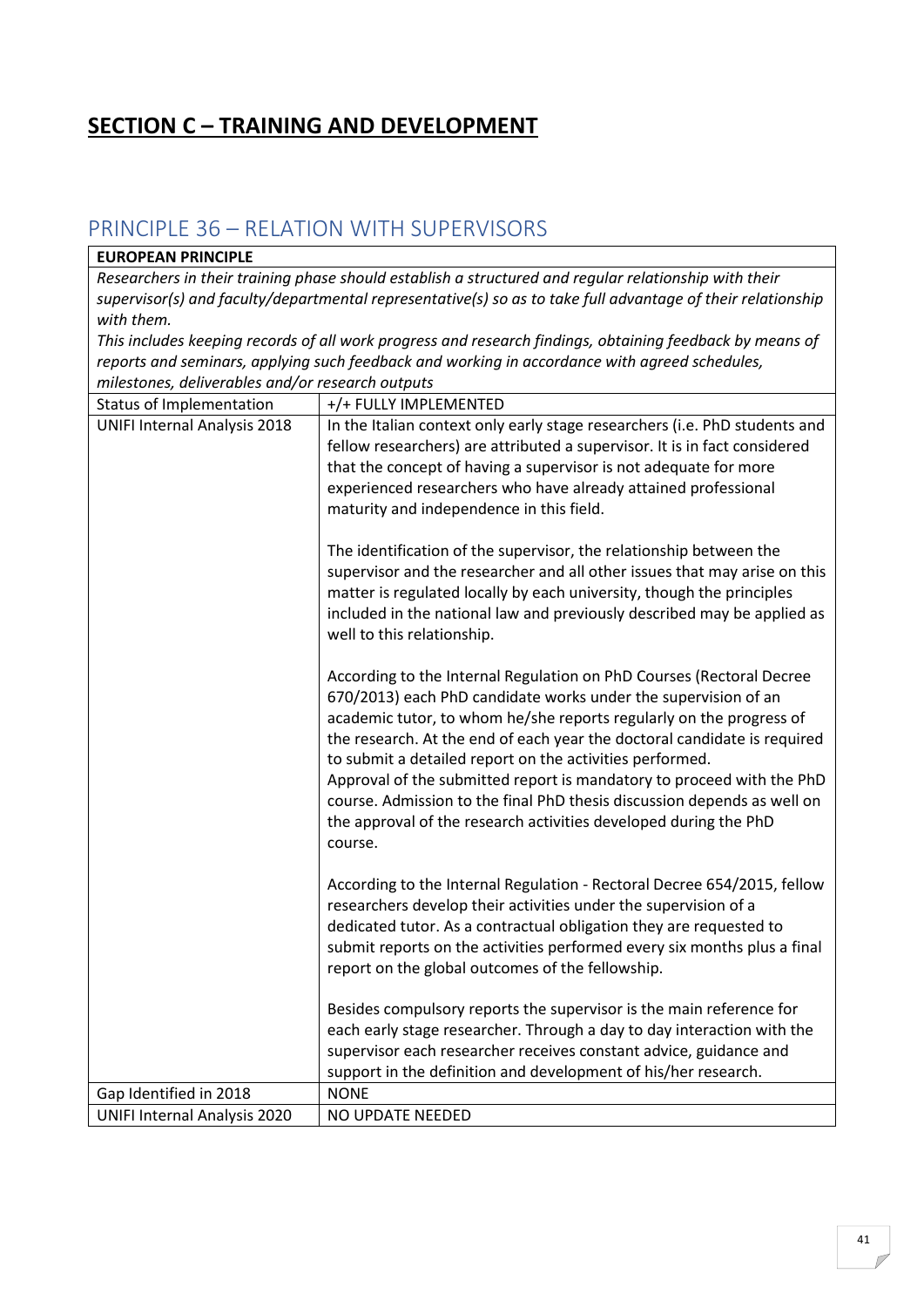# <span id="page-42-0"></span>PRINCIPLE 37 – SUPERVISION AND MANAGERIAL DUTIES

| <b>EUROPEAN PRINCIPLE</b>                                                                                  |                                                                          |  |
|------------------------------------------------------------------------------------------------------------|--------------------------------------------------------------------------|--|
| Senior researchers should devote particular attention to their multi-faceted role as supervisors, mentors, |                                                                          |  |
| career advisors, leaders, project coordinators, managers or science communicators. They should perform     |                                                                          |  |
| these tasks to the highest professional standards. With regard to their role as supervisors or mentors of  |                                                                          |  |
| researchers, senior researchers should build up a constructive and positive relationship with the early-   |                                                                          |  |
| stage researchers, in order to set the conditions for efficient transfer of knowledge and for the          |                                                                          |  |
| further successful development of the researchers' careers.                                                |                                                                          |  |
| Status of Implementation                                                                                   | +/+ FULLY IMPLEMENTED                                                    |  |
| <b>UNIFI Internal Analysis 2018</b>                                                                        | The duty of supervision is a reputable activity that it is normally      |  |
|                                                                                                            | expected permanent researchers constantly perform.                       |  |
|                                                                                                            | Senior researchers may propose themselves on a voluntary basis as        |  |
|                                                                                                            | supervisors or they may be identified to perform this task, usually by   |  |
|                                                                                                            | the board of the concerned department.                                   |  |
|                                                                                                            | In any case the supervisor is requested to have satisfactory specific    |  |
|                                                                                                            | scientific knowledge and competence to supervise a young researcher.     |  |
|                                                                                                            | Furthermore it's strongly appreciated for these mentors to have as well  |  |
|                                                                                                            | previous experience in the training of                                   |  |
|                                                                                                            | researchers.                                                             |  |
|                                                                                                            | The typical tasks of the supervisors have been described under principle |  |
|                                                                                                            | 36 and are further detailed under principle 40.                          |  |
| Gap Identified in 2018                                                                                     | <b>NONE</b>                                                              |  |
| <b>UNIFI Internal Analysis 2020</b>                                                                        | NO UPDATE NEEDED                                                         |  |

# <span id="page-42-1"></span>PRINCIPLE 38 – CONTINUOUS PROFESSIONAL DEVELOPMENT

| <b>EUROPEAN PRINCIPLE</b>                                                                                |                                                                                                                                                    |  |
|----------------------------------------------------------------------------------------------------------|----------------------------------------------------------------------------------------------------------------------------------------------------|--|
| Researchers at all career stages should seek to continually improve themselves by regularly updating and |                                                                                                                                                    |  |
| expanding their skills and competencies.                                                                 |                                                                                                                                                    |  |
| This may be achieved by a variety of means including, but not restricted to, formal training, workshops, |                                                                                                                                                    |  |
| conferences and e-learning.                                                                              |                                                                                                                                                    |  |
| Status of Implementation                                                                                 | +/+ FULLY IMPLEMENTED                                                                                                                              |  |
| <b>UNIFI Internal Analysis 2018</b>                                                                      | Strengthening and updating his own skills are common practices within<br>Universities                                                              |  |
|                                                                                                          | According to the stage of career considered different strategies are in                                                                            |  |
|                                                                                                          | place to promote life-long learning opportunities. It's common practice<br>in any case for Departments to periodically organize formal occasion of |  |
|                                                                                                          | training such as seminars, conferences, symposia and workshops for                                                                                 |  |
|                                                                                                          | both upgrading and disseminating knowledge and skills.                                                                                             |  |
|                                                                                                          | In recent years the University of Florence has as well promoted the                                                                                |  |
|                                                                                                          | creation of e-learning platforms to allow acquisition of new skills in a<br>more interactive and efficient way.                                    |  |
|                                                                                                          | If for PhD students is common practice to profit of formal learning                                                                                |  |
|                                                                                                          | occasions such as courses, for other already skilled researchers, from                                                                             |  |
|                                                                                                          | fellow researchers till teachers, it's necessary to profit of more specific                                                                        |  |
|                                                                                                          | and personalized learning instruments.                                                                                                             |  |
| Gap Identified in 2018                                                                                   | <b>NONE</b>                                                                                                                                        |  |
| <b>UNIFI Internal Analysis 2020</b>                                                                      | NO UPDATE NEEDED                                                                                                                                   |  |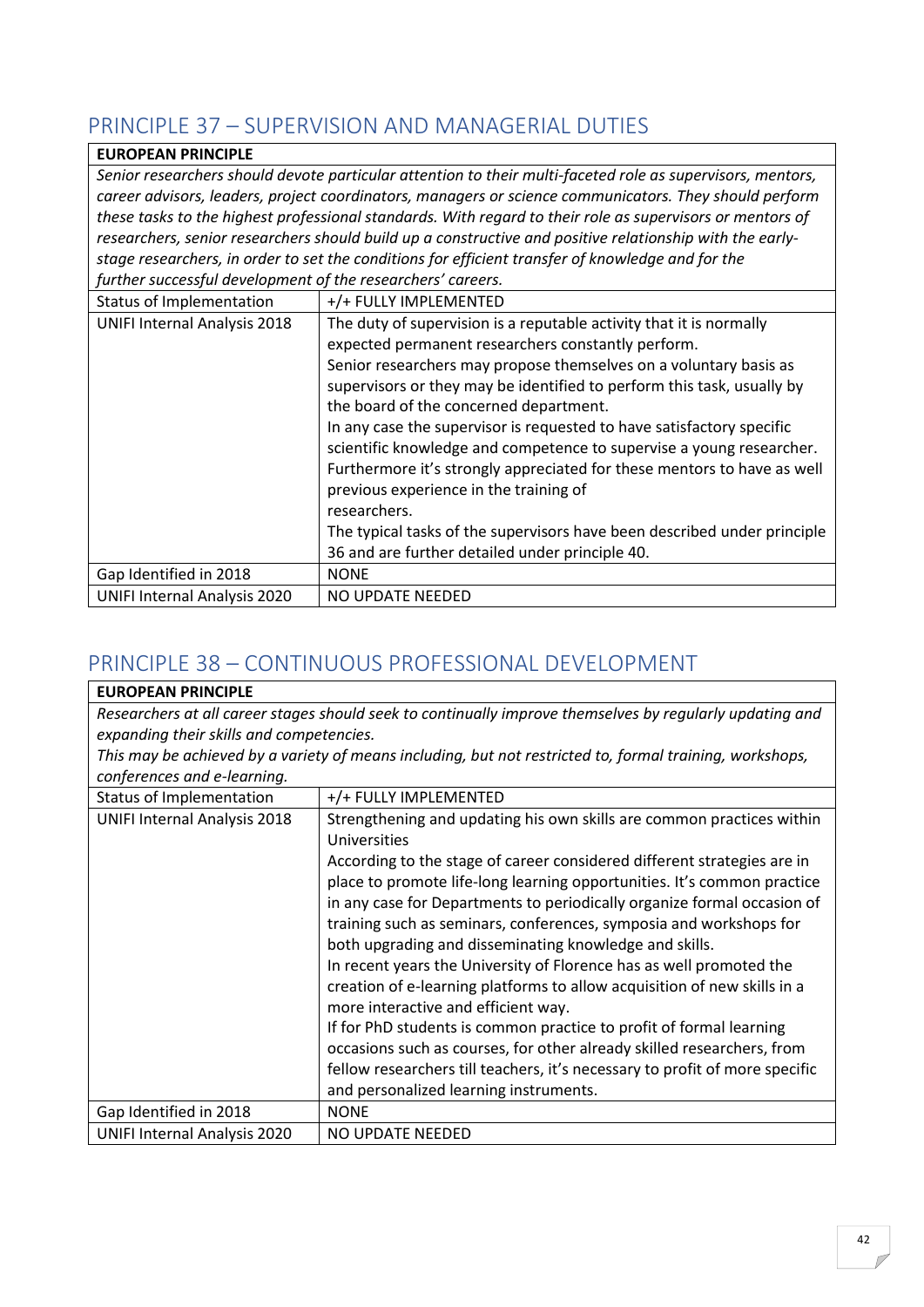# <span id="page-43-0"></span>PRINCIPLE 39 – ACCESS TO RESEARCH TRAINING AND CONTINUOUS DEVELOPMENT

#### **EUROPEAN PRINCIPLE**

*Employers and/or funders should ensure that all researchers at any stage of their career, regardless of their contractual situation, are given the opportunity for professional development and for improving their employability through access to measures for the continuing development of skills and competencies. Such measures should be regularly assessed for their accessibility, take up and effectiveness in improving competencies, skills and employability*

| Status of Implementation     | Status of Implementation                                                                                                                                                                                                                                                                                        |
|------------------------------|-----------------------------------------------------------------------------------------------------------------------------------------------------------------------------------------------------------------------------------------------------------------------------------------------------------------|
| UNIFI Internal Analysis 2018 | Strengthening and updating his own skills are common practices within<br>Universities.<br>As anticipated under principle 30 promoting continuous development<br>of skills and competences in view as well to employability is one of the<br>main tasks of CSAVRI, the university centre for the valorization of |
|                              | research.<br>This centre among other initiatives promotes the so called "In progress"<br>entrepreneurship and work" including the career advice services<br>previously described along with numerous initiatives to promote life-<br>long learning through formal and informal training.                        |
| Gap Identified in 2018       | Gap Identified in 2018                                                                                                                                                                                                                                                                                          |
| UNIFI Internal Analysis 2020 | <b>UNIFI Internal Analysis 2020</b>                                                                                                                                                                                                                                                                             |

### <span id="page-43-1"></span>PRINCIPLE 40 - SUPERVISION

| <b>EUROPEAN PRINCIPLE</b>                                                                                 |                                                                                                                                                                                                                                                               |  |
|-----------------------------------------------------------------------------------------------------------|---------------------------------------------------------------------------------------------------------------------------------------------------------------------------------------------------------------------------------------------------------------|--|
|                                                                                                           | Employers and/or funders should ensure that a person is clearly identified to whom early-stage                                                                                                                                                                |  |
| researchers can refer for the performance of their professional duties, and should inform the researchers |                                                                                                                                                                                                                                                               |  |
|                                                                                                           | accordingly. Such arrangements should clearly define that the proposed supervisors are sufficiently expert                                                                                                                                                    |  |
|                                                                                                           | in supervising research, have the time, knowledge, experience, expertise and commitment to be able to                                                                                                                                                         |  |
| offer the research trainee appropriate support and provide for the necessary progress and review          |                                                                                                                                                                                                                                                               |  |
| procedures, as well as the necessary feedback mechanisms.                                                 |                                                                                                                                                                                                                                                               |  |
| Status of Implementation                                                                                  | +/+ FULLY IMPLEMENTED                                                                                                                                                                                                                                         |  |
| <b>UNIFI Internal Analysis 2018</b>                                                                       | National law 240/2010 includes, as previously explained, basic national<br>rules in this field.                                                                                                                                                               |  |
|                                                                                                           | As explained under principle 36 in the Italian context only early stage<br>researchers (i.e. PhD students and fellow researchers) are attributed a<br>supervisor. Furthermore each supervisor is identified according to<br>his/her knowledge and experience. |  |
|                                                                                                           | Both Rectoral Decree 670/2013 for PhD Students and Rectoral Decree<br>654/2015                                                                                                                                                                                |  |
|                                                                                                           | for fellow researchers provide specific guidelines on the attribution of a<br>dedicated supervisor to each early stage researcher.                                                                                                                            |  |
|                                                                                                           | The researcher is informed about the attributed supervisor at the very<br>beginning of the fellowship and the supervisor represents for the whole<br>duration of the fellowhisp his/her main contact point.                                                   |  |